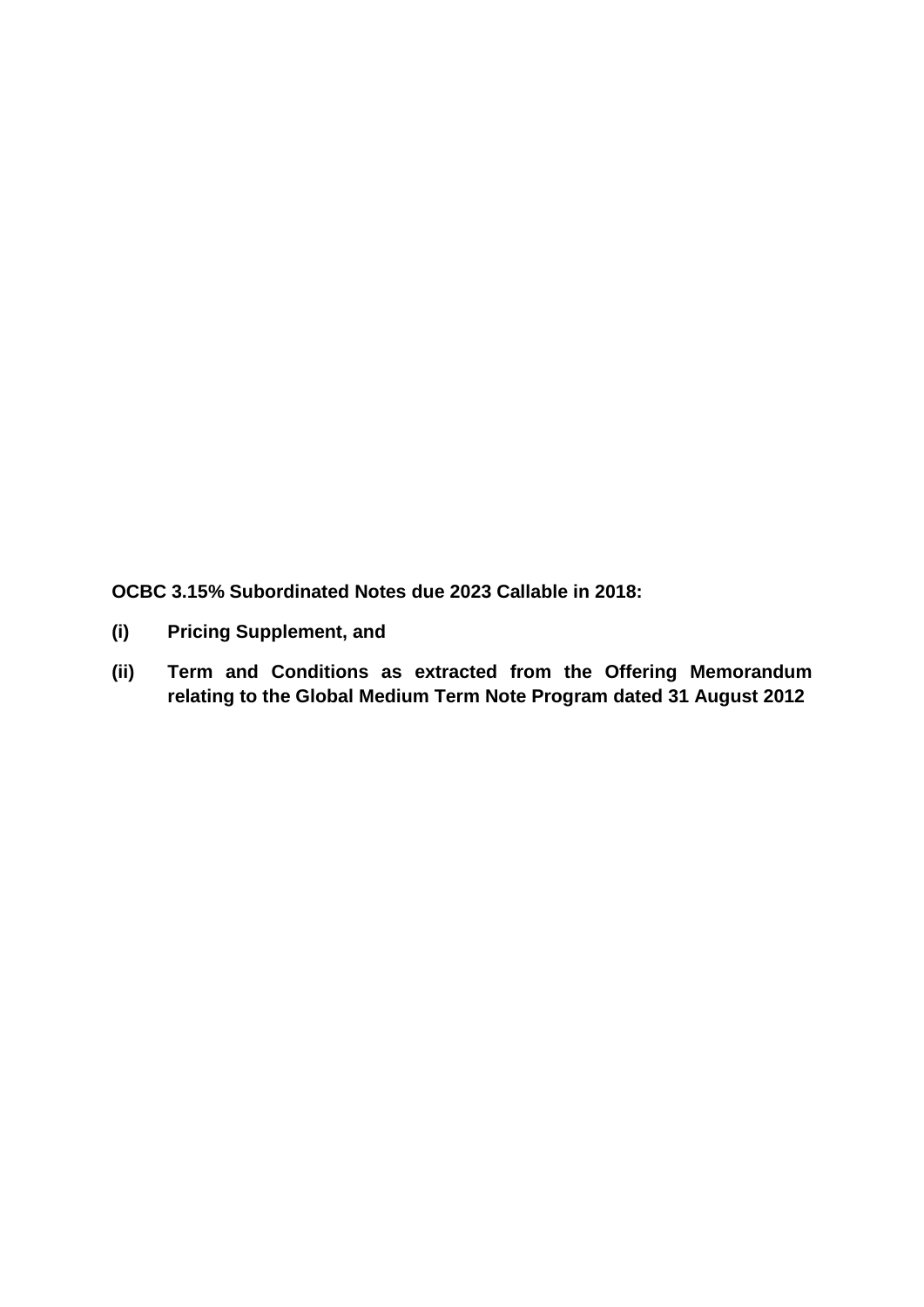Pricing Supplement dated September 4, 2012

#### **OVERSEA-CHINESE BANKING CORPORATION LIMITED**

# Issue of U.S.\$1,000,000,000 3.150% Subordinated Notes due March 11, 2023 (the "**Notes**") under the Oversea-Chinese Banking Corporation Limited **U.S.\$10,000,000,000 Global Medium Term Note Program**

This document constitutes the Pricing Supplement relating to the issue of Notes described herein.

Terms used herein shall be deemed to be defined as such for the purposes of the Terms and Conditions of the Notes (the "**Conditions**") set forth in the Offering Memorandum dated August 31, 2012. This Pricing Supplement contains the final terms of the Notes and must be read in conjunction with such Offering Memorandum.

Where interest, discount income, prepayment fee, redemption premium or break cost is derived from any of the Notes or coupons (if applicable) by any person who is not resident in Singapore and who carries on any operations in Singapore through a permanent establishment in Singapore, the tax exemption available for qualifying debt securities (subject to certain conditions) under the Income Tax Act, Chapter 134 of Singapore (the "**Income Tax Act**"), shall not apply if such person acquires such Notes or coupons (if applicable) using the funds and profits of such person's operations through a permanent establishment in Singapore. Any person whose interest, discount income, prepayment fee, redemption premium or break cost derived from the Notes or coupons (if applicable) is not exempt from tax (including for the reasons described above) shall include such income in a return of income made under the Income Tax Act.

It is intended that the Notes are to qualify as Lower Tier II capital instruments pursuant to the existing requirements set out in MAS 637 – "Notice on Risk Based Capital Adequacy Requirements for Banks Incorporated in Singapore" which is premised on the Basel II framework.

| 1              | Issuer:                   |                                          | Oversea-Chinese Banking Corporation Limited                                   |
|----------------|---------------------------|------------------------------------------|-------------------------------------------------------------------------------|
| 2              | (i)                       | Series Number:                           | 1                                                                             |
|                | (ii)                      | Tranche Number:                          | 1                                                                             |
| 3              |                           | <b>Specified Currency or Currencies:</b> | United States dollars ("U.S.\$")                                              |
| 4              | Aggregate Nominal Amount: |                                          |                                                                               |
|                | (i)                       | Series:                                  | U.S.\$1,000,000,000                                                           |
|                | (ii)                      | Tranche:                                 | U.S.\$1,000,000,000                                                           |
| 5              | (i)                       | <b>Issue Price:</b>                      | 99.905% of the Aggregate Nominal Amount                                       |
|                | (ii)                      | Net proceeds:                            | U.S.\$997,980,000                                                             |
| 6              | (i)                       | <b>Specified Denominations:</b>          | U.S.\$200,000 and, in excess thereof, integral multiples of<br>$U.S.$ \$1,000 |
|                | (ii)                      | <b>Calculation Amount:</b>               | $U.S.$ \$1,000                                                                |
| $\overline{7}$ | (i)                       | <b>Issue Date:</b>                       | September 11, 2012                                                            |
|                | (ii)                      | Interest Commencement<br>Date:           | September 11, 2012                                                            |
| 8              | <b>Maturity Date:</b>     |                                          | March 11, 2023                                                                |
| 9              | Interest Basis:           |                                          | 3.150% Fixed Rate per annum from, and including, the                          |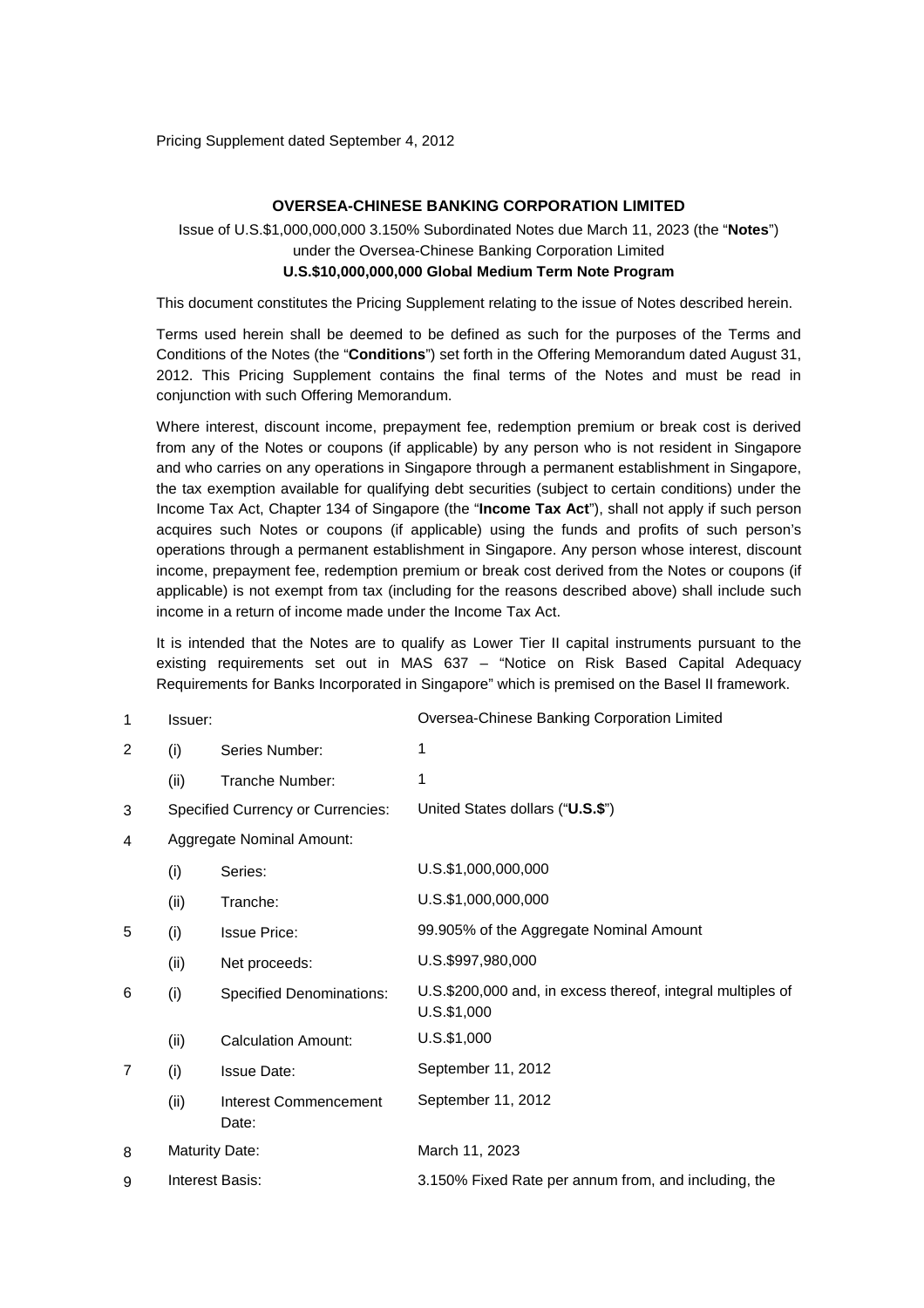|                 |                                                     | Interest Commencement Date to, but excluding, the Call<br>Date (as defined below)                                                                                                                                                                                             |
|-----------------|-----------------------------------------------------|-------------------------------------------------------------------------------------------------------------------------------------------------------------------------------------------------------------------------------------------------------------------------------|
|                 |                                                     | From, and including, the Call Date to, but excluding the<br>Maturity Date, Fixed Rate per annum (expressed as a<br>percentage) equal to the aggregate of (a) the then-prevailing<br>U.S. Dollar Swap Rate (as defined below) and (b) the Initial<br>Spread (as defined below) |
|                 |                                                     | (further particulars specified in paragraph 16 below)                                                                                                                                                                                                                         |
| 10              | Redemption/Payment Basis:                           | Redemption at par                                                                                                                                                                                                                                                             |
| 11              | Change of Interest or Redemption/<br>Payment Basis: | See paragraph 9 above                                                                                                                                                                                                                                                         |
| 12 <sup>2</sup> | Put/Call Options:                                   | <b>Issuer Call</b>                                                                                                                                                                                                                                                            |
| 13              | Listing:                                            | Singapore Exchange Securities Trading Limited ("SGX-ST")                                                                                                                                                                                                                      |
| 14              | Status of Notes:                                    | Subordinated                                                                                                                                                                                                                                                                  |
| 15              | Method of distribution:                             | Syndicated                                                                                                                                                                                                                                                                    |

# **PROVISIONS RELATING TO INTEREST (IF ANY) PAYABLE**

| <b>Fixed Rate Note Provisions</b><br>16 |      |                           | Applicable                                                                                                                                                                                                                                                                                                                                                                                                                                                                                                                        |
|-----------------------------------------|------|---------------------------|-----------------------------------------------------------------------------------------------------------------------------------------------------------------------------------------------------------------------------------------------------------------------------------------------------------------------------------------------------------------------------------------------------------------------------------------------------------------------------------------------------------------------------------|
|                                         | (i)  | Rate(s) of Interest:      | 3.150% per annum payable semi-annually in arrear from and<br>including the Interest Commencement Date to but excluding<br>the Call Date                                                                                                                                                                                                                                                                                                                                                                                           |
|                                         |      |                           | From and including the Call Date to (but excluding) the<br>Maturity Date, fixed rate per annum (expressed as a<br>percentage) equal to the aggregate of (a) the then-prevailing<br>U.S. Dollar Swap Rate and (b) the Initial Spread                                                                                                                                                                                                                                                                                               |
|                                         |      |                           | For the purposes of this Pricing Supplement:<br>"Initial Spread" means (a) 3.169% per annum (being the<br>yield on the Notes at the date of this Pricing Supplement)<br>minus (b) 0.890%. For information purposes only, (b) is the<br>five and a half year mid-swap rate in percent per annum<br>equal to the linear interpolation of the U.S. Dollar mid-swap<br>rates with a maturity of five years and six years as was<br>displayed on Bloomberg Screen IRSB 18 Page as of 1:30<br>p.m. (New York time) on September 4, 2012 |
|                                         |      |                           | "Bloomberg Screen IRSB 18 Page" means the display on<br>the Bloomberg (or any successor service) page designated<br>as "IRSB 18" or any other page that may replace the<br>applicable page on that service for the purpose of displaying<br>rates comparable to U.S. Dollar mid-swap rates                                                                                                                                                                                                                                        |
|                                         |      |                           | "U.S. Dollar Swap Rate" means USD-ISDAFIX3-Swap Rate,<br>as defined in 2006 Definitions as published by the<br>International Swap and Derivatives Association, Inc. where:                                                                                                                                                                                                                                                                                                                                                        |
|                                         |      |                           | (a) "Designated Maturity" means 5 years                                                                                                                                                                                                                                                                                                                                                                                                                                                                                           |
|                                         |      |                           | (b) "Reset Date" means the Call Date                                                                                                                                                                                                                                                                                                                                                                                                                                                                                              |
|                                         | (ii) | Interest Payment Date(s): | March 11 and September 11 in each year, provided that if<br>any Interest Payment Date falls on a day which is not a<br>Business Day, the Interest Payment Date will be the next                                                                                                                                                                                                                                                                                                                                                   |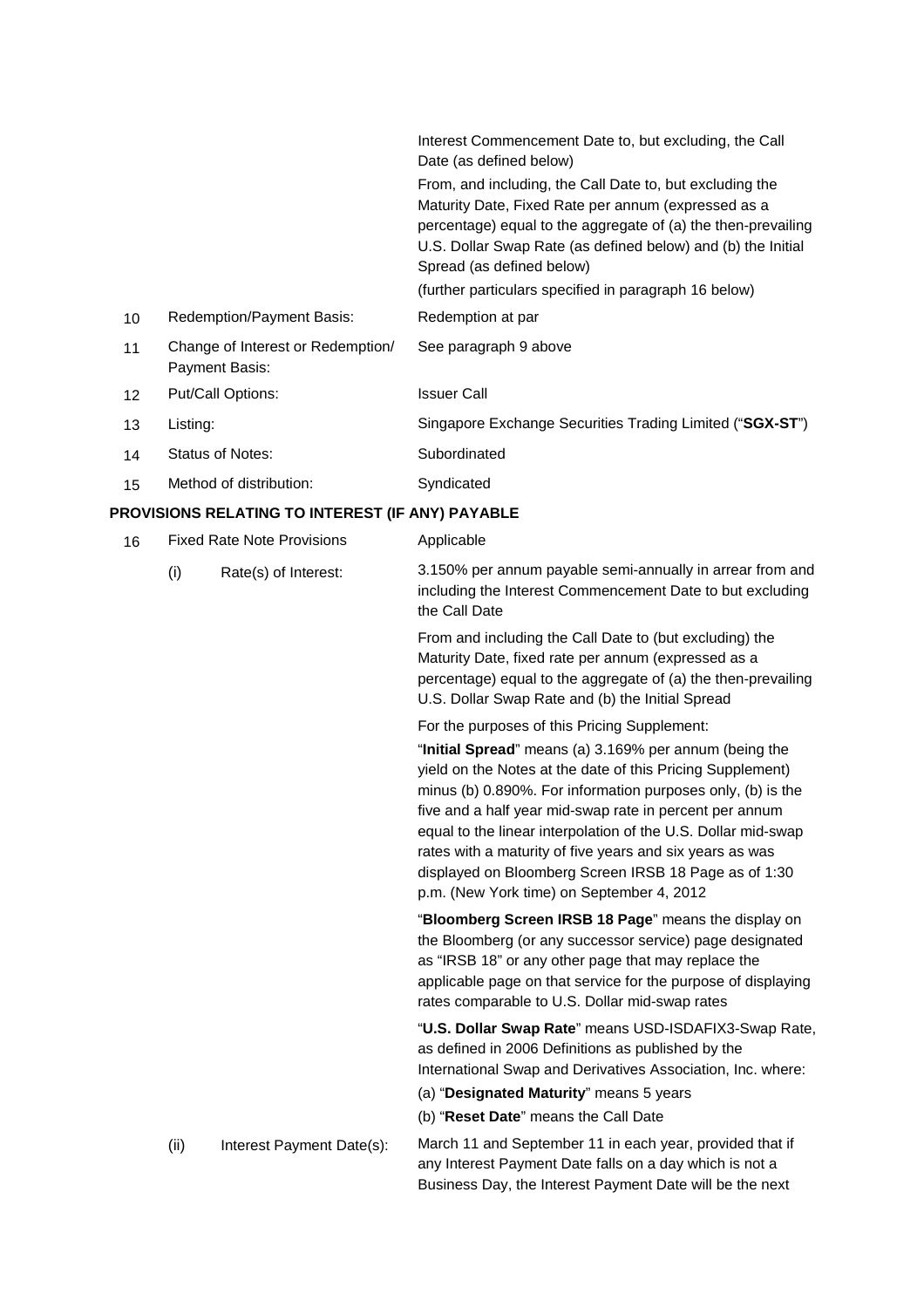|    |                    |                                                                                                                                                                                                                                                                                      | succeeding Business Day.           |
|----|--------------------|--------------------------------------------------------------------------------------------------------------------------------------------------------------------------------------------------------------------------------------------------------------------------------------|------------------------------------|
|    | (iii)              | Fixed Coupon Amount(s):                                                                                                                                                                                                                                                              | Not applicable                     |
|    | (iv)               | Broken Amount(s):                                                                                                                                                                                                                                                                    | Not applicable                     |
|    | (v)                | Day Count Fraction<br>(Condition 4(I)):                                                                                                                                                                                                                                              | 30/360                             |
|    | (vi)               | <b>Interest Determination</b><br>Date(s) (Condition 4(l)):                                                                                                                                                                                                                           | Not Applicable                     |
|    | (vii)              | Other terms relating to the<br>method of calculating<br>interest for Fixed Rate<br>Notes:                                                                                                                                                                                            | Not Applicable                     |
| 17 |                    | <b>Floating Rate Provisions</b>                                                                                                                                                                                                                                                      | Not Applicable                     |
| 18 |                    | Zero Coupon Note Provisions                                                                                                                                                                                                                                                          | Not Applicable                     |
| 19 |                    | <b>Credit Linked Note Provisions</b>                                                                                                                                                                                                                                                 | Not Applicable                     |
| 20 |                    | <b>Equity Linked Note Provisions</b>                                                                                                                                                                                                                                                 | Not Applicable                     |
| 21 |                    | <b>Bond Linked Note Provisions</b>                                                                                                                                                                                                                                                   | Not Applicable                     |
| 22 | Provisions         | <b>Index Linked Interest Note</b>                                                                                                                                                                                                                                                    | Not Applicable                     |
| 23 |                    | Dual Currency Note Provisions                                                                                                                                                                                                                                                        | Not Applicable                     |
|    |                    | <b>PROVISIONS RELATING TO REDEMPTION</b>                                                                                                                                                                                                                                             |                                    |
| 24 | <b>Call Option</b> |                                                                                                                                                                                                                                                                                      | Applicable                         |
|    | (i)                | <b>Optional Redemption</b><br>Date(s):                                                                                                                                                                                                                                               | March 11, 2018 (the "Call Date")   |
|    | (ii)               | <b>Optional Redemption</b><br>Amount(s) of each Note<br>and specified denomination<br>method, if any, of<br>calculation of such<br>amount(s):                                                                                                                                        | U.S.\$1,000 per Calculation Amount |
| 25 | <b>Put Option</b>  |                                                                                                                                                                                                                                                                                      | Not Applicable                     |
| 26 | each Note          | <b>Final Redemption Amount of</b>                                                                                                                                                                                                                                                    | U.S.\$1,000 per Calculation Amount |
| 27 |                    | <b>Early Redemption Amount</b>                                                                                                                                                                                                                                                       |                                    |
|    |                    | Early Redemption Amount(s) per<br>Calculation Amount payable on<br>redemption for taxation reasons<br>(Condition 5(c)) or an event of<br>default (Condition 9) and/or the<br>method of calculating the same (if<br>required or if different than that set<br>out in the Conditions): | U.S.\$1,000 per Calculation Amount |

# **GENERAL PROVISIONS APPLICABLE TO THE NOTES**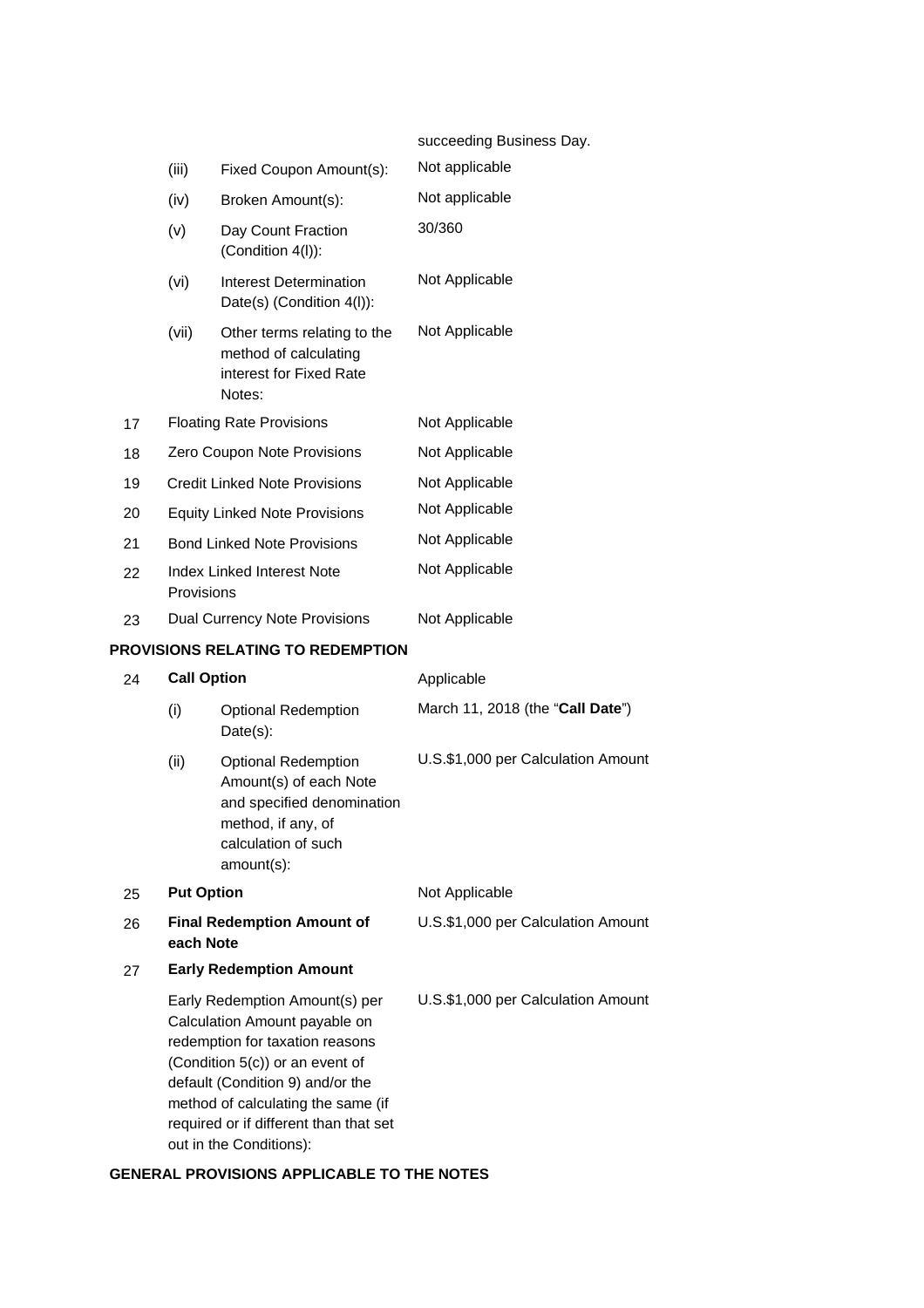28 Form of Notes:

|    |                                                                                                                                                                                                                                                                                                     | <b>Registered Notes:</b><br>Regulation S Unrestricted Global Certificate registered in the<br>name of a nominee for DTC<br>Rule 144A Restricted Global Certificate registered in the<br>name of a nominee for DTC                                                                                                                                                                                                                                                                                                                                                                                                                                                                                                                                                                                                                                                                                                                                                                                                                                                                                                                                                                                                                                                                           |
|----|-----------------------------------------------------------------------------------------------------------------------------------------------------------------------------------------------------------------------------------------------------------------------------------------------------|---------------------------------------------------------------------------------------------------------------------------------------------------------------------------------------------------------------------------------------------------------------------------------------------------------------------------------------------------------------------------------------------------------------------------------------------------------------------------------------------------------------------------------------------------------------------------------------------------------------------------------------------------------------------------------------------------------------------------------------------------------------------------------------------------------------------------------------------------------------------------------------------------------------------------------------------------------------------------------------------------------------------------------------------------------------------------------------------------------------------------------------------------------------------------------------------------------------------------------------------------------------------------------------------|
| 29 | Financial Center(s) (Condition 6(h))<br>or other special provisions relating<br>to Payment Dates:                                                                                                                                                                                                   | New York City                                                                                                                                                                                                                                                                                                                                                                                                                                                                                                                                                                                                                                                                                                                                                                                                                                                                                                                                                                                                                                                                                                                                                                                                                                                                               |
| 30 | Talons for future Coupons or<br>Receipts to be attached to<br>Definitive Notes (and dates on<br>which such Talons mature):                                                                                                                                                                          | No.                                                                                                                                                                                                                                                                                                                                                                                                                                                                                                                                                                                                                                                                                                                                                                                                                                                                                                                                                                                                                                                                                                                                                                                                                                                                                         |
| 31 | Details relating to Partly Paid<br>Notes: amount of each payment<br>comprising the Issue Price and<br>date on which each payment is to<br>be made and consequences (if<br>any) of failure to pay, including any<br>right of the Issuer to forfeit the<br>Notes and interest due on late<br>payment: | Not Applicable                                                                                                                                                                                                                                                                                                                                                                                                                                                                                                                                                                                                                                                                                                                                                                                                                                                                                                                                                                                                                                                                                                                                                                                                                                                                              |
| 32 | Details relating to Installment<br>Notes: amount of each installment,<br>date on which each payment is to<br>be made:                                                                                                                                                                               | Not Applicable                                                                                                                                                                                                                                                                                                                                                                                                                                                                                                                                                                                                                                                                                                                                                                                                                                                                                                                                                                                                                                                                                                                                                                                                                                                                              |
| 33 | Redenomination, renominalization<br>and reconventioning provisions:                                                                                                                                                                                                                                 | Not Applicable                                                                                                                                                                                                                                                                                                                                                                                                                                                                                                                                                                                                                                                                                                                                                                                                                                                                                                                                                                                                                                                                                                                                                                                                                                                                              |
| 34 | Consolidation provisions:                                                                                                                                                                                                                                                                           | Not Applicable                                                                                                                                                                                                                                                                                                                                                                                                                                                                                                                                                                                                                                                                                                                                                                                                                                                                                                                                                                                                                                                                                                                                                                                                                                                                              |
| 35 | Other terms or special conditions:                                                                                                                                                                                                                                                                  | (a) Condition 3(c) shall be deleted and replaced as follows:<br>"Subordination: Upon the occurrence of any winding-up<br>proceeding, the rights of the Noteholders to payment of<br>principal of and interest on the Subordinated Notes are<br>expressly subordinated and subject in right of payment to the<br>prior payment in full of all claims of Senior Creditors and will<br>rank senior to all share capital of the Issuer, Tier I Capital<br>Securities and Upper Tier II Capital Securities. The<br>Subordinated Notes will rank pari passu with all subordinated<br>debt issued by the Issuer that qualifies as Lower Tier II<br>Capital Securities. In the event that (i) the Noteholders do not<br>receive payment in full of the principal amount due and<br>payable in respect of the Subordinated Notes plus interest<br>thereon accrued to the date of repayment in any winding-up<br>of the Issuer and (ii) the winding-up order or resolution<br>passed for the winding-up of the Issuer or the dissolution of<br>the Issuer is subsequently stayed, discharged, rescinded,<br>avoided, annulled or otherwise rendered inoperative, then to<br>the extent that such Noteholders did not receive payment in<br>full of such principal of and interest on the Subordinated |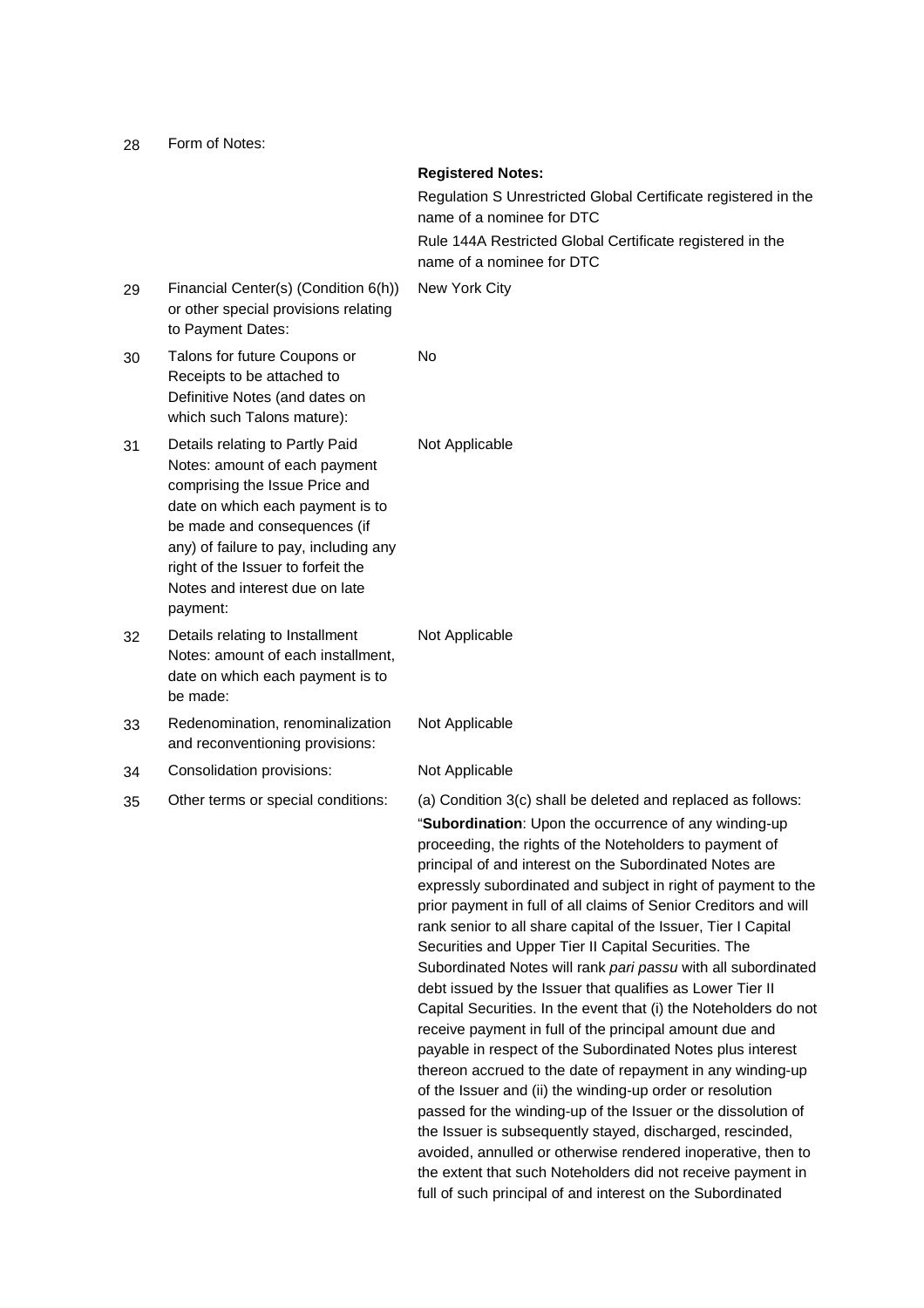Notes, such unpaid amounts shall remain payable in full; provided that payment of such unpaid amounts shall be subject to the provisions under this Condition 3 and Condition 9(b) and Clause 5 and 7 of the Trust Deed.

The Issuer has agreed, pursuant to the terms of the Trust Deed to indemnify the Noteholders against any loss incurred as a result of any judgment or order being given or made for any amount due under the Subordinated Notes and such judgment or order being expressed and paid in a currency other than the Specified Currency. Any amounts due under such indemnification will be similarly subordinated in right of payment with other amounts due on the Subordinated Notes and payment thereof shall be subject to the provisions under this Condition 3 and Condition 9(b)(ii) and Clause 7.2 of the Trust Deed.

In these Conditions:

"**Lower Tier II Capital Securities**" means any security or other similar obligation issued by the Issuer that constitutes Lower Tier II capital instruments of the Issuer pursuant to the relevant requirements set out in MAS 637 – "Notice on Risk Based Capital Adequacy Requirements for Banks Incorporated in Singapore" issued by MAS, as amended, replaced or supplemented from time to time ("**MAS 637**").

"**MAS**" means the Monetary Authority of Singapore or such other governmental authority having primary bank supervisory authority with respect to the Issuer.

"**Senior Creditors**" means creditors of the Issuer (including the Issuer's depositors) other than those whose claims are expressed to rank pari passu or junior to the claims of the holders of the Notes.

"**Tier I Capital Securities**" means (i) any security issued by the Issuer or (ii) any other similar obligation issued by any subsidiary of the Issuer, that, in each case, constitutes Tier I capital instruments of the Issuer on an unconsolidated basis pursuant to the relevant requirements set out in MAS 637.

"**Upper Tier II Capital Securities**" means any security or other similar obligation issued by the Issuer that constitutes Upper Tier II capital instruments of the Issuer pursuant to the relevant requirements set out in MAS 637."

(b) Condition 5(h) shall be deleted

(c) Condition 9(b)(ii) shall be deleted and replaced as follows:

"Enforcement: If a Default occurs and is continuing, the Trustee may in its absolute discretion institute proceedings in Singapore (but not elsewhere) for the winding-up of the Issuer. The Trustee shall have no right to enforce payment under or accelerate payment of any Subordinated Note in the case of such Default in payment on such Subordinated Note or a default in the performance of any other covenant of the Issuer in such Subordinated Note or in the Trust Deed except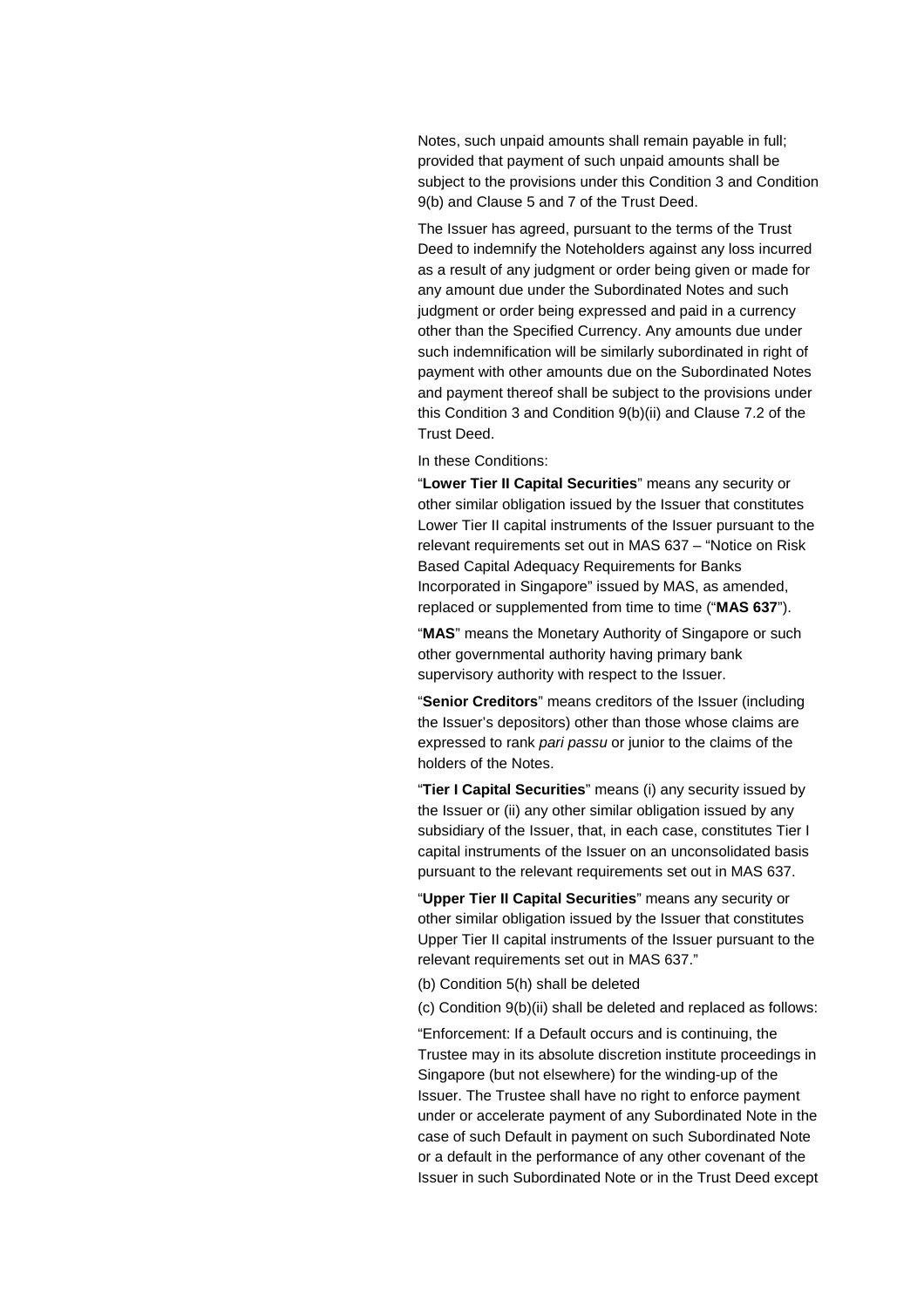as provided for in this Condition 9 and Clause 7 of the Trust Deed.

Subject to the subordination provisions as set out in Condition 3, Clause 5 and Clause 7 of the Trust Deed, if a court order is made or an effective resolution is passed for the winding-up of the Issuer, there shall be payable on the Subordinated Notes, after the payment in full of all claims of all Senior Creditors, but in priority to holders of share capital of the Issuer, Tier I Capital Securities and Upper Tier II Capital Securities, such amount remaining after the payment in full of all claims of all Senior Creditors up to, but not exceeding, the nominal amount of the Subordinated Notes together with interest accrued to the date of repayment."

#### **Certain United States Tax Considerations**

CIRCULAR 230 DISCLOSURE

ANY DISCUSSIONS OF U.S. FEDERAL INCOME TAX MATTERS SET FORTH IN THIS PRICING SUPPLEMENT WERE WRITTEN IN CONNECTION WITH THE PROMOTION AND MARKETING BY THE ISSUER OF THE NOTES. SUCH DISCUSSIONS WERE NOT INTENDED OR WRITTEN TO BE LEGAL OR TAX ADVICE TO ANY PERSON AND WERE NOT INTENDED OR WRITTEN TO BE USED, AND THEY CANNOT BE USED, BY ANY PERSON FOR THE PURPOSE OF AVOIDING ANY U.S. FEDERAL TAX PENALTIES THAT MAY BE IMPOSED ON SUCH PERSON. EACH INVESTOR SHOULD SEEK ADVICE BASED ON ITS PARTICULAR CIRCUMSTANCES FROM AN INDEPENDENT TAX ADVISOR.

The following discussion summarizes certain U.S. federal income tax consequences of the purchase, beneficial ownership, and disposition of the Notes. This summary supplements the section under the heading "Taxation – United States Taxation" in the accompanying Offering Memorandum and is subject to the qualifications, limitations and exceptions set forth therein. Any terms not defined herein have the meaning given such terms in the "Taxation – United States Taxation" section of the accompanying Offering Memorandum. Further, this summary does not address tax considerations applicable to investors that own (directly or indirectly) 10% or more of the voting stock of the Issuer.

#### **U.S. Federal Income Tax Characterization of the Notes**

Generally, the determination of whether an obligation represents debt, equity, or some other instrument is based on all the relevant facts and circumstances and no single factor is determinative. Because of their level of subordination, rights in the event of a default by the Issuer, and their treatment for regulatory and other non-tax purposes, the characterization of the Notes as debt or equity for U.S. federal income tax purposes is uncertain.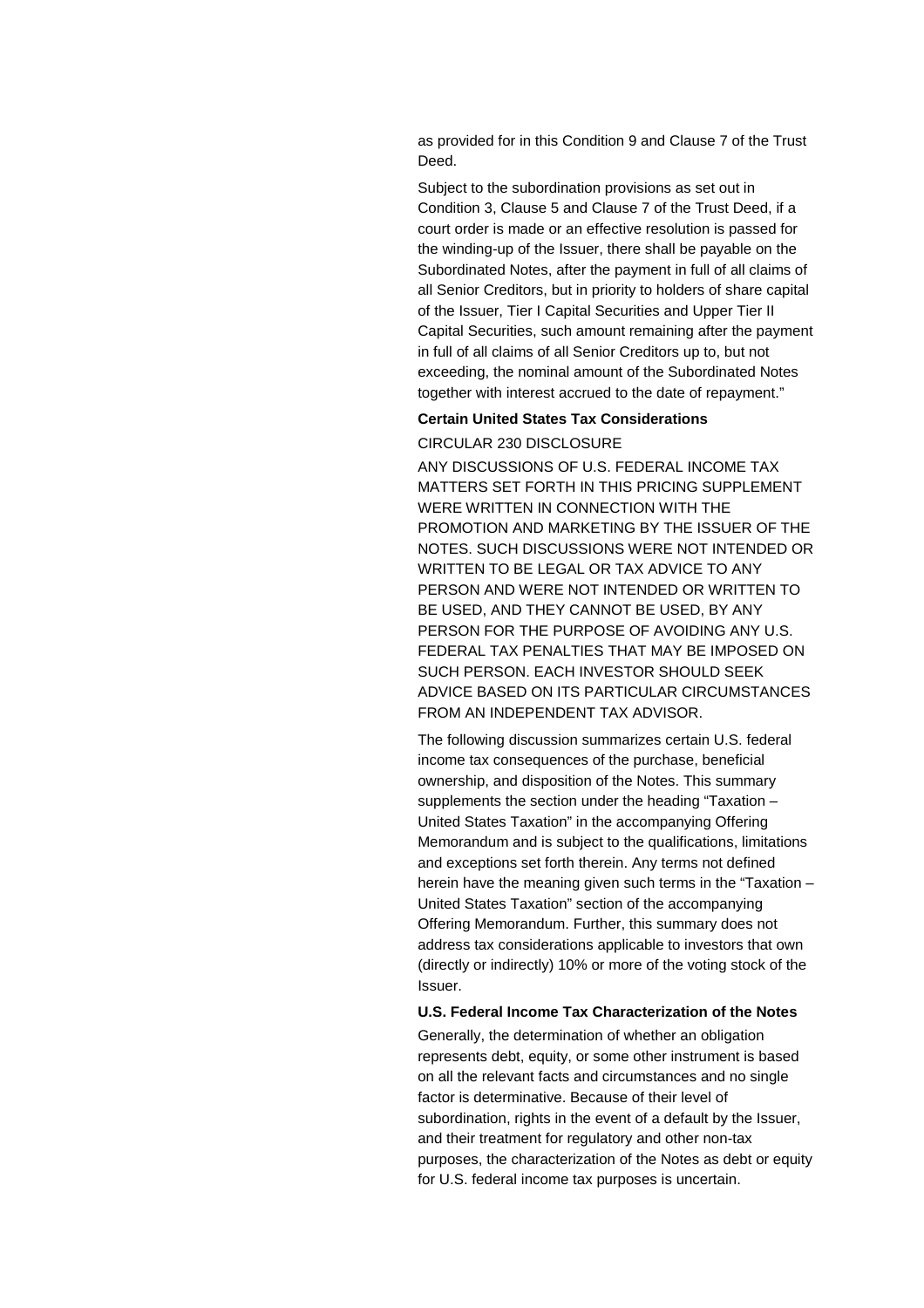To the extent required, we intend to treat the Notes as indebtedness for U.S. federal income tax purposes, although no opinions have been sought, and no assurances can be given, with respect to such treatment. Also, no rulings will be sought from the Internal Revenue Service ("**IRS**") regarding the characterization of the Notes. The following discussion assumes that our treatment of the Notes as indebtedness for U.S. federal income tax purposes will be respected. If the treatment of the Notes as indebtedness is not upheld, they may be treated, for U.S. federal income tax purposes, as equity in a passive foreign investment company. If so, a U.S. Holder of the Notes could be subject to significant adverse tax consequences, including, among others, potential interest charges with respect to interest payments on the Notes and imputed interest charges together with tax calculated at ordinary income rates on any gain from the sale or other disposition of the Notes.

Each holder should consult its own tax adviser about the proper characterization of the Notes for U.S. federal income tax purposes.

The U.S. federal income tax consequences of the acquisition, ownership and disposition of the Notes by a U.S. Holder, assuming the Notes are treated as indebtedness, are generally described in the Offering Memorandum under the heading "Taxation – United States Taxation."

#### **DISTRIBUTION**

| 36 | (i)                                                                            | If syndicated, names of<br>Managers:                              | Oversea-Chinese Banking Corporation Limited (only with<br>respect to Regulation S Notes), J.P. Morgan (S.E.A.) Limited<br>and Merrill Lynch (Singapore) Pte. Ltd. |
|----|--------------------------------------------------------------------------------|-------------------------------------------------------------------|-------------------------------------------------------------------------------------------------------------------------------------------------------------------|
|    | (ii)                                                                           | Stabilizing Manager (if<br>any):                                  | Merrill Lynch (Singapore) Pte. Ltd. or any of its affiliates                                                                                                      |
| 37 |                                                                                | If non-syndicated, name of Dealer:                                | Not Applicable                                                                                                                                                    |
| 38 | Whether TEFRA D or TEFRA C<br>was applicable or TEFRA rules not<br>applicable: |                                                                   | <b>TEFRA</b> not applicable                                                                                                                                       |
| 39 | Additional selling restrictions:                                               |                                                                   | Not Applicable                                                                                                                                                    |
|    |                                                                                | <b>OPERATIONAL INFORMATION</b>                                    |                                                                                                                                                                   |
| 40 | <b>ISIN Code:</b>                                                              |                                                                   | Restricted Global Certificate: US69033CAA71<br>Unrestricted Global Certificate: US69033DAA54                                                                      |
| 41 |                                                                                | Common Code:                                                      | Restricted Global Certificate: 082721843<br>Unrestricted Global Certificate: 082721851                                                                            |
| 42 | CUSIP:                                                                         |                                                                   | Restricted Global Certificate: 69033CAA7<br>Unrestricted Global Certificate: 69033DAA5                                                                            |
| 43 |                                                                                | <b>CMU Instrument Number:</b>                                     | Not Applicable                                                                                                                                                    |
| 44 |                                                                                | Any clearing system(s) other than<br>CDP, the CMU, the Australian | Not Applicable                                                                                                                                                    |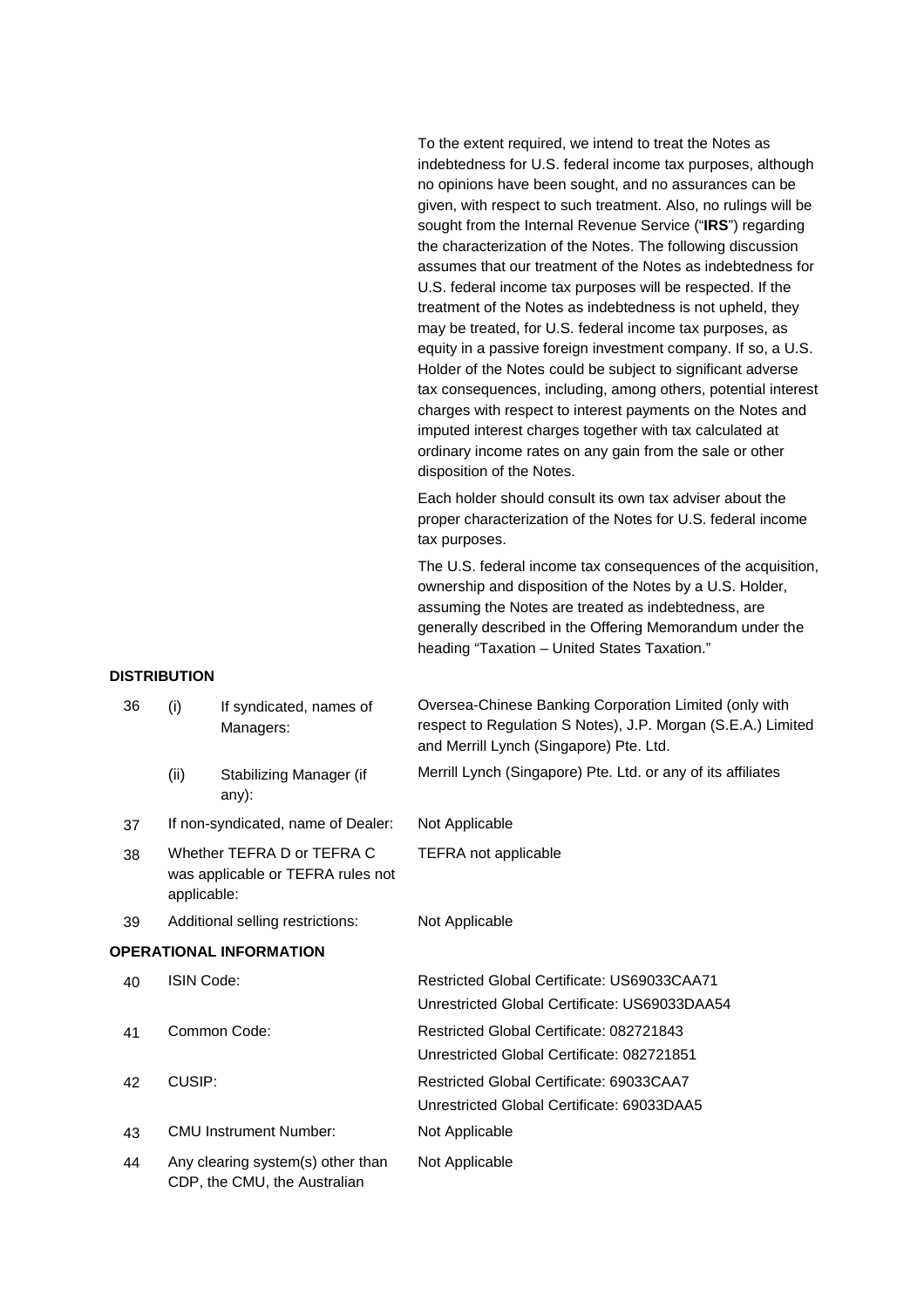|    | System, Euroclear S.A./N.V. and<br>Clearstream, Luxembourg and the<br>relevant identification number(s):                                                                                                             |                                                                                                                                                                                           |
|----|----------------------------------------------------------------------------------------------------------------------------------------------------------------------------------------------------------------------|-------------------------------------------------------------------------------------------------------------------------------------------------------------------------------------------|
| 45 | Delivery:                                                                                                                                                                                                            | Free of payment                                                                                                                                                                           |
| 46 | Additional Paying Agent(s) (if any):                                                                                                                                                                                 | Not applicable                                                                                                                                                                            |
| 47 | The Agents appointed in respect of<br>the Notes are:                                                                                                                                                                 | Calculation Agent: The Bank of New York Mellon, London<br><b>Branch</b>                                                                                                                   |
|    | <b>GENERAL INFORMATION</b>                                                                                                                                                                                           |                                                                                                                                                                                           |
| 48 | The aggregate principal amount of<br>Senior Notes issued has been<br>translated into U.S. dollars at the<br>rate of $\lceil \bullet \rceil$ , producing a sum of<br>Senior Notes not denominated in<br>U.S. dollars: | Not Applicable                                                                                                                                                                            |
| 49 | Governing law of Notes:                                                                                                                                                                                              | English, save that the provisions of the subordination<br>Conditions in Conditions 3, 9(b)(ii) and 9(b)(iii) are governed<br>by, and shall be construed in accordance with, Singapore law |

# **PURPOSE OF PRICING SUPPLEMENT**

This Pricing Supplement comprises the final terms required for the issue and admission to trading on the SGX-ST of the Notes described herein pursuant to the U.S.\$10,000,000,000 Global Medium Term Note Program of Oversea-Chinese Banking Corporation Limited.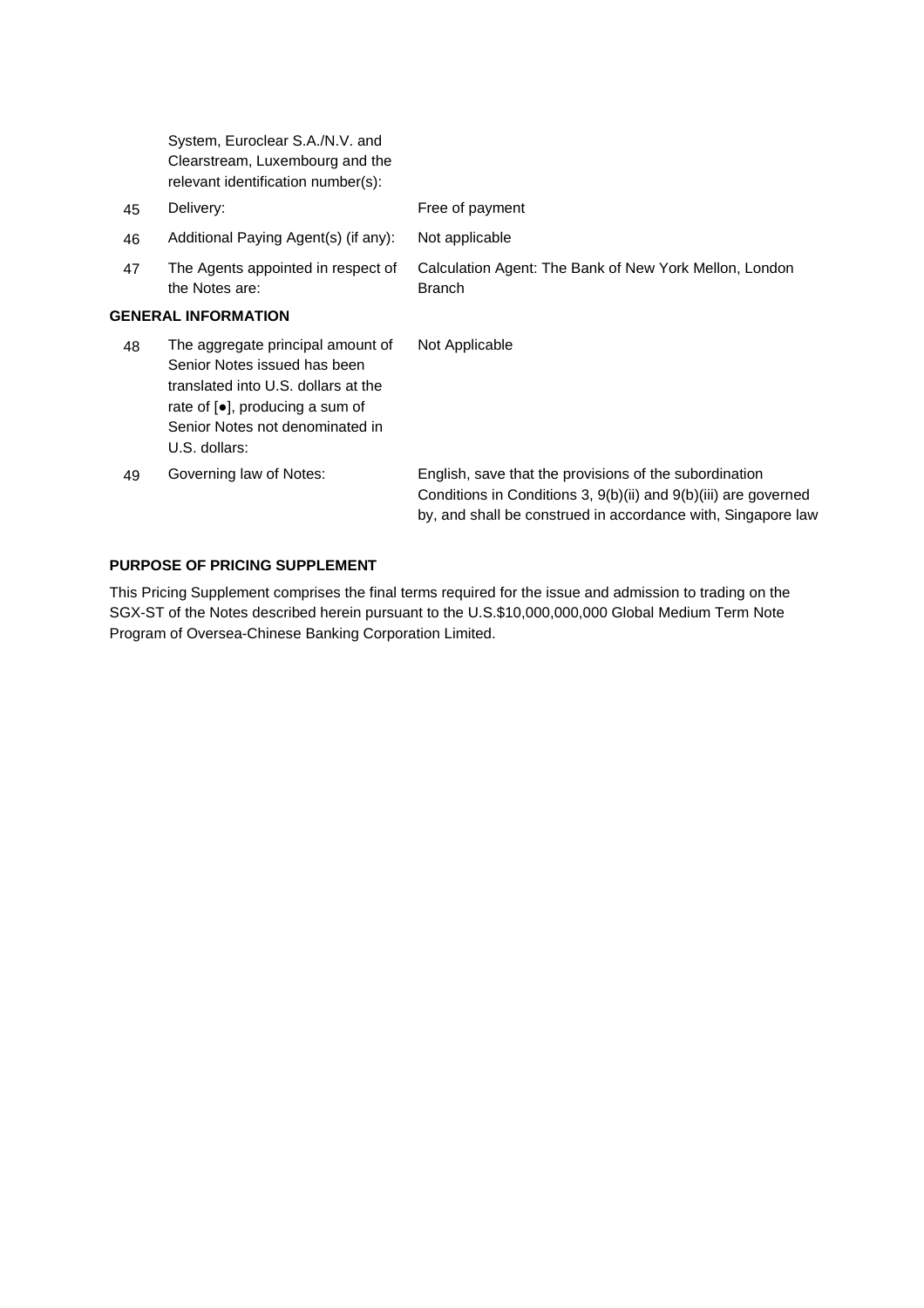# **RESPONSIBILITY**

The Issuer accepts responsibility for the information contained in this Pricing Supplement.

Signed on behalf of the Issuer:

Tan Siew Peng<br>Chief Financial Officer

By: Duly authorized

Loh Pui San<br>Head, Capital Management<br>OCBC Bank

Duly authorized

By: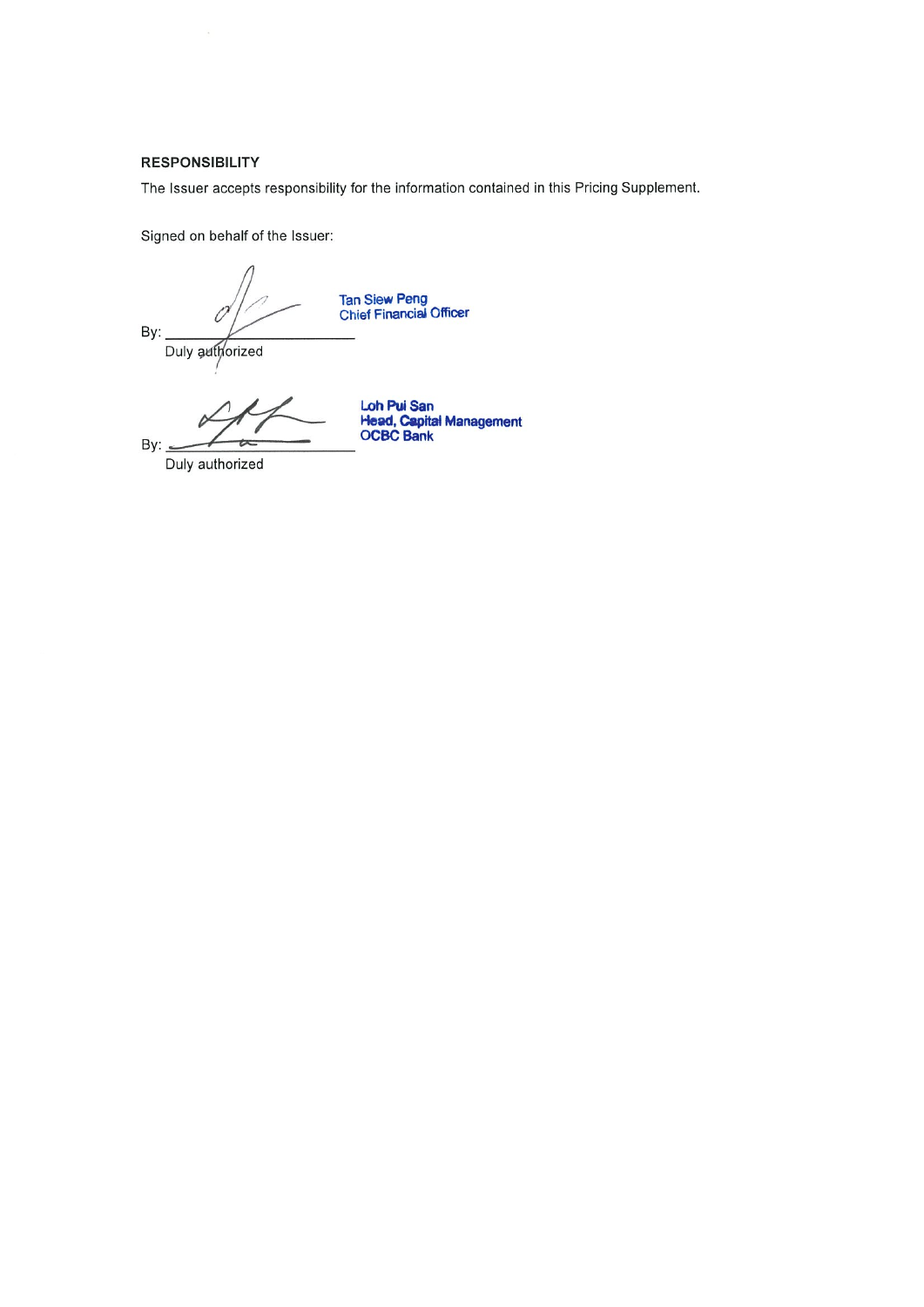# **TERMS AND CONDITIONS OF THE NOTES**

*The following is the text of the terms and conditions that, save for the words in italics and, subject to completion and amendment and as supplemented or varied in accordance with the provisions of the*  applicable Pricing Supplement, shall be applicable to the Notes in definitive form (if any) issued in *exchange for the Global Note(s) or Global Certificate(s) representing each Series and to AMTNs (as defined below). These terms and conditions, together with the relevant provisions of the applicable Pricing Supplement, as so completed, amended, supplemented or varied (and subject to simplification by the deletion of non-applicable provisions), shall be endorsed on such Bearer Notes or on the Certificates* relating to such Registered Notes (other than AMTNs). All capitalized terms that are not defined in these *Conditions will have the meanings given to them in the applicable Pricing Supplement. Those definitions* will be endorsed on the definitive Notes or Certificates, as the case may be. References in the Conditions *to "Notes" are to the Notes of one Series only, not to all Notes that may be issued under the Program. References in the Conditions to the "Issuer" are to the Issuer issuing Notes under one Series, which, in the case of any Senior Notes, is a reference to Oversea-Chinese Banking Corporation Limited ("OCBC") or any of its branches outside Singapore or certain other companies in and outside Singapore, each being a subsidiary of OCBC (as may be specified in the applicable Pricing Supplement) and in the case of any Subordinated Notes, is a reference to OCBC.*

The Notes (other than Notes which are specified in the applicable Pricing Supplement as being denominated in Australian dollars, issued in the Australian domestic capital market and ranking as senior obligations of the Issuer ("**AMTNs**")) are constituted by an amended and restated trust deed (as amended or supplemented as at the date of issue of the Notes (the "**Issue Date**"), the "**Trust Deed**") dated August 31, 2012 between Oversea-Chinese Banking Corporation Limited ("**OCBC**") (as may be acceded to by any branches of OCBC outside Singapore and Specified Issuers from time to time by the execution of a deed of accession in respect of Senior Notes (as defined below) only) and The Bank of New York Mellon, London Branch (the "Trustee", which expression shall include all persons for the time being the trustee or trustees under the Trust Deed) as trustee for the Noteholders (as defined below) and, if the Notes are specified in the applicable Pricing Supplement as being governed by Singapore law, as supplemented by the Singapore supplemental trust deed (as amended or supplemented as at the Issue Date) dated August 31, 2012 between OCBC (as may be acceded to by any branch of OCBC outside Singapore and Specified Issuers (as defined below) from time to time by the execution of a deed of accession in respect of Senior Notes only) and the Trustee (the "**Singapore Supplemental Trust Deed**"), and where applicable, the Notes which are specified in the applicable Pricing Supplement to be held in and cleared through The Central Depository (Pte) Limited ("CDP") are issued with the benefit of a deed of covenant dated August 31, 2012 relating to the Notes executed by OCBC (as amended, varied or supplemented from time to time, the "**CDP Deed of Covenant**"). AMTNs will be constituted by the Deed Poll dated July 5, 2011 (as amended and supplemented from time to time, the "**Note (AMTN) Deed Poll**"). The provisions of these Conditions (as defined below) relating to Bearer Notes, Certificates, Receipts, Coupons and Talons do not apply to Notes specified in the Pricing Supplement as being AMTNs. The Trustee is not appointed in respect of AMTNs, therefore, to the extent that these Conditions relate to AMTNs, any reference herein to the agreement, opinion, approval, consent, satisfaction or any similar action or decision (however described) being specified or required of, from, by or on the part of the Trustee with respect to any Notes or documents, such agreement, opinion, approval, consent, satisfaction or any similar action or decision (however described) of the Trustee shall not be required in respect of any such AMTNs, the Note (AMTN) Deed Poll or any other document or agreement in connection with them and, where relevant, any other documents expressed to be applicable to a tranche of Notes.

These terms and conditions (the "**Conditions**") include summaries of, and are subject to, the detailed provisions of the Trust Deed, which includes the form of the Bearer Notes, Certificates, Receipts, Coupons and Talons referred to below. OCBC (and any other branches of OCBC outside Singapore and Specified Issuers which may from time to time accede to the Agency Agreement (as defined below) by the execution of a deed of accession in respect of Senior Notes only), the Trustee, The Bank of New York Mellon, London Branch, as initial issuing and paying agent in relation to each Series of Notes other than Series of Notes to be held through CDP or in the Central Moneymarkets Unit Service operated by the Hong Kong Monetary Authority (the "**CMU**"), The Bank of New York Mellon, Hong Kong Branch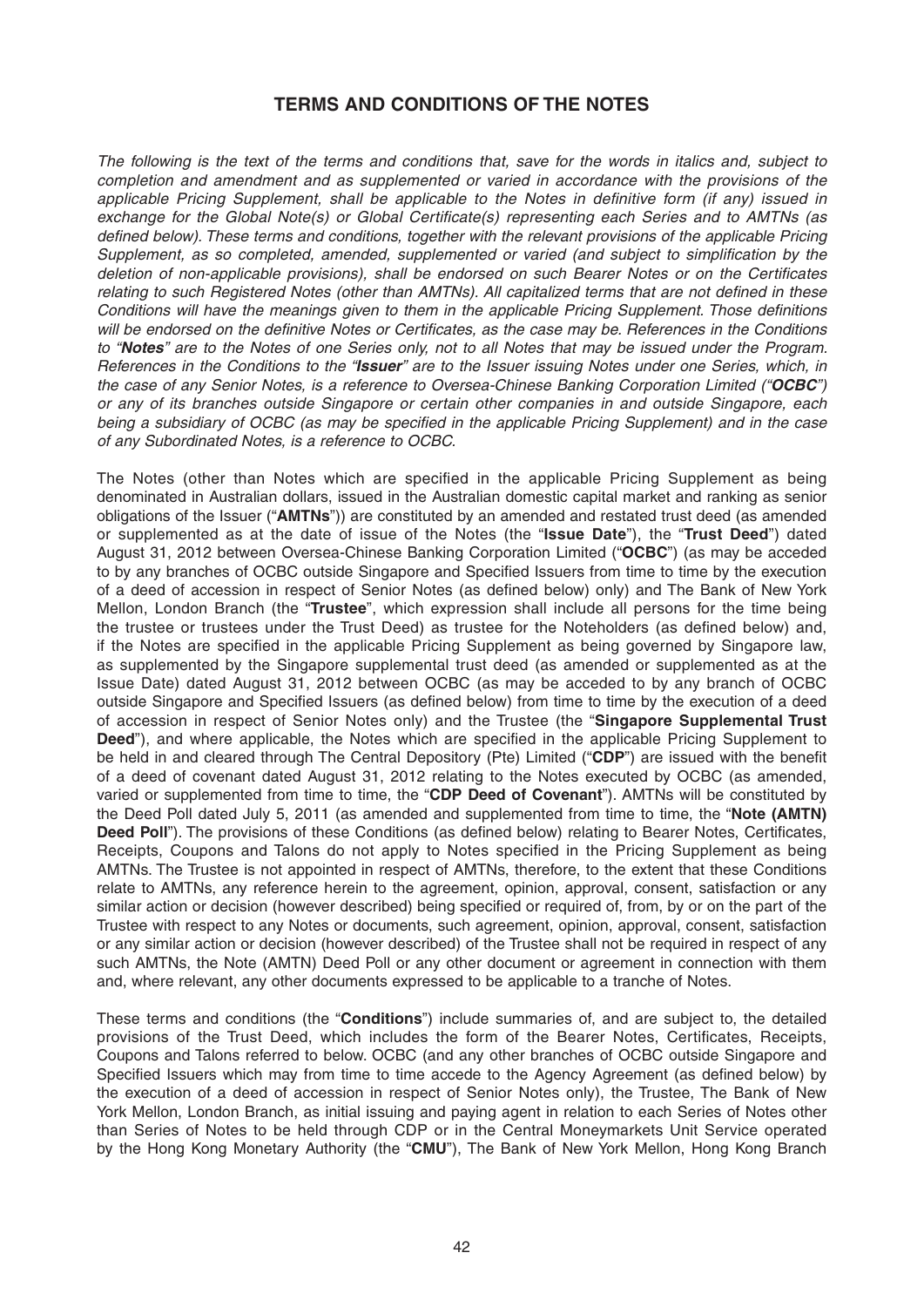as initial CMU lodging and paying agent in relation to each Series of Notes to be held in the CMU, The Bank of New York Mellon, Singapore Branch as initial CDP paying agent in relation to each Series of Notes to be held in CDP and the other agents named therein have entered into an amended and restated agency agreement (as amended or supplemented as at the Issue Date, the "**Agency Agreement**") dated August 31, 2012 in relation to the Notes (other than AMTNs) and, if the Notes are specified in the applicable Pricing Supplement as being governed by Singapore law, as supplemented by the Singapore supplemental agency agreement (as amended and supplemented as at the Issue Date) dated August 31, 2012 between the Issuer, the CDP paying agent and the other agents named therein (the "**Singapore Supplemental Agency Agreement**") . OCBC and BTA Institutional Services Australia Limited as registrar and issuing and paying agent have entered into an Agency and Registry Services Agreement (as amended and supplemented from time to time, the "**Australian Agency Agreement**") dated July 5, 2011 in relation to the AMTNs. The issuing and paying agent, the CMU lodging and paying agent, the CDP paying agent, the other paying agents, the registrar, the Australian agent, the transfer agents and the calculation agent(s) for the time being (if any) are referred to below respectively as the "**Issuing and Paying Agent**", the "**CMU Lodging and Paying Agent**", the "**CDP Paying Agent**", the "**Paying Agents**" (which expression shall include the Issuing and Paying Agent, the CMU Lodging and Paying Agent, the CDP Paying Agent and the Australian Agent), the "**Registrar**", the "**Australian Agent**", the "**Transfer Agents**" (which expression shall include the Registrar and the Australian Agent) and the "**Calculation Agent(s)**". For the purposes of these Conditions, all references (other than in relation to the determination of interest and other amounts payable in respect of the Notes) to the Issuing and Paying Agent shall (i) with respect to a Series of Notes to be held in the CMU, be deemed to be a reference to the CMU Lodging and Paying Agent and (ii) with respect to a Series of Notes to be held in CDP, be deemed to be a reference to the CDP Paying Agent and all such references shall be construed accordingly. Copies of the Trust Deed, the Singapore Supplemental Trust Deed, the Singapore Supplemental Agency Agreement the CDP Deed of Covenant, the Note (AMTN) Deed Poll, the Agency Agreement and the Australian Agency Agreement referred to above are available for inspection free of charge during usual business hours at the principal office of the Trustee (presently at One Canada Square, 40th Floor, London, E14 5AL, United Kingdom) and at the specified offices of the Paying Agents and the Transfer Agents (other than the Australian Agent). The Note (AMTN) Deed Poll will be held by the Australian Agent and copies of the Note (AMTN) Deed Poll and the Australian Agency Agreement referred to above are available for inspection free of charge during usual business hours at the principal office of the Australian Agent (presently at Level 2, 35 Clarence Street, Sydney, NSW 2000, Australia).

The Noteholders, the holders of the interest coupons (the "**Coupons**") relating to interest bearing Notes in bearer form and, where specified in the applicable Pricing Supplement, talons for further Coupons (the "**Talons**") (the "**Couponholders**") and the holders of the receipts for the payment of installments of principal (the "**Receipts**") relating to Notes in bearer form of which the principal is payable in installments (the "**Receiptholders**") are entitled to the benefit of, are bound by, and are deemed to have notice of, these Conditions, (in respect of the holders of Notes (other than AMTNs)) all the provisions of the Trust Deed, the applicable Pricing Supplement and (in respect of the AMTN holders only) the Note (AMTN) Deed Poll, and, in the case of Notes specified in the applicable Pricing Supplement as being governed by Singapore law, the Singapore Supplemental Trust Deed, and are deemed to have notice of those provisions applicable to them of the Agency Agreement , the Australian Agency Agreement or the Singapore Supplemental Agency Agreement, as the case may be. The Pricing Supplement for this Note (or the relevant provisions thereof) is attached to or endorsed on this Note. References to "applicable Pricing Supplement" are to the Pricing Supplement (or relevant provisions thereof) attached to or endorsed on this Note.

As used in these Conditions, "**Tranche**" means Notes which are identical in all respects, "**Series**" means a series of Notes comprising one or more Tranches, whether or not issued on the same date, that (except in respect of the first payment of interest and their issue price) have identical terms on issue and are expressed to have the same Series Number specified in the applicable Pricing Supplement, "**Specified Issuer**" means, in respect of Senior Notes only, certain other companies in and outside Singapore, each being a subsidiary of OCBC, as may be specified in the applicable Pricing Supplement and "subsidiary" has the meaning given to this term under the Companies Act, Chapter 50 of Singapore.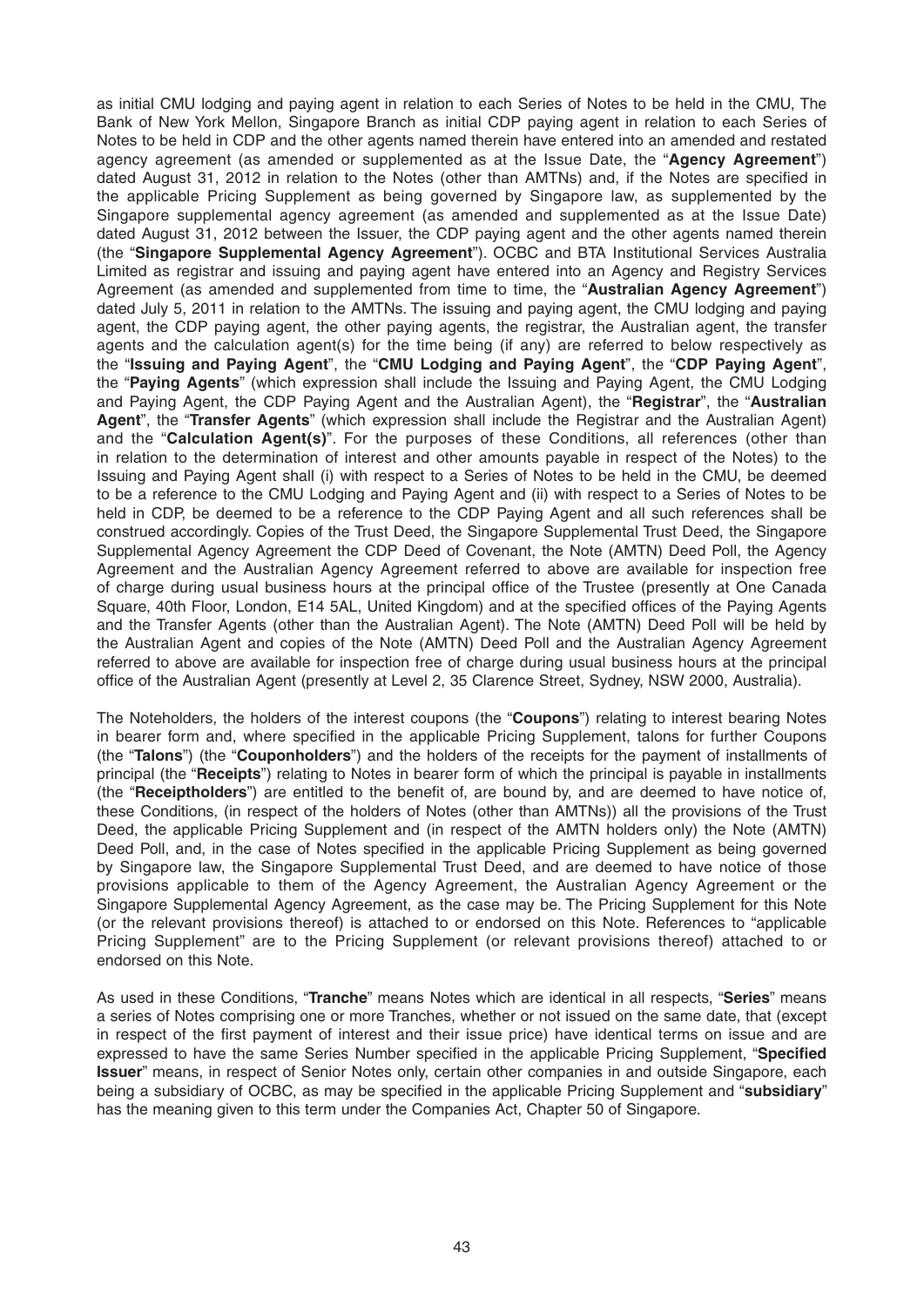### **1 Form, Denomination and Title**

 The Notes are issued in bearer form ("**Bearer Notes**") or in registered form ("**Registered Notes**"), as specified in the applicable Pricing Supplement, in each case in the Specified Currency and Specified Denomination(s) shown in the applicable Pricing Supplement provided that the minimum Specified Denomination shall be U.S.\$200,000 (or its equivalent in any other currency as at the date of issue of the relevant Notes) and integral multiples of U.S.\$1,000 (or its equivalent in other currencies) in excess thereof. AMTNs will only be issued in registered certificated form.

All Registered Notes shall have the same Specified Denomination. Unless otherwise permitted *by the then current laws and regulations, Notes which have a maturity of less than one year and in respect of which the issue proceeds are to be accepted by the Issuer in the United Kingdom or whose issue otherwise constitutes a contravention of section 19 of the Financial Services and Markets Act 2000 ("FSMA") will have a minimum denomination of £100,000 (or its equivalent in other currencies). Notes sold in reliance on Rule 144A will be in minimum denominations of U.S.\$200,000 (or its equivalent in other currencies) and integral multiples of U.S.\$1,000 (or its equivalent in other currencies) in excess thereof, subject to compliance with all legal and/ or regulatory requirements applicable to the relevant currency. Notes which are listed on SGX-ST will be traded on the SGX-ST in a minimum board lot size of S\$200,000 (or its equivalent in other currencies) or such other amount as may be allowed or required from time to time. In the case of any Notes which are to be admitted to trading on a regulated market within the European Economic Area or offered to the public in a Member State of the European Economic Area in circumstances which require the publication of a prospectus under Directive 2003/71/EC (the "Prospectus Directive"), the minimum Specifi ed Denomination shall be* €*100,000 (or its equivalent in any other currency as at the date of issue of the relevant Notes).*

 Bearer Notes are serially numbered and are issued with Coupons (and, where appropriate, a Talon) attached, save in the case of Notes that do not bear interest in which case references to interest (other than in relation to interest due after the Maturity Date), Coupons and Talons in these Conditions are not applicable. Any Bearer Note for which the applicable Pricing Supplement indicates such Notes are Installment Notes is issued with one or more Receipts attached.

Registered Notes (other than AMTNs) are represented by registered certificates ("**Certificates**") and, save as provided in Condition 2(c), each Certificate shall represent the entire holding of Registered Notes by the same holder.

 Title to the Bearer Notes and the Receipts, Coupons and Talons shall pass by delivery. Title to the Registered Notes shall pass by registration in the register that the Issuer shall procure to be kept by the Registrar or the Australian Agent in accordance with the provisions of the Agency Agreement or the Australian Agency Agreement (the "**Register**"). Except as ordered by a court of competent jurisdiction or as required by law, the holder (as defined below) of any Note, Receipt, Coupon or Talon shall be deemed to be and may be treated as its absolute owner for all purposes whether or not it is overdue and regardless of any notice of ownership, trust or an interest in it, any writing on it (or on the Certificate representing it) or its theft or loss (or that of the related Certificate) and no person shall be liable for so treating the holder.

 In these Conditions, "**Noteholder**" means the bearer of any Bearer Note and the Receipts, Coupons or Talons relating to it or the person in whose name a Registered Note is registered (as the case may be), "**holder**" (in relation to a Note, Receipt, Coupon or Talon) means the bearer of any Bearer Note, Receipt, Coupon or Talon or the person in whose name a Registered Note is registered (as the case may be) and capitalized terms have the meanings given to them in the applicable Pricing Supplement, the absence of any such meaning indicating that such term is not applicable to the Notes.

 References in the Conditions to Coupons, Talons, Couponholders, Receipts and Receiptholders relate to Bearer Notes only.

 In the case of AMTNs, the following provisions shall apply in lieu of the foregoing provisions of Condition 1 in the event of any inconsistency.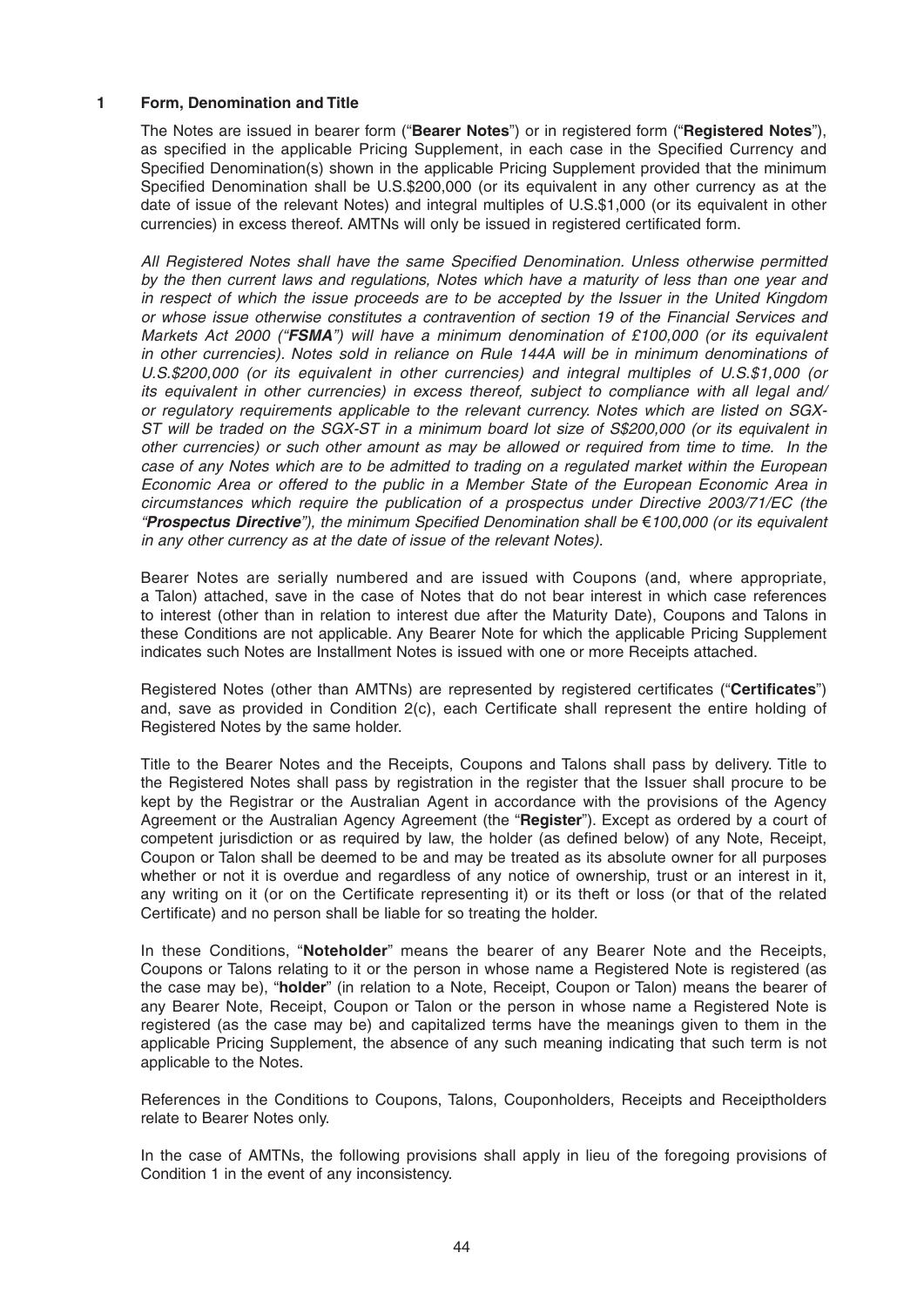AMTNs will be debt obligations of the Issuer owing under the Note (AMTN) Deed Poll, will be represented by a certificate ("AMTN Certificate") and will take the form of entries in a Register to be established and maintained by the Australian Agent in Sydney unless otherwise agreed with the Australian Agent (pursuant to the Australian Agency Agreement). The Agency Agreement and any Singapore Supplemental Agency Agreement are not applicable to the AMTNs.

 AMTNs will not be serially numbered. Each entry in the Register constitutes a separate and individual acknowledgement to the relevant Noteholder of the indebtedness of the Issuer to the relevant Noteholder. The obligations of the Issuer in respect of each AMTN constitute separate and independent obligations which the Noteholder is entitled to enforce in accordance with these Conditions and the Note (AMTN) Deed Poll. Other than an AMTN Certificate, no certificate or other evidence of title will be issued by or on behalf of the Issuer unless the Issuer determines that certificates should be made available or it is required to do so pursuant to any applicable law or regulation.

 No AMTN will be registered in the name of more than four persons. AMTNs registered in the name of more than one person are held by those persons as joint tenants. AMTNs will be registered by name only, without reference to any trusteeship and an entry in the Register in relation to an AMTN constitutes conclusive evidence that the person so entered is the registered owner of such AMTN, subject to rectification for fraud or error.

 Upon a person acquiring title to any AMTNs by virtue of becoming registered as the owner of that AMTN, all rights and entitlements arising by virtue of the Note (AMTN) Deed Poll in respect of that AMTN vest absolutely in the registered owner of the AMTN, such that no person who has previously been registered as the owner of the AMTN has or is entitled to assert against the Issuer or the Australian Agent or the registered owner of the AMTN for the time being and from time to time any rights, benefits or entitlements in respect of the AMTN.

Each Tranche of AMTNs will be represented by a single AMTN Certificate substantially in the form set out in the Note (AMTN) Deed Poll. The Issuer shall issue and deliver, and procure the authentication by the Australian Agent of, such number of AMTNs Certificates as are required from time to time to represent all of the AMTNs of each Series. An AMTN Certificate is not a negotiable instrument nor is it a document of title in respect of any AMTNs represented by it. In the event of a conflict between any AMTN Certificate and the Register, the Register shall prevail (subject to correction for fraud or proven error).

# **2 No Exchange of Notes and Transfers of Registered Notes**

- (a) **No Exchange of Notes**: Registered Notes may not be exchanged for Bearer Notes. Bearer Notes may not be exchanged for Registered Notes. Bearer Notes of one Specified Denomination may not be exchanged for Bearer Notes of another Specified Denomination.
- (b) **Transfer of Registered Notes (other than AMTNs)**: This Condition 2(b) does not apply to AMTNs which are specified in the applicable Pricing Supplement to be Registered Notes. Subject to Condition  $2(g)$ , one or more Registered Notes may be transferred upon the surrender (at the specified office of the Registrar or any Transfer Agent) of the Certificate representing such Registered Notes to be transferred, together with the form of transfer endorsed on such Certificate, (or another form of transfer substantially in the same form and containing the same representations and certifications (if any), unless otherwise agreed by the Issuer), duly completed and executed and any other evidence as the Registrar or Transfer Agent may require without service charge and subject to payment of any taxes, duties and other governmental charges in respect of such transfer. In the case of a transfer of part only of a holding of Registered Notes represented by one Certificate, a new Certificate shall be issued to the transferee in respect of the part transferred and a further new Certificate in respect of the balance of the holding not transferred shall be issued to the transferor. All transfers of Notes and entries on the Register will be made subject to the detailed regulations concerning transfers of Notes scheduled to the Agency Agreement. The regulations may be changed by the Issuer, with the prior written approval of the Registrar and the Trustee. A copy of the current regulations will be made available by the Registrar to any Noteholder upon request.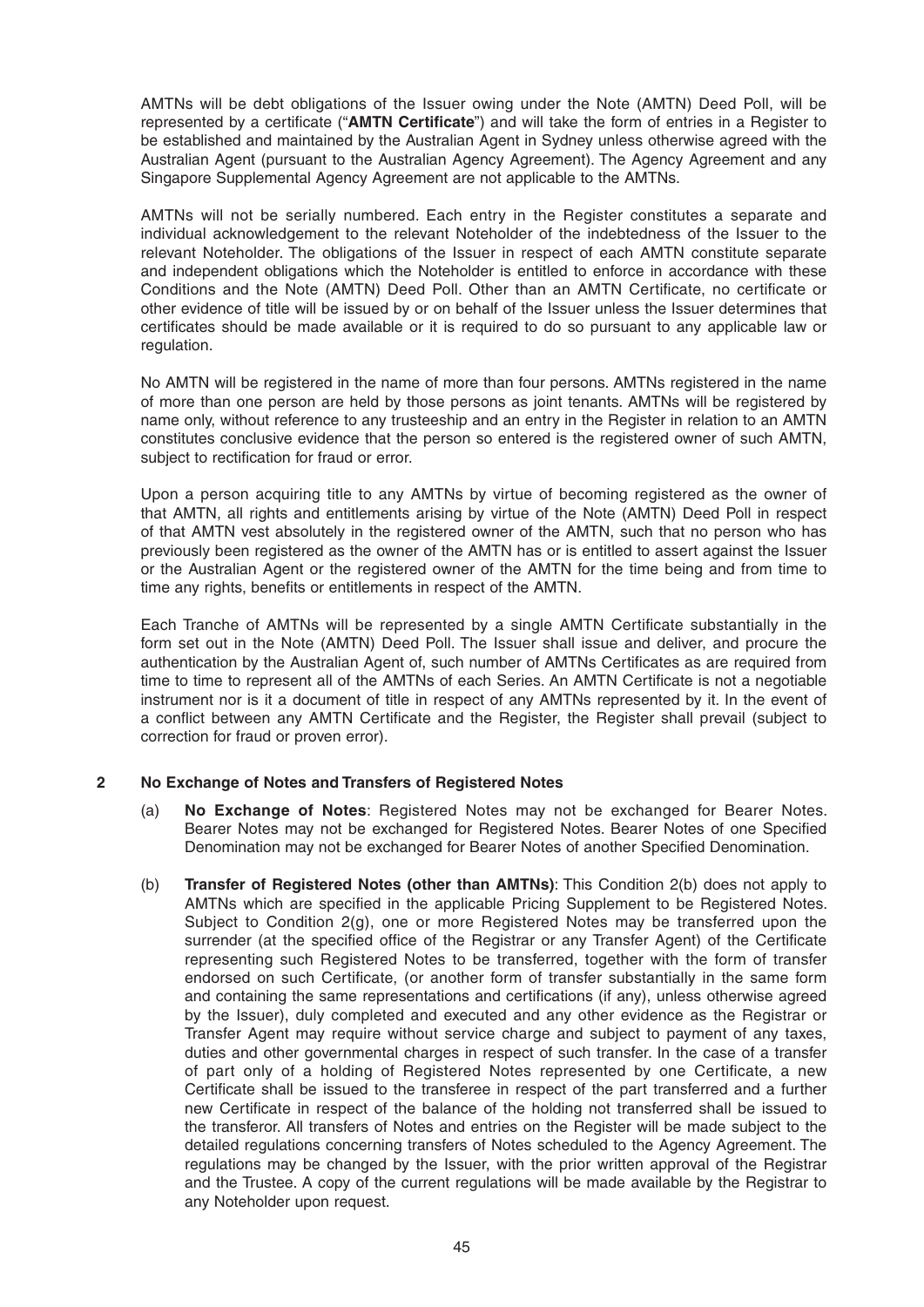- (c) **Exercise of Options or Partial Redemption in Respect of Registered Notes**: In the case of an exercise of an Issuer or Noteholders option in respect of, or a partial redemption of, a holding of Registered Notes represented by a single Certificate, a new Certificate shall be issued to the holder to reflect the exercise of such option or in respect of the balance of the holding not redeemed. In the case of a partial exercise of an option resulting in Registered Notes of the same holding having different terms, separate Certificates shall be issued in respect of those Notes of that holding that have the same terms. New Certificates shall only be issued against surrender of the existing Certificates to the Registrar or any Transfer Agent. In the case of a transfer of Registered Notes to a person who is already a holder of Registered Notes, a new Certificate representing the enlarged holding shall only be issued against surrender of the Certificate representing the existing holding.
- (d) **Delivery of New Certificates**: Each new Certificate to be issued pursuant to Conditions 2(b) or (c) shall be available for delivery within five business days of receipt of the form of transfer or Exercise Notice (as defined in Condition  $5(e)$ ) and surrender of the Certificate for transfer, exercise or redemption. Delivery of the new Certificate(s) shall be made at the specified office of the Transfer Agent or of the Registrar (as the case may be) to whom delivery or surrender of such form of transfer, Exercise Notice and/or Certificate shall have been made or, at the option of the holder making such delivery or surrender as aforesaid and as specified in the relevant form of transfer, Exercise Notice or otherwise in writing, be mailed by uninsured post at the risk of the holder entitled to the new Certificate to such address as may be so specified, unless such holder requests otherwise and pays in advance to the relevant Transfer Agent the costs of such other method of delivery and/or such insurance as it may specify. In this Condition 2(d), "**business day**" means a day, other than a Saturday or Sunday, on which banks are open for business in the place of the specified office of the relevant Transfer Agent or the Registrar (as the case may be).
- (e) **Transfers of AMTNs**: AMTNs may be transferred in whole but not part. Unless lodged in the Austraclear System, the AMTNs will be transferable by duly completed and (if applicable) stamped transfer and acceptance forms in the form specified by, and obtainable from, the Australian Agent or by any other manner approved by the Issuer and the Australian Agent. Each transfer and acceptance form must be accompanied by such evidence (if any) as the Australian Agent may require to prove the title of the transferor or the transferor's right to transfer the AMTNs and be signed by both the transferor and the transferee. AMTNs may only be transferred within, to or from Australia if (i) the aggregate consideration payable by the transferee at the time of transfer is at least A\$500,000 (or its equivalent in any other currency and, in either case, disregarding moneys lent by the transferor or its associates) or the offer or invitation giving rise to the transfer otherwise does not require disclosure to investors in accordance with Part 6D.2 or Chapter 7 of the Corporations Act 2001 of the Commonwealth of Australia (the "**Australian Corporations Act**"), (ii) the transfer is not to a "retail client" for the purposes of section 761G of the Australian Corporations Act, (iii) the transfer is in compliance with all applicable laws, regulations or directives (including, without limitation, in the case of a transfer to or from Australia, the laws of the jurisdiction in which the transfer takes place), and (iv) in the case of a transfer between persons outside Australia, if a transfer and acceptance form is signed outside Australia. A transfer to an unincorporated association is not permitted.

 A person becoming entitled to an AMTN as a consequence of the death or bankruptcy of a Noteholder or of a vesting order or a person administering the estate of a Noteholder may, upon producing such evidence as to that entitlement or status as the Australian Agent considers sufficient, transfer such AMTN or, if so entitled, become registered as the holder of the AMTN.

 Where the transferor executes a transfer of less than all of the AMTNs registered in its name, and the specific AMTNs to be transferred are not identified, the Australian Agent may register the transfer in respect of such of the AMTNs registered in the name of the transferor as the Australian Agent thinks fit, provided the aggregate nominal amount of the AMTNs registered as having been transferred equals the aggregate nominal amount of the AMTNs expressed to be transferred in the transfer.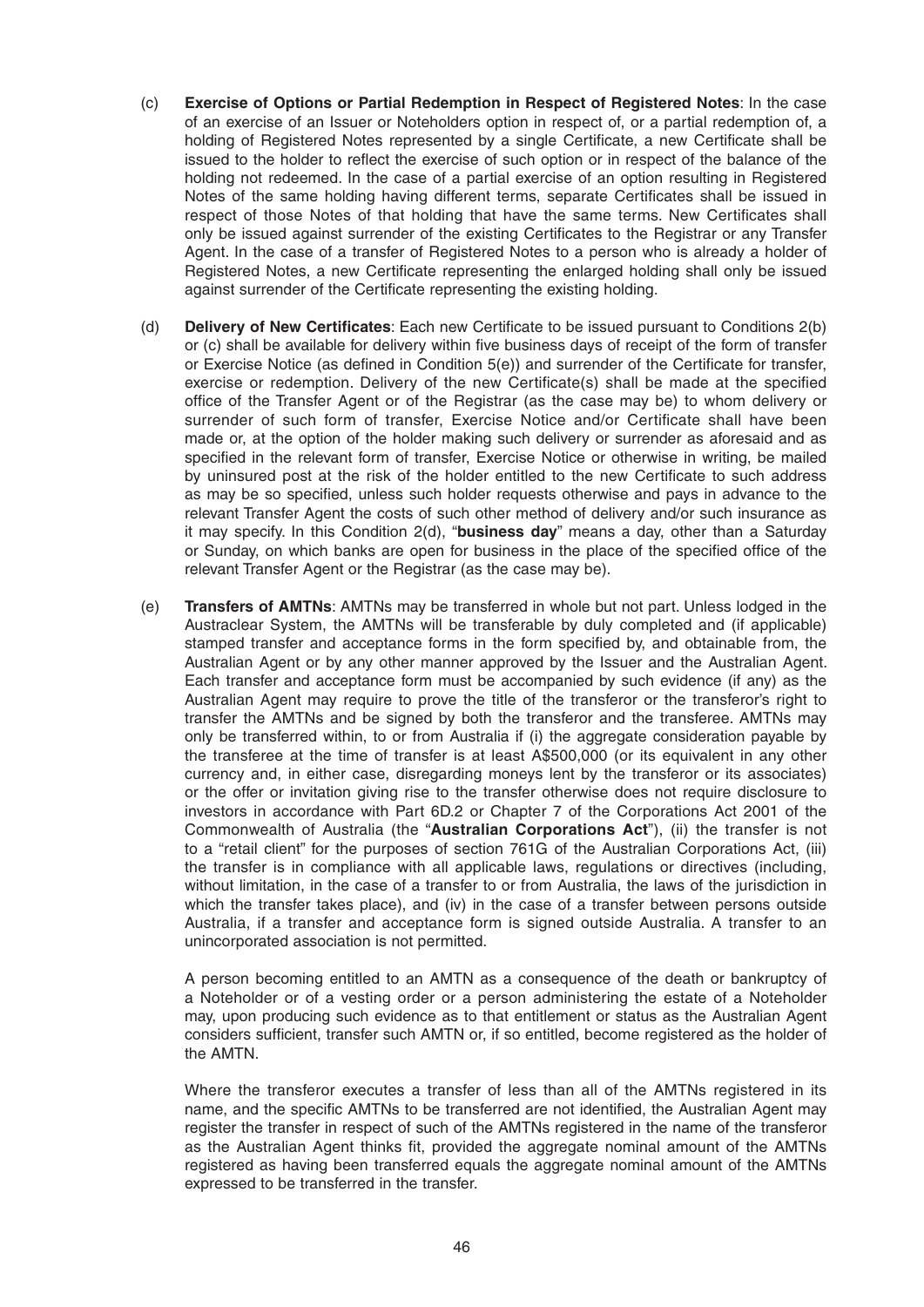- (f) **Transfers Free of Charge**: Transfers of Notes and Certificates on registration, transfer, exercise of an option or partial redemption shall be effected without charge by or on behalf of the Issuer, the Registrar, the Australian Agent or the Transfer Agents, but upon payment of any tax or other governmental charges that may be imposed in relation to it (or the giving of such indemnity as the Registrar, the Australian Agent or the relevant Transfer Agent may require).
- (g) **Closed Periods**: No Noteholder may require the transfer of a Registered Note to be registered (i) during the period of 15 days ending on the due date for redemption of, or payment of any Installment Amount in respect of, that Note, (ii) during the period of 15 days before any date on which Notes may be called for redemption by the Issuer at its option pursuant to Condition 5(d), (iii) after any such Note has been called for redemption or (iv) during the period of seven days ending on (and including) any Record Date.

# **3 Status**

- (a) **Status of Senior Notes**: The senior notes (being those Notes that specify their status as senior in the applicable Pricing Supplement (the "**Senior Notes**")) and the Receipts and Coupons relating to them constitute direct and unsecured obligations of the Issuer and shall at all times rank *pari passu* and without any preference among themselves. The payment obligations of the Issuer under the Senior Notes and the Receipts and Coupons relating to them shall, save for such exceptions as may be provided by applicable legislation, at all times rank at least equally with all other unsecured and unsubordinated indebtedness and monetary obligations of the Issuer, present and future.
- (b) **Status of Subordinated Notes**: The subordinated notes (being those Notes that specify their status as subordinated in the applicable Pricing Supplement) (the "**Subordinated Notes**") and the Receipts and Coupons relating to them constitute direct, unsecured and subordinated obligations of the Issuer and rank *pari passu* and without any preference among themselves. The rights and claims of the Noteholders, the Receiptholders and the Couponholders are subordinated as described below.
- (c) **Subordination**: Upon the occurrence of any winding-up proceeding, the rights of the Noteholders, Receiptholders and Couponholders to payment of principal of and interest on the Subordinated Notes and the Receipts and Coupons relating to them and any other obligations in respect of the Subordinated Notes and the Receipts and Coupons relating to them are expressly subordinated and subject in right of payment to the prior payment in full of all claims of Senior Creditors and will rank senior to all share capital of the Issuer and Tier I Capital Securities and/or as otherwise specified in the applicable Pricing Supplement or in a supplement to the Offering Memorandum. The Subordinated Notes and the Receipts and Coupons relating to them will rank *pari passu* with Tier II Capital Securities and/or as otherwise specified in the applicable Pricing Supplement or in a supplement to the Offering Memorandum. In the event that (i) the Noteholders, Receiptholders or Couponholders do not receive payment in full of the principal amount due and payable in respect of the Subordinated Notes plus interest thereon accrued to the date of repayment in any winding-up of the Issuer and (ii) the winding-up order or resolution passed for the winding-up of the Issuer or the dissolution of the Issuer is subsequently stayed, discharged, rescinded, avoided, annulled or otherwise rendered inoperative, then to the extent that such Noteholders, Receiptholders or Couponholders did not receive payment in full of such principal of and interest on such Subordinated Notes and the Receipts or Coupons relating to them, such unpaid amounts shall remain payable in full; provided that payment of such unpaid amounts shall be subject to the provisions under this Condition 3 and Condition 9(b) and Clause 5 and Clause 7 of the Trust Deed.

 The Issuer has agreed, pursuant to the terms of the Trust Deed to indemnify the Noteholders, Receiptholders and Couponholders against any loss incurred as a result of any judgment or order being given or made for any amount due under the Subordinated Notes and the Receipts and Coupons relating to them and such judgment or order being expressed and paid in a currency other than the Specified Currency. Any amounts due under such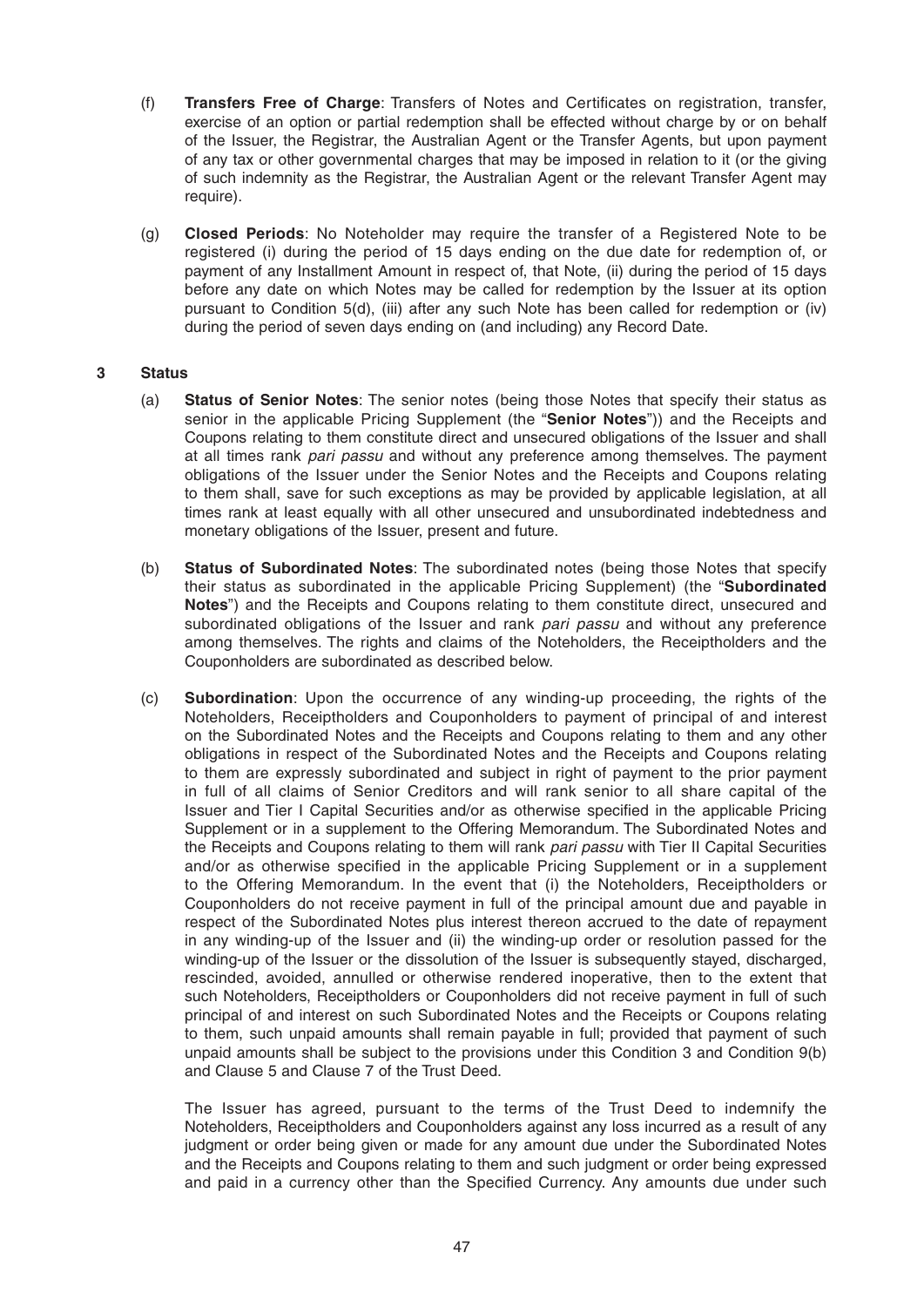indemnification will be similarly subordinated in right of payment with other amounts due on the Subordinated Notes or the Receipts or Coupons relating to them and payment thereof shall be subject to the provisions under this Condition 3 and Condition 9(b)(ii) and Clause 7.2 of the Trust Deed.

 In order for the Subordinated Notes to qualify as Tier II Capital Securities, such Subordinated Notes must qualify with the relevant requirements set out in MAS 637 — "Notice on Risk Based Capital Adequacy Requirements for Banks Incorporated in Singapore" issued by the MAS, as amended, replaced or supplemented from time to time. For compliance with the applicable regulatory requirements at the time of issue of any Subordinated Notes, any additional or modified terms in relation to the Subordinated Notes prescribed by the MAS at the time of issue may be specified in the applicable Pricing Supplement for the issuance of such Subordinated Notes or in a supplement to the Offering Memorandum and any terms set out in these Conditions may be modified or amended in the applicable Pricing Supplement for the issuance of such Subordinated Notes or in a supplement to the Offering Memorandum.

 *On a winding-up of the Issuer, there may be no surplus assets available to meet the claims of the Noteholders, Receiptholders or Couponholders after the claims of the parties ranking senior to the Noteholders, Receiptholders and Couponholders (as provided in Condition 3*  and Clause 5 of the Trust Deed) have been satisfied.

In these Conditions:

 "**MAS**" means the Monetary Authority of Singapore or such other governmental authority having primary bank supervisory authority with respect to the Issuer.

 "**Offering Memorandum**" means the offering memorandum dated August 31, 2012 relating to the Notes (which term shall include those documents incorporated in it by reference from time to time as provided in it) as from time to time amended, supplemented or replaced (but not including any information or documents replaced or superseded by any information so subsequently included or incorporated).

 "**Senior Creditors**" means creditors of the Issuer (including the Issuer's depositors) other than those whose claims are expressed to rank *pari passu* or junior to the claims of the holders of the Subordinated Notes.

 "**Tier I Capital Securities**" means (i) any security issued by the Issuer or (ii) any other similar obligation issued by any subsidiary of the Issuer, that, in each case, constitutes Tier I capital instruments of the Issuer on an unconsolidated basis pursuant to the relevant requirements set out in MAS 637 — "Notice on Risk Based Capital Adequacy Requirements for Banks incorporated in Singapore" issued by MAS, as amended, replaced or supplemented from time to time ("**MAS 637**").

 "**Tier II Capital Securities**" means any security or other similar obligation issued by the Issuer that constitutes a Tier II capital instrument of the Issuer pursuant to the relevant requirements set out in MAS 637.

 (d) **Set-off and Payment Void**: No Noteholder, Receiptholder or Couponholder of Subordinated Notes, may exercise, claim or plead any right of set-off, counterclaim or retention in respect of any amount owed to it by the Issuer arising under or in connection with the Subordinated Notes or the Receipts or Coupons relating to them. Each Noteholder, Receiptholder and Couponholder shall, by acceptance of any Subordinated Note or, as the case may be, the Receipt or Coupon in relation to it, be deemed to have waived all such rights of set-off, counterclaim or retention to the fullest extent permitted by law. If at any time any Noteholder, Receiptholder or Couponholder receives payment or benefit of any sum in respect of the Subordinated Notes or the Receipts or Coupons relating to them (including any benefit received pursuant to any such set-off, counter-claim or retention) other than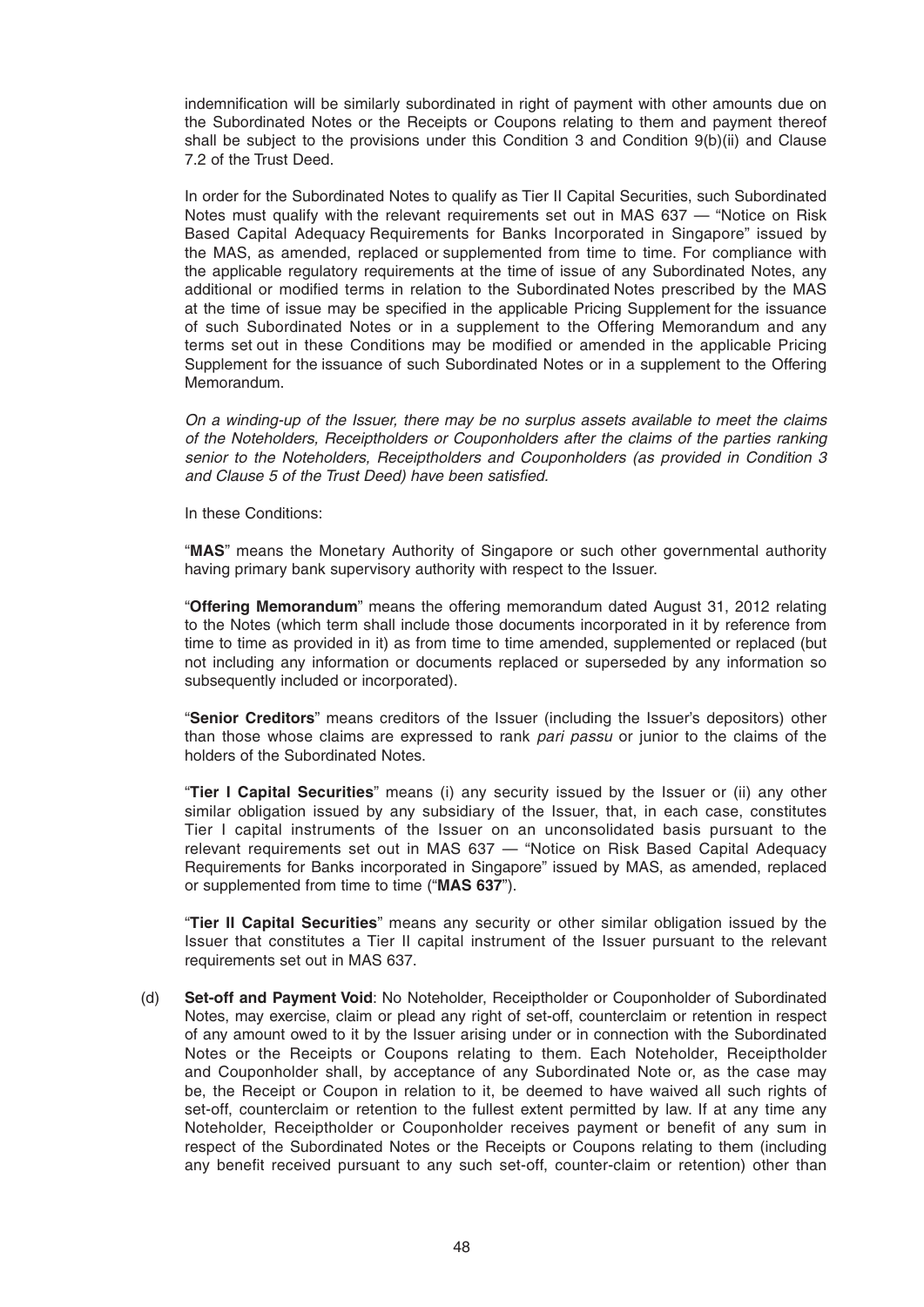in accordance with the second paragraph of Clause 7.2 of the Trust Deed and the second paragraph of Condition  $9(b)(ii)$ , the payment of such sum or receipt of such benefit shall, to the fullest extent permitted by law, be deemed void for all purposes and such Noteholder, Receiptholder or Couponholder, by acceptance of such Subordinated Note or a Receipt or Coupon in relation to it, shall agree as a separate and independent obligation that any such sum or benefit so received shall forthwith be paid or returned in full by such Noteholder, Receiptholder or Couponholder to the Issuer upon demand by the Issuer or, in the event of the winding-up of the Issuer, the liquidator of the Issuer, whether or not such payment or receipt shall have been deemed void under the Trust Deed. Any sum so paid or returned shall then be treated for purposes of the Issuer's obligations as if it had not been paid by the Issuer, and its original payment shall be deemed not to have discharged any of the obligations of the Issuer under the Subordinated Notes or the Receipts or Coupons relating to them.

# **4 Interest and other Calculations**

(a) **Interest on Fixed Rate Notes**: If a Note is specified in the applicable Pricing Supplement as a Fixed Rate Note it shall bearinterest on its outstanding nominal amount from and including the Interest Commencement Date at the rate per annum (expressed as a percentage) equal to the Rate of Interest (as defined in Condition 4(I) below), such interest being payable in arrear on each Interest Payment Date specified in the applicable Pricing Supplement. The amount of interest payable shall be determined in accordance with Condition 4(h).

#### (b) **Interest on Floating Rate Notes (for non-Singapore Dollar Notes) and Index Linked Interest Notes**:

(i) Interest Payment Dates: If a Note is specified in the applicable Pricing Supplement as being a Floating Rate Note or an Index Linked Note , it shall bear interest on its outstanding nominal amount from and including the Interest Commencement Date at the rate per annum (expressed as a percentage) equal to the Rate of Interest, such interest being payable in arrear on each Interest Payment Date. The amount of interest payable shall be determined in accordance with Condition 4(h). Such Interest Payment Date(s) is/are either shown in the applicable Pricing Supplement as Specified Interest Payment Dates or, if no Specified Interest Payment Date(s) is/are shown in the applicable Pricing Supplement, Interest Payment Date shall mean each date which falls the number of months or other period shown in the applicable Pricing Supplement as the Interest Period after the preceding Interest Payment Date or, in the case of the first Interest Payment Date, after the Interest Commencement Date.

In this Condition 4(b), Floating Rate Note shall refer to a Floating Rate Note which is denominated in a currency other than Singapore Dollars.

*(ii)* Business Day Convention: If any date referred to in these Conditions that is specified to be subject to adjustment in accordance with a Business Day Convention would otherwise fall on a day that is not a Business Day (as defined in Condition  $4(b)$ ), then, if the Business Day Convention specified in the applicable Pricing Supplement is  $(A)$ the Floating Rate Business Day Convention, such date shall be postponed to the next day that is a Business Day unless it would thereby fall into the next calendar month, in which event (x) such date shall be brought forward to the immediately preceding Business Day and (y) each subsequent such date shall be the last Business Day of the month in which such date would have fallen had it not been subject to adjustment, (B) the Following Business Day Convention, such date shall be postponed to the next day that is a Business Day, (C) the Modified Following Business Day Convention, such date shall be postponed to the next day that is a Business Day unless it would thereby fall into the next calendar month, in which event such date shall be brought forward to the immediately preceding Business Day or (D) the Preceding Business Day Convention, such date shall be brought forward to the immediately preceding Business Day.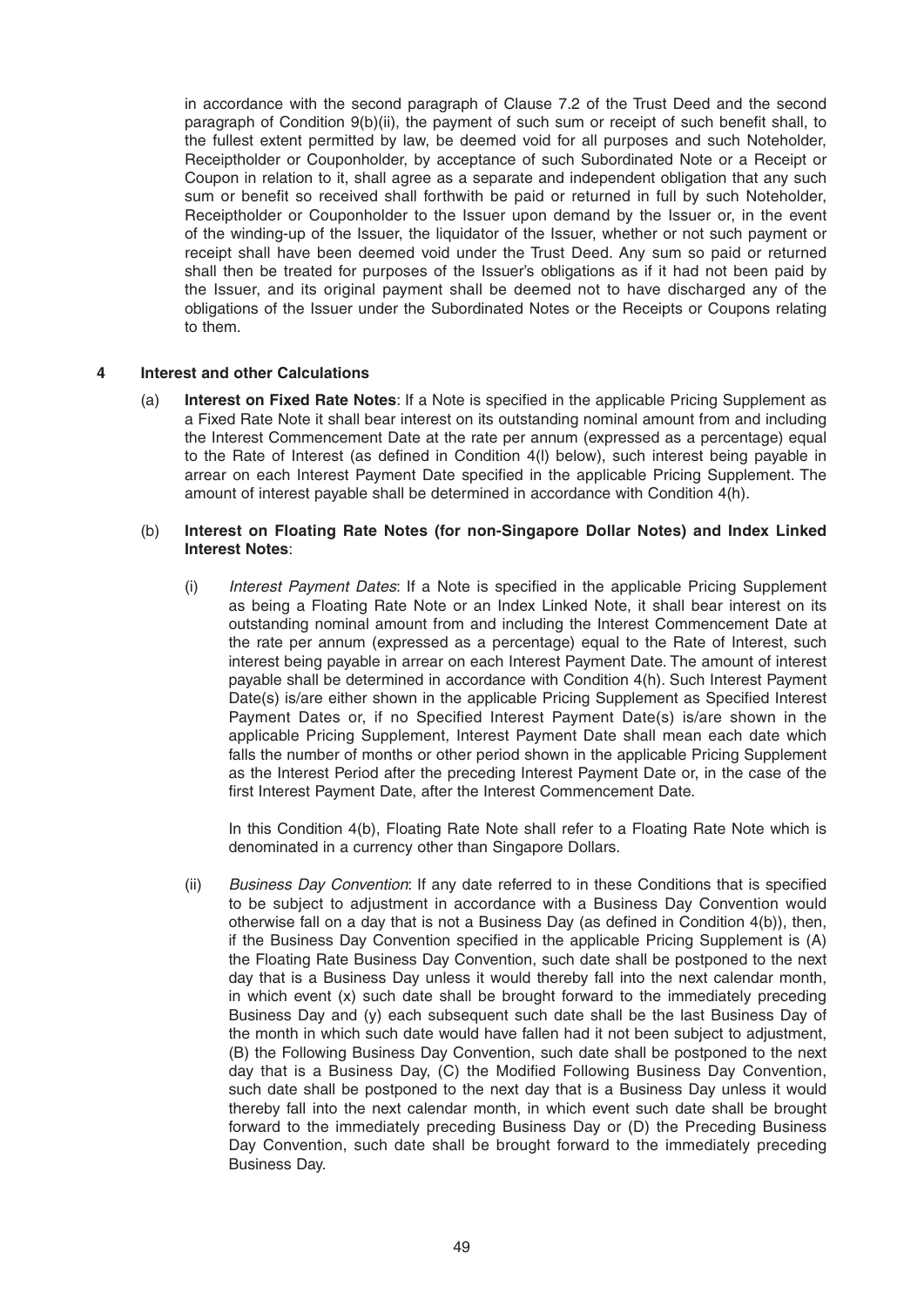- (iii) *Rate of Interest for Floating Rate Notes*: The Rate of Interest in respect of Floating Rate Notes for each Interest Accrual Period shall be determined in the manner specified in the applicable Pricing Supplement and the provisions below relating to either ISDA Determination or Screen Rate Determination shall apply, depending upon which is specified in the applicable Pricing Supplement.
	- (A) ISDA Determination for Floating Rate Notes

Where ISDA Determination is specified in the applicable Pricing Supplement as the manner in which the Rate of Interest is to be determined, the Rate of Interest for each Interest Accrual Period shall be determined by the Calculation Agent as a rate equal to the relevant ISDA Rate. For the purposes of this subparagraph (A), "**ISDA Rate**" for an Interest Accrual Period means a rate equal to the Floating Rate that would be determined by the Calculation Agent under a Swap Transaction under the terms of an agreement incorporating the ISDA Definitions and under which:

- (x) the Floating Rate Option is as specified in the applicable Pricing Supplement;
- (y) the Designated Maturity is a period specified in the applicable Pricing Supplement; and
- (z) the relevant Reset Date is the first day of that Interest Accrual Period unless otherwise specified in the applicable Pricing Supplement.

 For the purposes of this sub-paragraph (A), "**Floating Rate**", "**Calculation Agent**", "**Floating Rate Option**", "**Designated Maturity**", "**Reset Date**" and "**Swap Transaction**" have the meanings given to those terms in the ISDA Definitions.

- (B) Screen Rate Determination for Floating Rate Notes
	- $(x)$  Where Screen Rate Determination is specified in the applicable Pricing Supplement as the manner in which the Rate of Interest is to be determined, the Rate of Interest for each Interest Accrual Period will, subject as provided below, be either:
		- (1) the offered quotation; or
		- (2) the arithmetic mean of the offered quotations,

 (expressed as a percentage rate per annum) for the Reference Rate which appears or appear, as the case may be, on the Relevant Screen page as at either 11.00 a.m. (London time in the case of LIBOR or Brussels time in the case of EURIBOR or Hong Kong time in the case of HIBOR) on the Interest Determination Date in question as determined by the Calculation Agent. If five or more of such offered quotations are available on the Relevant Screen Page, the highest (or, if there is more than one such highest quotation, one only of such quotations) and the lowest (or, if there is more than one such lowest quotation, one only of such quotations) shall be disregarded by the Calculation Agent for the purpose of determining the arithmetic mean of such offered quotations.

 If the Reference Rate from time to time in respect of Floating Rate Notes is specified in the applicable Pricing Supplement as being other than LIBOR, EURIBOR or HIBOR, the Rate of Interest in respect of such Notes will be determined as provided in the applicable Pricing Supplement.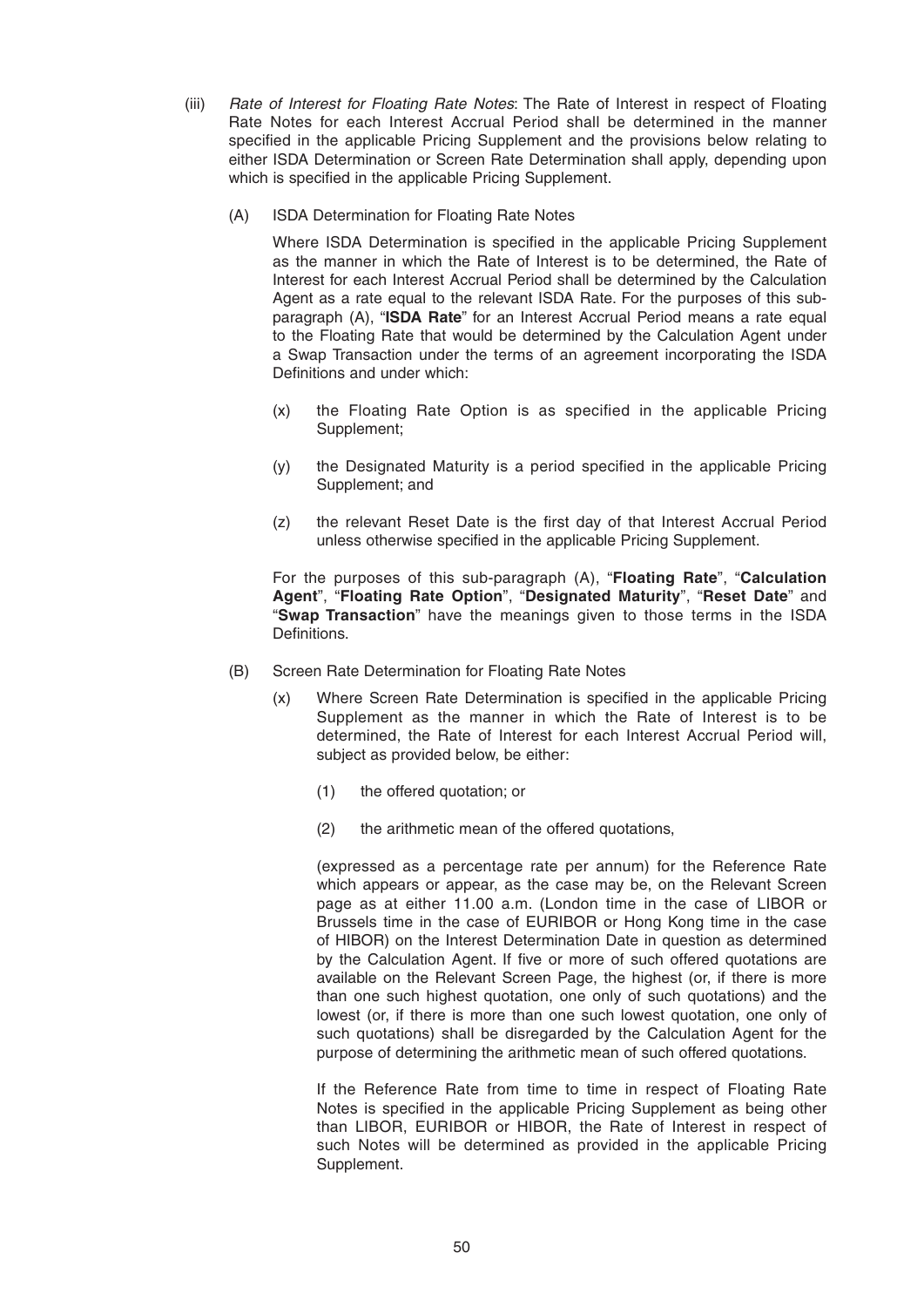- $(y)$  if the Relevant Screen page is not available or if, sub-paragraph  $(x)(1)$ applies and no such offered quotation appears on the Relevant Screen page or if sub-paragraph  $(x)(2)$  above applies and fewer than three such offered quotations appear on the Relevant Screen page in each case as at the time specified above, subject as provided below, the Calculation Agent shall request, if the Reference Rate is LIBOR, the principal London office of each of the Reference Banks or, if the Reference Rate is EURIBOR, the principal Euro-zone office of each of the Reference Banks or, if the Reference Rate is HIBOR, the principal Hong Kong office of each of the Reference Banks, to provide the Calculation Agent with its offered quotation (expressed as a percentage rate per annum) for the Reference Rate if the Reference Rate is LIBOR, at approximately 11.00 a.m. (London time), or if the Reference Rate is EURIBOR, at approximately 11.00 a.m. (Brussels time), or if the Reference Rate is HIBOR, at approximately 11.00 a.m. (Hong Kong time) on the Interest Determination Date in question. If two or more of the Reference Banks provide the Calculation Agent with such offered quotations, the Rate of Interest for such Interest Accrual Period shall be the arithmetic mean of such offered quotations as determined by the Calculation Agent; and
- (z) if paragraph (y) above applies and the Calculation Agent determines that fewer than two Reference Banks are providing offered quotations, subject as provided below, the Rate of Interest shall be the arithmetic mean of the rates per annum (expressed as a percentage) as communicated to (and at the request of) the Calculation Agent by the Reference Banks or any two or more of them, at which such banks were offered, if the Reference Rate is LIBOR, at approximately 11.00 a.m. (London time) or, if the Reference Rate is EURIBOR, at approximately 11.00 a.m. (Brussels time) or, if the Reference Rate is HIBOR, at approximately 11.00 a.m. (Hong Kong time) on the relevant Interest Determination Date, deposits in the Specified Currency for a period equal to that which would have been used for the Reference Rate by leading banks in, if the Reference Rate is LIBOR, the London inter-bank market or, if the Reference Rate is EURIBOR, the Euro-zone inter-bank market or, if the Reference Rate is HIBOR, the Hong Kong inter-bank market, as the case may be, or, if fewer than two of the Reference Banks provide the Calculation Agent with such offered rates, the offered rate for deposits in the Specified Currency for a period equal to that which would have been used for the Reference Rate, or the arithmetic mean of the offered rates for deposits in the Specified Currency for a period equal to that which would have been used for the Reference Rate, at which, if the Reference Rate is LIBOR, at approximately 11.00 a.m. (London time) or, if the Reference Rate is EURIBOR, at approximately 11.00 a.m. (Brussels time) or, if the Reference Rate is HIBOR, at approximately 11.00 a.m. (Hong Kong time), on the relevant Interest Determination Date, any one or more banks (which bank or banks is or are in the opinion of the Trustee and the Issuer suitable for such purpose) informs the Calculation Agent it is quoting to leading banks in, if the Reference Rate is LIBOR, the London inter-bank market or, if the Reference Rate is EURIBOR, the Euro-zone inter-bank market or, if the Reference Rate is HIBOR, the Hong Kong inter-bank market, as the case may be, provided that, if the Rate of Interest cannot be determined in accordance with the foregoing provisions of this paragraph, the Rate of Interest shall be determined as at the last preceding Interest Determination Date (though substituting, where a different Margin or Maximum or Minimum Rate of Interest is to be applied to the relevant Interest Accrual Period from that which applied to the last preceding Interest Accrual Period, the Margin or Maximum or Minimum Rate of Interest relating to the relevant Interest Accrual Period, in place of the Margin or Maximum or Minimum Rate of Interest relating to that last preceding Interest Accrual Period).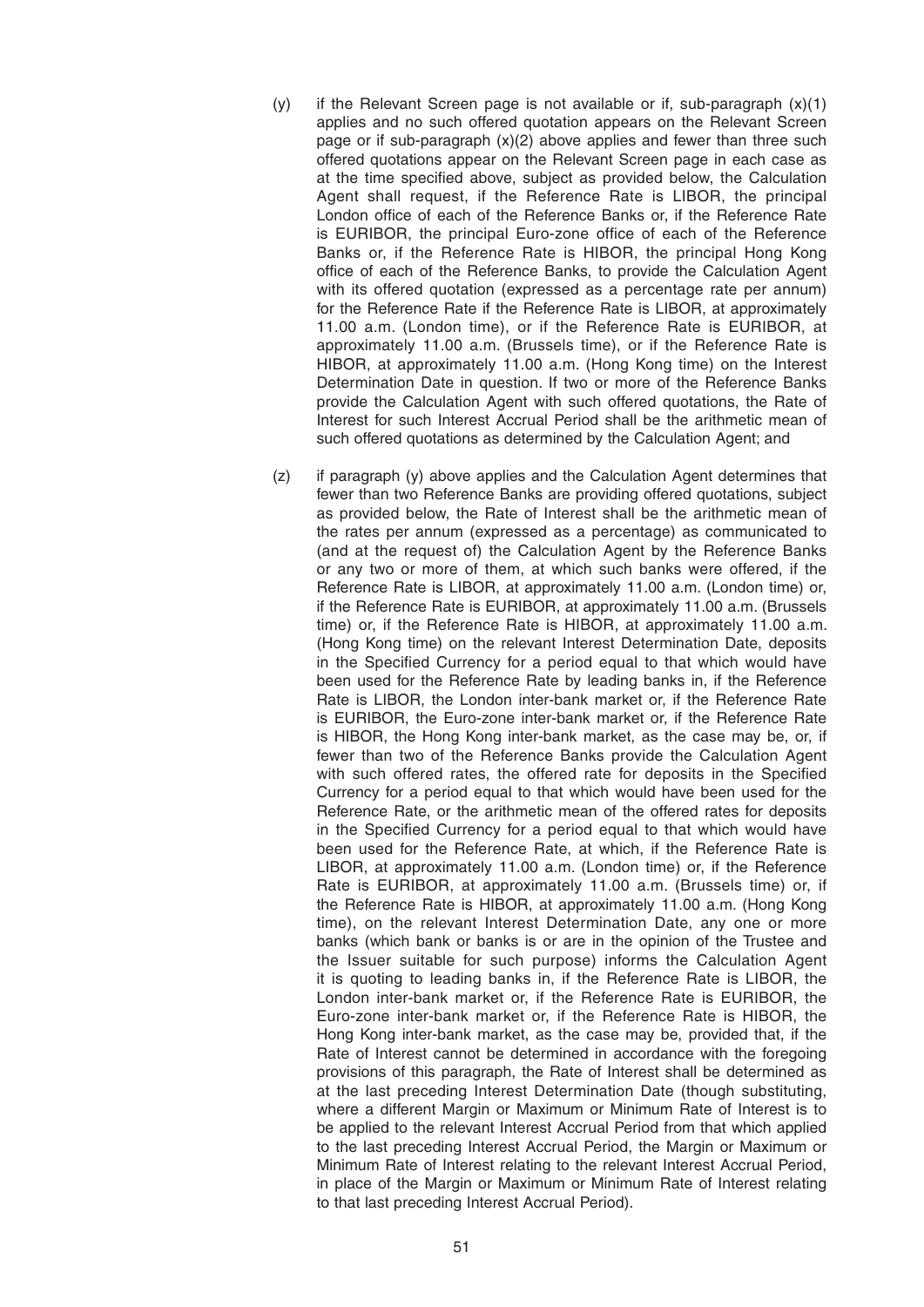- (iv) *Rate of Interest for Index Linked Interest Notes*: The Rate of Interest in respect of Index Linked Interest Notes for each Interest Accrual Period shall be determined in the manner specified in the applicable Pricing Supplement and interest will accrue by reference to an Index or Formula as specified in the applicable Pricing Supplement.
- (c) **Zero Coupon Notes:** Where a Note the Interest Basis of which is specified in the applicable Pricing Supplement to be Zero Coupon is repayable prior to the Maturity Date and is not paid when due, the amount due and payable prior to the Maturity Date shall be the Early Redemption Amount of such Note specified in the applicable Pricing Supplement. As from the Maturity Date, the Rate of Interest for any overdue principal of such a Note shall be a rate per annum (expressed as a percentage) equal to the Amortization Yield (as described in Condition 5(b)(i)).
- (d) **Credit Linked Notes, Equity Linked Notes and Bond Linked Notes**: In the case of Notes which are specified in the applicable Pricing Supplement as being Credit Linked Notes, Equity Linked Notes or Bond Linked Notes, the rate or amount of interest payable shall be determined in the manner specified in the applicable Pricing Supplement.
- (e) **Dual Currency Notes**: In the case of Notes which are specified in the applicable Pricing Supplement as being Dual Currency Notes, if the rate or amount of interest falls to be determined by reference to a Rate of Exchange or a method of calculating Rate of Exchange, the rate or amount of interest payable shall be determined in the manner specified in the applicable Pricing Supplement.
- (f) **Partly-Paid Notes**: In the case of Notes which are specified in the applicable Pricing Supplement as being Partly-Paid Notes (other than Partly-Paid Notes which are Zero Coupon Notes), interest will accrue as aforesaid on the paid-up nominal amount of such Notes and otherwise as specified in the applicable Pricing Supplement.
- (g) **Accrual of Interest**: Interest shall cease to accrue on each Note on the due date for redemption unless, upon due presentation, payment is improperly withheld or refused, in which event interest shall continue to accrue (both before and after judgment) at the Rate of Interest in the manner provided in this Condition 4 to the Relevant Date (as defined in Condition 7).

### (h) **Margin, Maximum/Minimum Rates of Interest, Installment Amounts and Redemption Amounts and Rounding**:

- $(i)$  If any Margin is specified in the applicable Pricing Supplement (either  $(x)$  generally, or (y) in relation to one or more Interest Accrual Periods), an adjustment shall be made to all Rates of Interest, in the case of  $(x)$ , or the Rates of Interest for the specified Interest Accrual Periods, in the case of (y), calculated in accordance with Condition 4(b) above by adding (if a positive number) or subtracting (if a negative number) the absolute value of such Margin, subject always to the next paragraph.
- (ii) If any Maximum or Minimum Rate of Interest, Installment Amount or Redemption Amount is specified in the applicable Pricing Supplement, then any Rate of Interest, Installment Amount or Redemption Amount shall be subject to such maximum or minimum, as the case may be.
- (iii) For the purposes of any calculations required pursuant to these Conditions (unless otherwise specified),  $(x)$  all percentages resulting from such calculations shall be rounded, if necessary, to the nearest one hundred-thousandth of a percentage point (with halves being rounded up), (y) all figures shall be rounded to seven significant figures (with halves being rounded up) and  $(z)$  all currency amounts that fall due and payable shall be rounded to the nearest unit of such currency (with halves being rounded up), save in the case of yen, which shall be rounded down to the nearest yen. For these purposes "**unit**" means the lowest amount of such currency that is available as legal tender in the country or countries of such currency.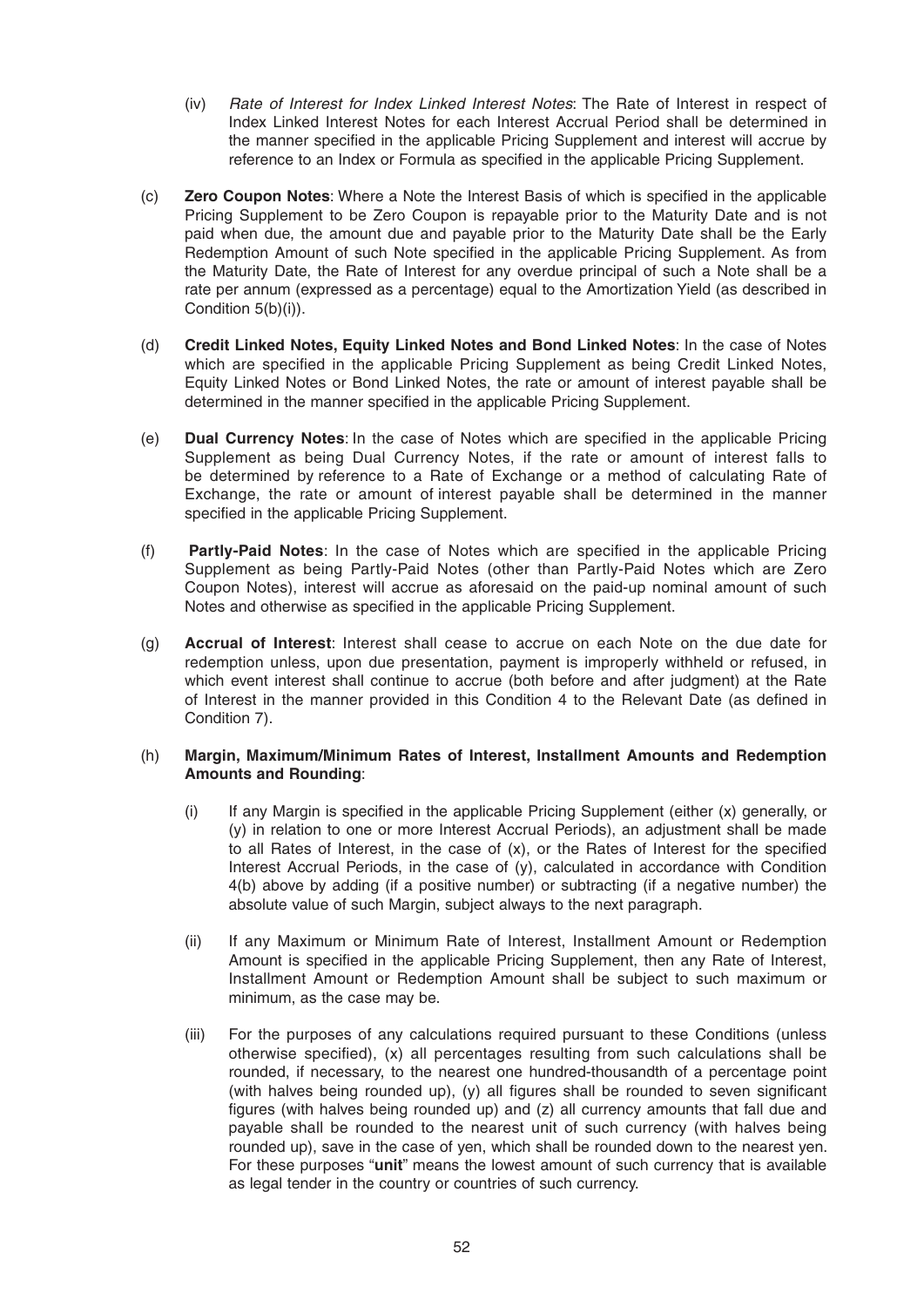- (i) **Calculations**: The amount of interest payable per calculation amount specified in the applicable Pricing Supplement (or, if no such amount is so specified, the Specified Denomination) (the "**Calculation Amount**") in respect of any Note for any Interest Accrual Period shall be equal to the product of the Rate of Interest, the Calculation Amount specified in the applicable Pricing Supplement, and the Day Count Fraction specified in the applicable Pricing Supplement for such Interest Accrual Period, unless an Interest Amount (or a formula for its calculation) is applicable to such Interest Accrual Period, in which case the amount of interest payable per Calculation Amount in respect of such Note for such Interest Accrual Period shall equal such Interest Amount (or be calculated in accordance with such formula). Where any Interest Period comprises two or more Interest Accrual Periods, the amount of interest payable per Calculation Amount in respect of such Interest Period shall be the sum of the Interest Amounts payable in respect of each of those Interest Accrual Periods. In respect of any other period for which interest is required to be calculated, the provisions above shall apply save that the Day Count Fraction shall be for the period for which interest is required to be calculated.
- (j) **Determination and Publication of Rates of Interest, Interest Amounts, Final Redemption Amounts, Early Redemption Amounts, Optional Redemption Amounts and Installment Amounts**: The Calculation Agent shall, as soon as practicable on each Interest Determination Date, or such other time on such date as the Calculation Agent may be required to calculate any rate or amount, obtain any quotation or make any determination or calculation, determine such rate and calculate the Interest Amounts for the relevant Interest Accrual Period, calculate the Final Redemption Amount, Early Redemption Amount, Optional Redemption Amount or Installment Amount specified in the applicable Pricing Supplement, obtain such quotation or make such determination or calculation, as the case may be, and cause the Rate of Interest and the Interest Amounts for the relevant Interest Accrual Period and, if required to be calculated, the Final Redemption Amount, Early Redemption Amount, Optional Redemption Amount or any Installment Amount to be notified to the Trustee, the Issuer, each of the Paying Agents, the Noteholders, any other Calculation Agent appointed in respect of the Notes that is to make a further calculation upon receipt of such information and, if the Notes are listed on a stock exchange and the rules of such exchange or other relevant authority so require, such exchange or other relevant authority as soon as possible after their determination but in no event later than (i) the commencement of the relevant Interest Period, if determined prior to such time, in the case of notification to such exchange of a Rate of Interest and Interest Amount, or (ii) in all other cases, the fourth Business Day after such determination. Where any Interest Payment Date or Interest Period Date is subject to adjustment pursuant to Condition 4(b)(ii), the Interest Amounts and the Interest Payment Date so published may subsequently be amended (or appropriate alternative arrangements made by way of adjustment) without notice in the event of an extension or shortening of the Interest Period. If the Notes become due and payable under Condition 9, the accrued interest and the Rate of Interest payable in respect of the Notes shall nevertheless continue to be calculated as previously in accordance with this Condition but no publication of the Rate of Interest or the Interest Amount so calculated need be made. The determination of any rate or amount, the obtaining of each quotation and the making of each determination or calculation by the Calculation Agent(s) shall (in the absence of manifest error) be final and binding upon all parties.
- (k) **Determination or Calculation by Trustee**: In the case of Notes other than AMTNs, if the Calculation Agent does not at any time for any reason determine or calculate the Rate of Interest for an Interest Accrual Period or any Interest Amount, Installment Amount, Final Redemption Amount, Early Redemption Amount or Optional Redemption Amount, the Trustee shall do so (but without any liability attaching to the Trustee as a result in the absence of any negligence, willful misconduct or fraud of which it may be guilty) (or shall appoint an agent on its behalf to do so at the expense of the Issuer) and such determination or calculation shall be deemed to have been made by the Calculation Agent. In doing so, the Trustee shall apply the foregoing provisions of this Condition, with any necessary consequential amendments, to the extent that, in its opinion, it can do so, and, in all other respects it shall do so in such manner as, in its absolute discretion, it shall deem fair and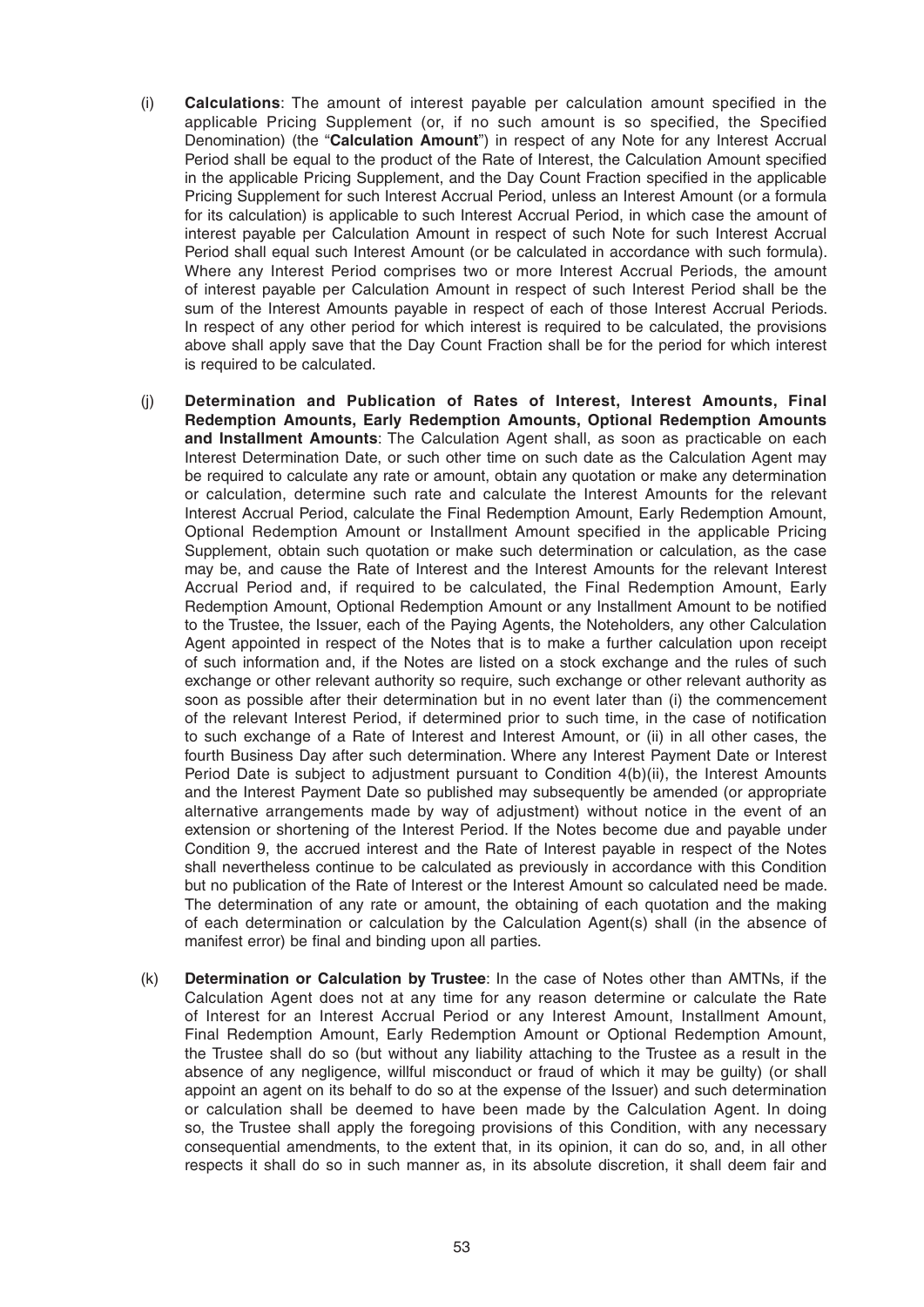reasonable in all the circumstances. The determination of any rate or amount, the obtaining of each quotation and the making of each determination or calculation by the Trustee pursuant to this Condition 4(j) shall (in the absence of manifest error) be final and binding upon all parties.

(I) **Definitions**: In these Conditions, unless the context otherwise requires, the following defined terms shall have the meanings set out below:

### "**Business Day**" means:

- (i) if the Specified Currency is not euro or Renminbi, a day (other than a Saturday or Sunday) on which commercial banks and foreign exchange markets settle payments in the principal financial center for such currency; and/or
- (ii) if the Specified Currency is euro, a day on which the TARGET System is operating (a "**TARGET Business Day**"); and/or
- (iii) if the Specified Currency is Renminbi, a day (other than a Saturday, Sunday or public holiday) on which commercial banks in Hong Kong are generally open for business and settlement of Renminbi payments in Hong Kong; and/or
- (iv) in the case of a Specified Currency and/or one or more Business Centers specified in the applicable Pricing Supplement a day (other than a Saturday or a Sunday) on which commercial banks and foreign exchange markets settle payments in such Specified Currency in the Business Center(s) or, if no Specified Currency is indicated, generally in each of the Business Centers.

 "**Day Count Fraction**" means, in respect of the calculation of an amount of interest on any Note for any period of time (from and including the first day of such period to but excluding the last) (whether or not constituting an Interest Period or an Interest Accrual Period, the "**Calculation Period**"):

- (i) if "**Actual/Actual**" or "**Actual/Actual ISDA**" is specified in the applicable Pricing Supplement, the actual number of days in the Calculation Period divided by 365 (or, if any portion of that Calculation Period falls in a leap year, the sum of (A) the actual number of days in that portion of the Calculation Period falling in a leap year divided by 366 and (B) the actual number of days in that portion of the Calculation Period falling in a non-leap year divided by 365);
- (ii) if "**Actual/365 (Fixed)**" is specified in the applicable Pricing Supplement, the actual number of days in the Calculation Period divided by 365;
- (iii) if "**Actual/360**" is specified in the applicable Pricing Supplement, the actual number of days in the Calculation Period divided by 360;
- (iv) if "**30/360**", "**360/360**" or "**Bond Basis**" is specified in the applicable Pricing Supplement, the number of days in the Calculation Period divided by 360, calculated on a formula basis as follows:

Day Count Fraction =  $\frac{[360 \times (Y_2 - Y_1)] + [30 \times (M_2 - M_1)] + (D_2 - D_1)}{360}$ 

where:

"Y<sub>1</sub>" is the year, expressed as a number, in which the first day of the Calculation Period falls;

 "**Y2**" is the year, expressed as a number, in which the day immediately following the last day included in the Calculation Period falls;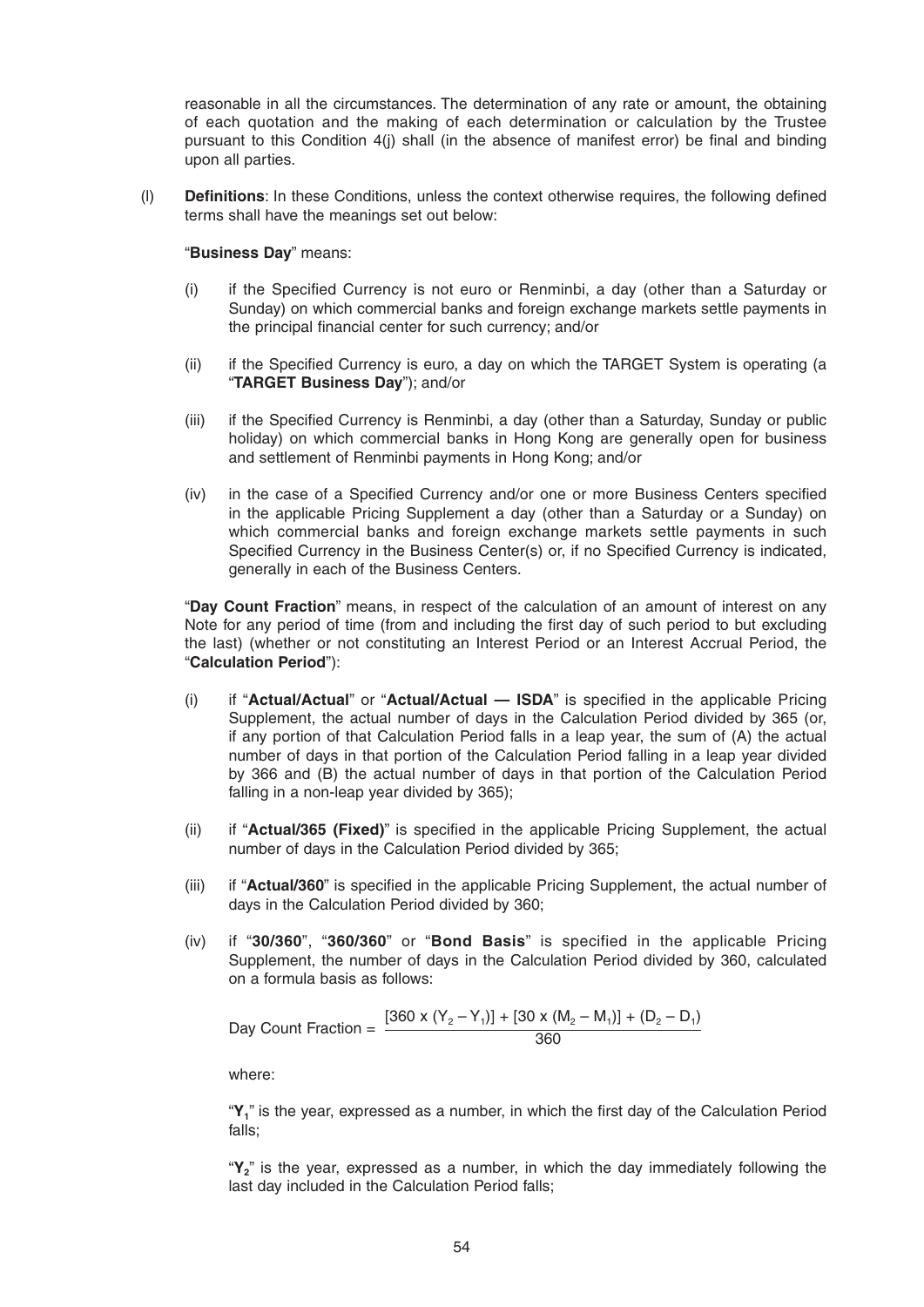"M<sub>1</sub>" is the calendar month, expressed as a number, in which the first day of the Calculation Period falls;

 "**M2**" is the calendar month, expressed as a number, in which the day immediately following the last day included in the Calculation Period falls;

"D<sub>1</sub>" is the first calendar day, expressed as a number, of the Calculation Period, unless such number would be 31, in which case  $D_{1}$  will be 30; and

 "**D2**" is the calendar day, expressed as a number, immediately following the last day included in the Calculation Period, unless such number would be 31 and  $D<sub>1</sub>$  is greater than 29, in which case  $\mathsf{D}_2^{}$  will be 30;

(v) if "30E/360" or "Eurobond Basis" is specified in the applicable Pricing Supplement, the number of days in the Calculation Period divided by 360, calculated on a formula basis as follows:

Day Count Fraction =  $\frac{[360 \times (Y_2 - Y_1)] + [30 \times (M_2 - M_1)] + (D_2 - D_1)}{360}$ 

where:

" $Y_1$ " is the year, expressed as a number, in which the first day of the Calculation Period falls;

 "**Y2**" is the year, expressed as a number, in which the day immediately following the last day included in the Calculation Period falls;

"M<sub>1</sub>" is the calendar month, expressed as a number, in which the first day of the Calculation Period falls;

 "**M2**" is the calendar month, expressed as a number, in which the day immediately following the last day included in the Calculation Period falls;

"D<sub>1</sub>" is the first calendar day, expressed as a number, of the Calculation Period, unless such number would be 31, in which case  $D_{1}$  will be 30; and

 "**D2**" is the calendar day, expressed as a number, immediately following the last day included in the Calculation Period, unless such number would be 31, in which case  $D<sub>2</sub>$ will be 30;

(vi) if "**30E/360 (ISDA)**" is specified in the applicable Pricing Supplement, the number of days in the Calculation Period divided by 360, calculated on a formula basis as follows:

Day Count Fraction = 
$$
\frac{[360 \times (Y_2 - Y_1)] + [30 \times (M_2 - M_1)] + (D_2 - D_1)}{360}
$$

where:

"Y<sub>1</sub>" is the year, expressed as a number, in which the first day of the Calculation Period falls;

 "**Y2**" is the year, expressed as a number, in which the day immediately following the last day included in the Calculation Period falls;

"M<sub>1</sub>" is the calendar month, expressed as a number, in which the first day of the Calculation Period falls;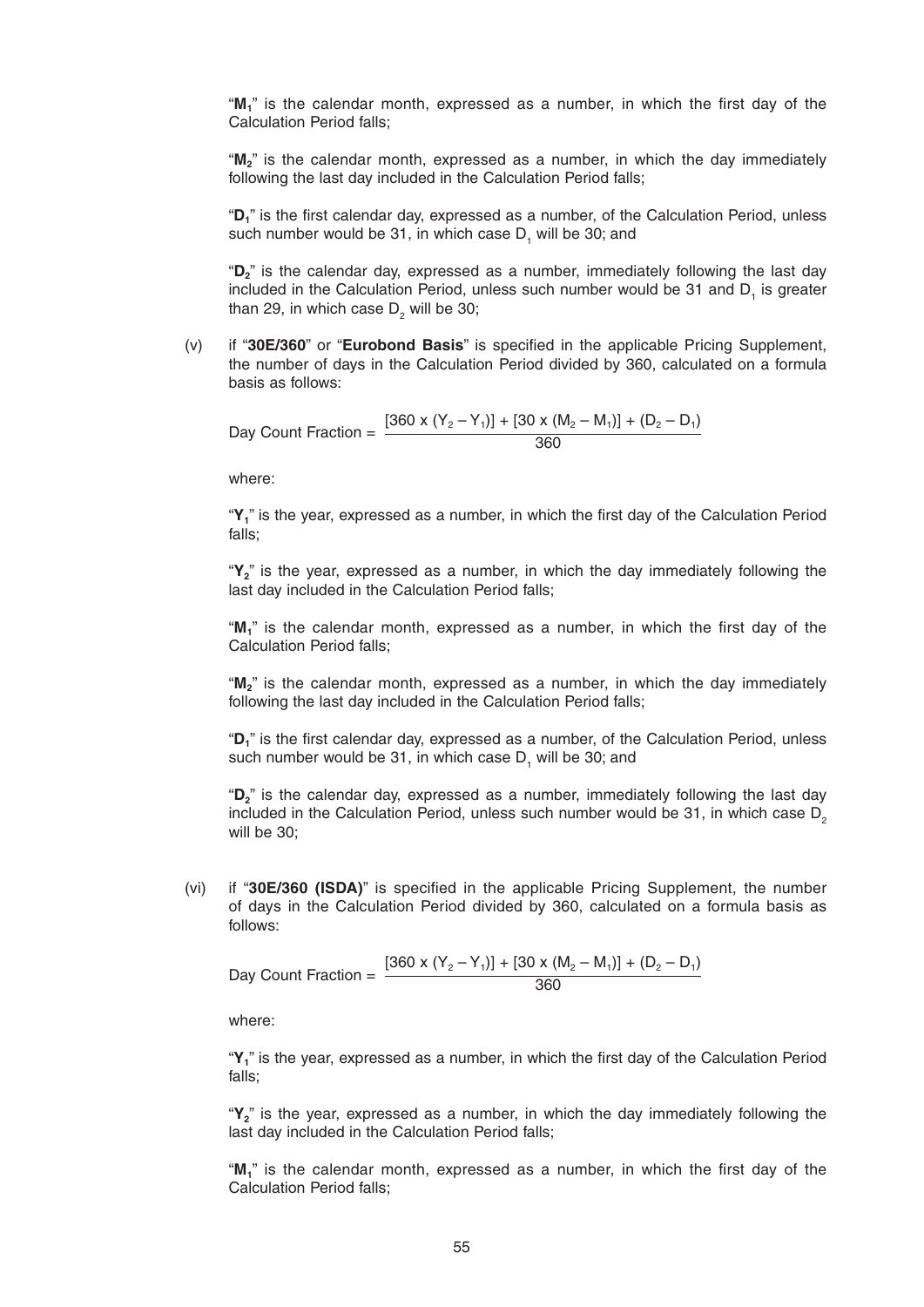"**M2**" is the calendar month, expressed as a number, in which the day immediately following the last day included in the Calculation Period falls;

"D<sub>1</sub>" is the first calendar day, expressed as a number, of the Calculation Period, unless (i) that day is the last day of February or (ii) such number would be 31, in which case  $D_1$  will be 30; and

 "**D2**" is the calendar day, expressed as a number, immediately following the last day included in the Calculation Period, unless (i) that day is the last day of February but not the Maturity Date or (ii) such number would be  $31$ , in which case  $D<sub>2</sub>$  will be  $30$ ;

- (vii) if "**Actual/Actual ICMA**" is specified in the applicable Pricing Supplement,
	- (a) if the Calculation Period is equal to or shorter than the Determination Period during which it falls, the number of days in the Calculation Period divided by the product of (x) the number of days in such Determination Period and (y) the number of Determination Periods normally ending in any year; and
	- (b) if the Calculation Period is longer than one Determination Period, the sum of:
		- (x) the number of days in such Calculation Period falling in the Determination Period in which it begins divided by the product of (1) the number of days in such Determination Period and (2) the number of Determination Periods normally ending in any year; and
		- (y) the number of days in such Calculation Period falling in the next Determination Period divided by the product of (1) the number of days in such Determination Period and (2) the number of Determination Periods normally ending in any year

where:

"**Determination Date**" means the date(s) specified as such in the applicable Pricing Supplement or, if none is so specified, the Interest Payment Date(s); and

 "**Determination Period**" means the period from and including a Determination Date in any year to but excluding the next Determination Date; and

(viii) if "RBA Bond Basis" is specified in the applicable Pricing Supplement, means one divided by the number of Interest Payment Dates in a year (or where the Calculation Period does not constitute an Interest Period, one divided by the number of Interest Payment Dates in a year multiplied by the actual number of days in the Calculation Period divided by the number of days in the half-year ending on the next Interest Payment Date).

 "**euro**" means the currency of the member states of the European Union that adopt the single currency in accordance with the Treaty establishing the European Community, as amended from time to time.

 "**Euro-zone**" means the region comprised of member states of the European Union that adopt the single currency in accordance with the Treaty establishing the European Community, as amended.

 "**Interest Accrual Period**" means the period beginning on (and including) the Interest Commencement Date and ending on (but excluding) the first Interest Period Date and each successive period beginning on (and including) an Interest Period Date and ending on (but excluding) the next succeeding Interest Period Date.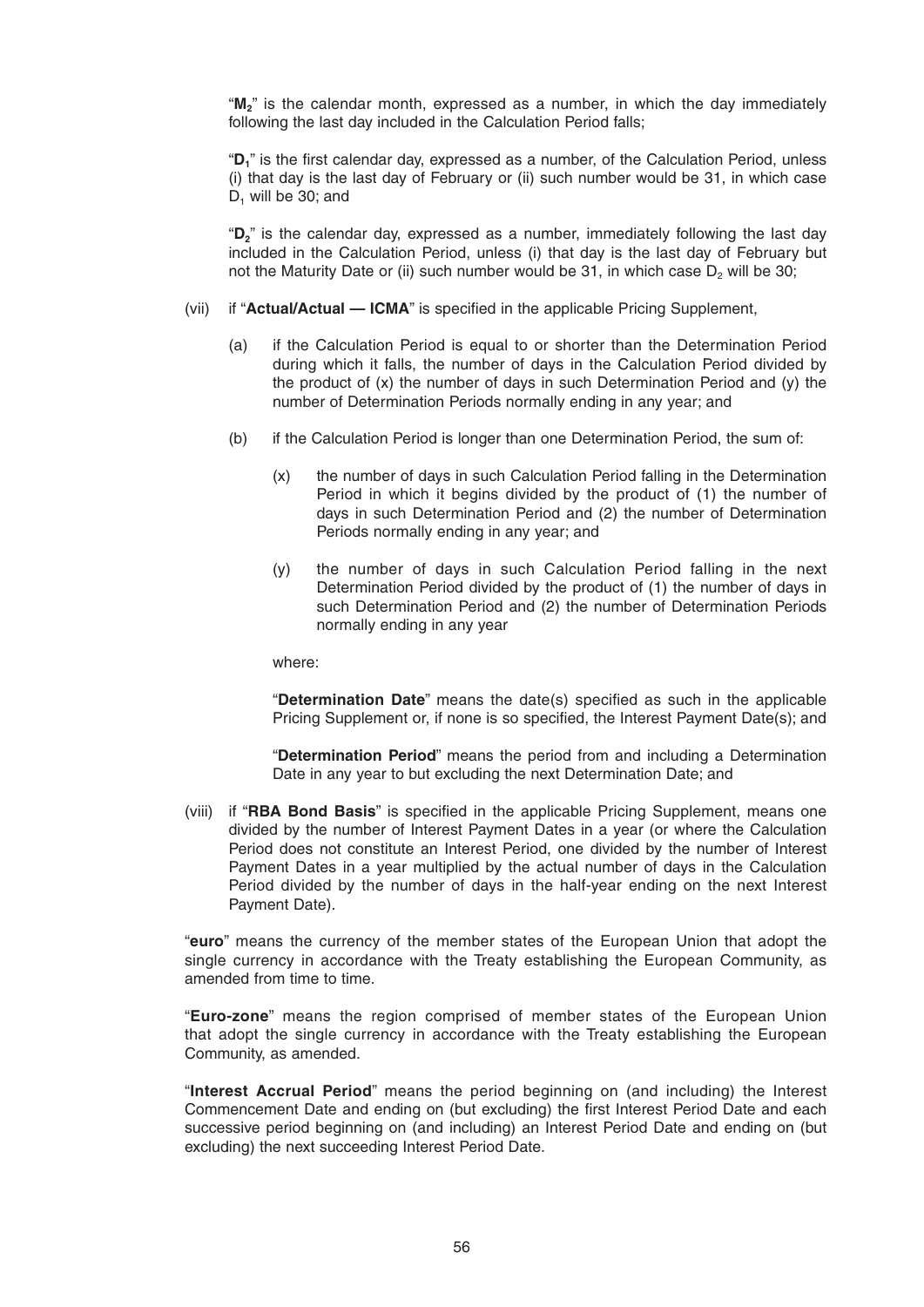#### "**Interest Amount**" means:

- (i) in respect of an Interest Accrual Period, the amount of interest payable per Calculation Amount for that Interest Accrual Period and which, in the case of Fixed Rate Notes, and unless otherwise specified in the applicable Pricing Supplement, shall mean the Fixed Coupon Amount or Broken Amount specified in the applicable Pricing Supplement as being payable on the Interest Payment Date ending the Interest Period of which such Interest Accrual Period forms part; and
- (ii) in respect of any other period, the amount of interest payable per Calculation Amount for that period.

 "**Interest Commencement Date**" means the Issue Date or such other date as may be specified in the applicable Pricing Supplement.

 "**Interest Determination Date**" means with respect to a Rate of Interest and Interest Accrual Period, the date specified as such in the applicable Pricing Supplement or, if none is so specified, (i) the first day of such Interest Accrual Period if the Specified Currency is Sterling or Hong Kong dollars or Renminbi or (ii) the day falling two Business Days in the relevant Financial Center for the Specified Currency prior to the first day of such Interest Accrual Period if the Specified Currency is neither Sterling nor euro nor Hong Kong dollars nor Renminbi or (iii) the day falling two TARGET Business Days prior to the first day of such Interest Accrual Period if the Specified Currency is euro.

 "**Interest Period**" means the period beginning on (and including) the Interest Commencement Date and ending on (but excluding) the first Interest Payment Date and each successive period beginning on (and including) an Interest Payment Date and ending on (but excluding) the next succeeding Interest Payment Date.

"Interest Period Date" means each Interest Payment Date unless otherwise specified in the applicable Pricing Supplement. "ISDA Definitions" means the 2006 ISDA Definitions, as published by the International Swaps and Derivatives Association, Inc., unless otherwise specified in the applicable Pricing Supplement.

 "**Rate of Interest**" means the rate of interest payable from time to time in respect of this Note and that is either specified or calculated in accordance with the provisions in the applicable Pricing Supplement.

 "**Reference Banks**" means (i) in the case of a determination of LIBOR, the principal London office of four major banks in the London inter-bank market (ii) in the case of a determination of EURIBOR, the principal Euro-zone office of four major banks in the Euro-zone inter-bank market and (iii) in the case of a determination of HIBOR, the principal Hong Kong office of four major banks in the Hong Kong inter-bank market, in each case selected by the Calculation Agent or as specified in the applicable Pricing Supplement.

"Reference Rate" means the rate specified as such in the applicable Pricing Supplement.

 "**Relevant Screen Page**" means such page, section, caption, column or other part of a particular information service as may be specified in the applicable Pricing Supplement or such other page, section, caption, column or other part as may replace it on that information service or such other information service, in each case, as may be nominated by the person providing or sponsoring the information appearing there for the purpose of displaying rates or prices comparable to the Reference Rate.

 "**Relevant Time**" means, with respect to any Interest Determination Date, the local time in the relevant Financial Center specified in the applicable Pricing Supplement or, if none is specified, the local time in the relevant Financial Center at which it is customary to determine bid and offered rates in respect of deposits in the Relevant Currency in the interbank market in the relevant Financial Center or, if no such customary local time exists, 11.00 hours in the relevant Financial Center and, for the purpose of this definition "local time" means, with respect to the Euro-zone as a relevant Financial Center, Central European Time.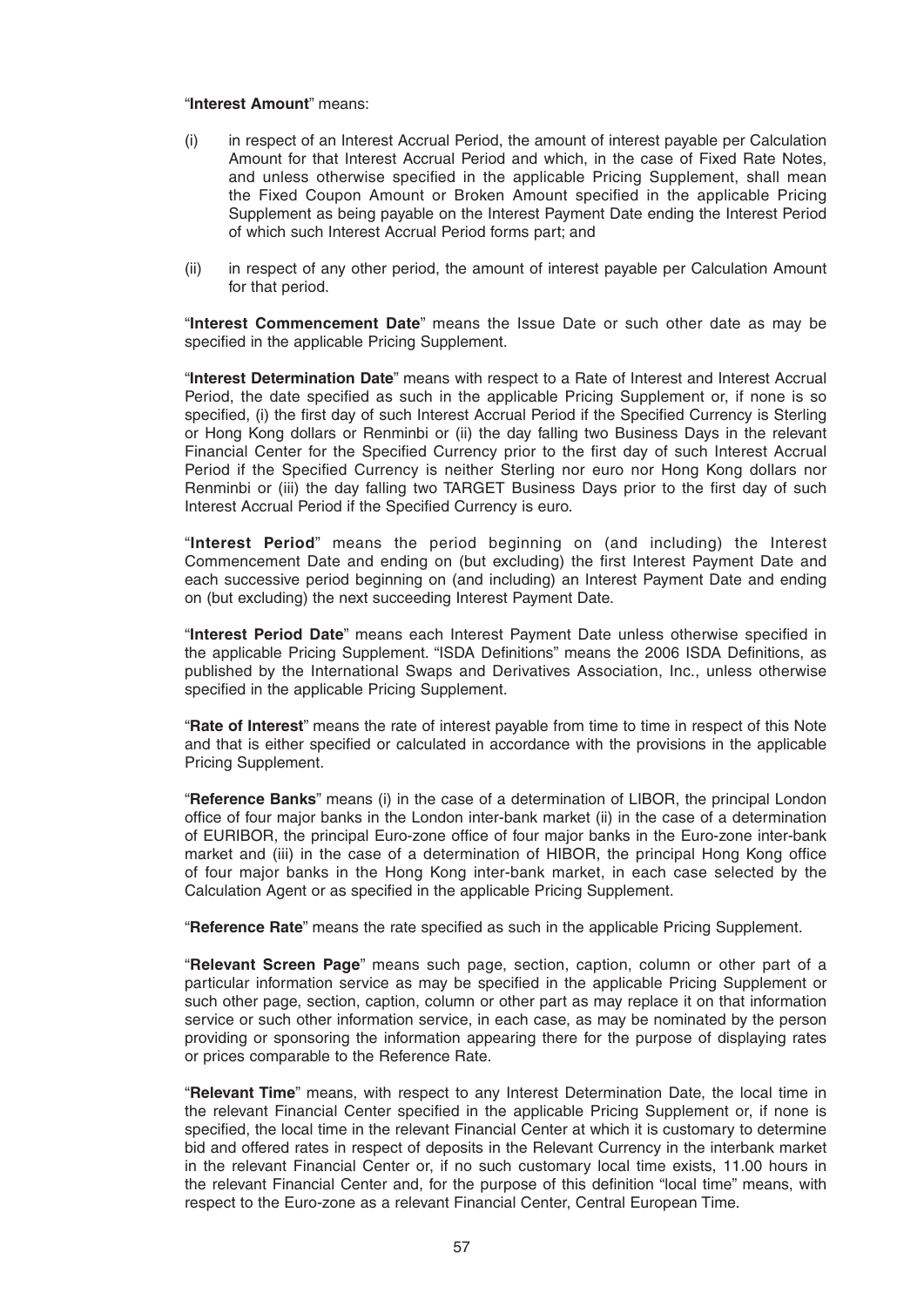"**Specified Currency**" means the currency specified as such in the applicable Pricing Supplement or, if none is specified, the currency in which the Notes are denominated.

 "**TARGET System**" means the Trans-European Automated Real-Time Gross Settlement Express Transfer (known as TARGET2) System which was launched on 19 November 2007 or any successor thereto.

- (m) **Calculation Agent**: The Issuer shall procure that there shall at all times be one or more Calculation Agents if provision is made for them in the applicable Pricing Supplement and for so long as any Note is outstanding (as defined, in the case of Notes other than AMTNs, in the Trust Deed and, in the case of AMTNs, in the Note (AMTN) Deed Poll). Where more than one Calculation Agent is appointed in respect of the Notes, references in these Conditions to the Calculation Agent shall be construed as each Calculation Agent performing its respective duties under the Conditions. If the Calculation Agent is unable or unwilling to act as such or if the Calculation Agent fails duly to establish the Rate of Interest for an Interest Accrual Period or to calculate any Interest Amount, Installment Amount, Final Redemption Amount, Early Redemption Amount or Optional Redemption Amount, as the case may be, or to comply with any other requirement, the Issuer shall (with the prior approval of the Trustee) appoint a leading bank or financial institution engaged in the inter-bank market (or, if appropriate, money, swap or over-the-counter index options market) that is most closely connected with the calculation or determination to be made by the Calculation Agent (acting through its principal London office or any other office actively involved in such market) to act as such in its place. The Calculation Agent may not resign its duties without a successor having been appointed as aforesaid.
- (n) **Interest on Floating Rate Notes or Variable Rate Notes (for Singapore Dollar Notes)**: Unless otherwise specified in the relevant Pricing Supplement, the following provisions will apply to Singapore Dollar Notes which are specified in the applicable Pricing Supplement as being either Floating Rate Notes or Variable Rate Notes . Terms used in this Condition  $4(n)$  are defined in Condition  $4(n)$ (vii) below.
	- (i) *Interest Payment Dates*: Each Floating Rate Note or Variable Rate Note bears interest on its Calculation Amount from and including the Interest Commencement Date in respect thereof and as shown on the face of such Note, and such interest will be payable in arrear on each date ("**Interest Payment Date**") which (save as mentioned in this Condition) falls the number of months specified as the Interest Period on the face of the Note (the "Specified Number of Months") after the preceding Interest Payment Date or, in the case of the first Interest Payment Date, after the Commencement Date (and which corresponds numerically with such preceding Interest Payment Date or Interest Commencement Date, as the case may be), provided that the Agreed Yield (as defined in Condition  $4(n)(iii)$  in respect of any Variable Rate Note for any Interest Period (as defined below) relating to that Variable Rate Note shall be payable on the first day of that Interest Period. If any Interest Payment Date would otherwise fall on a day which is not a business day (as defined below), it shall be postponed to the next day which is a business day unless it would thereby fall into the next calendar month. In any such case as aforesaid or if there is no date in the relevant month which corresponds numerically with the preceding Interest Payment Date or, as the case may be, the Interest Commencement Date (a) the Interest Payment Date shall be brought forward to the immediately preceding business day and (b) each subsequent Interest Payment Date shall be the last business day of the month which is the last of the Specified Number of Months after the month in which the preceding Interest Payment Date or, as the case may be, the Interest Commencement Date shall have fallen.

 The period beginning on (and including) the Interest Commencement Date and ending on (but excluding) the first Interest Payment Date and each successive period beginning on (and including) an Interest Payment Date and ending on (but excluding) the next succeeding Interest Payment Date is herein called an "**Interest Period**" and "**business day**" means a day (other than Saturday or Sunday) on which commercial banks are open for business in Singapore.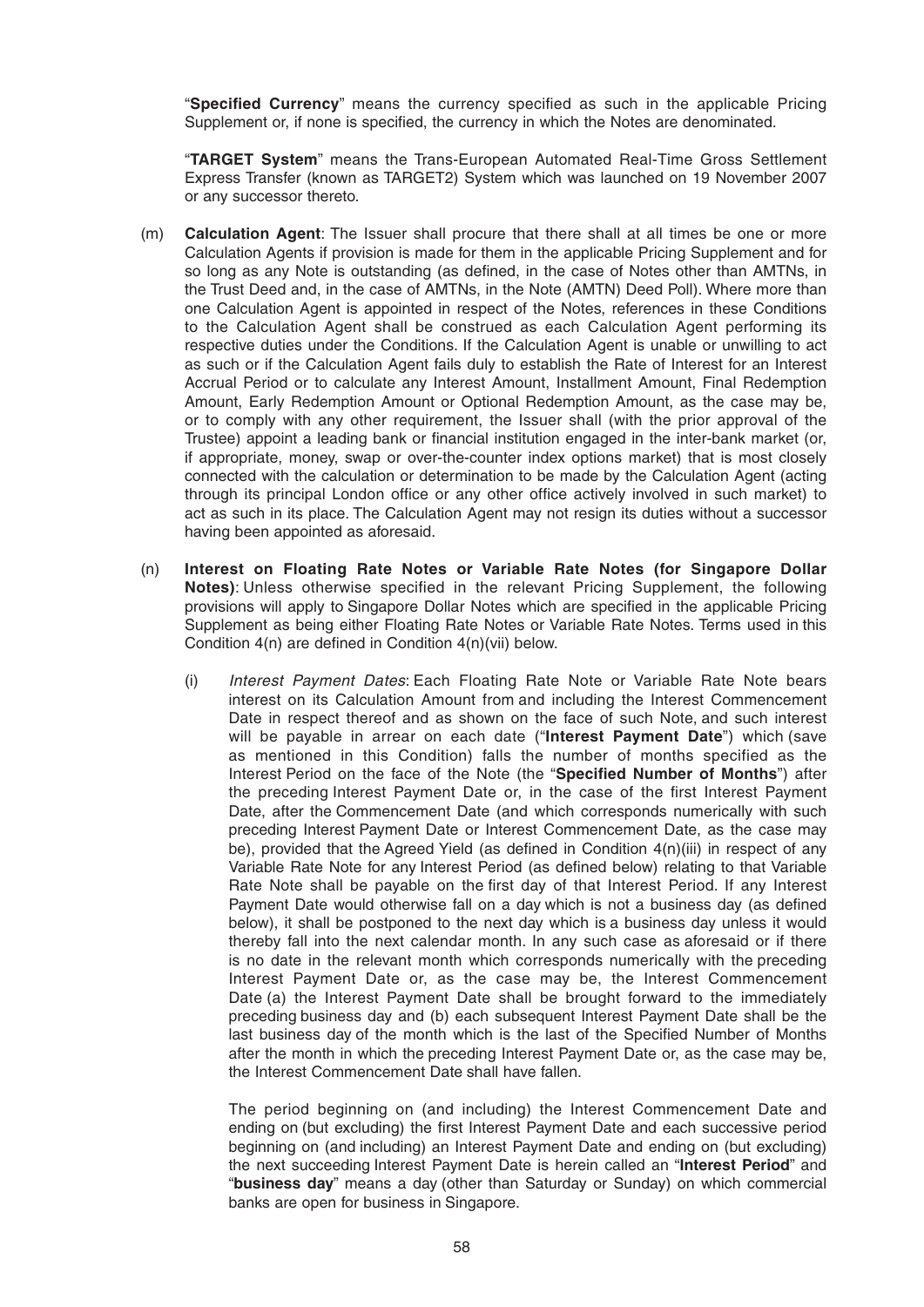Interest will cease to accrue on each Floating Rate Note or Variable Rate Note from the due date for redemption thereof unless, upon due presentation thereof, payment of principal (or Redemption Amount, as the case may be) is improperly withheld or refused, in which event interest will continue to accrue (as well after as before judgment) at the rate and in the manner provided in this Condition 4(n) and the Agency Agreement to the Relevant Date (as defined below).

#### (ii) *Rate of Interest-Floating Rate Notes*:

 (A) Each Floating Rate Note bears interest at a floating rate determined by reference to a benchmark as stated on the face of such Floating Rate Note and the applicable Pricing Supplement, being SIBOR (in which case such Note will be a SIBOR Note) or Swap Rate (in which case such Note will be a Swap Rate Note) or in any case such other benchmark as is set out on the face of such Note.

Such floating rate may be adjusted by adding or subtracting the Spread (if any) stated on the face of such Note. The "**Spread**" is the percentage rate per annum specified on the face of such Note as being applicable to the rate of interest for such Note. The rate of interest so calculated shall be subject to Condition 4(n) (iv) below.

- (B) The rate of interest payable in respect of a Floating Rate Note from time to time is referred to in this Condition as the "**Rate of Interest**". The Rate of Interest payable from time to time in respect of each Floating Rate Note under Condition 4(n) will be determined by the Calculation Agent on the basis of the following provisions:
	- $(x)$  in the case of Floating Rate Notes which are specified in the applicable Pricing Supplement as being SIBOR Notes
	- (1) the Calculation Agent will, at or about the Relevant Time on the relevant Interest Determination Date in respect of each Interest Period, determine the Rate of Interest for such Interest Period which shall be the offered rate for deposits in Singapore dollars for a period equal to the duration of such Interest Period which appears on the Reuters Screen ABSIRFIX01 page under the caption "ASSOCIATION OF BANKS IN SINGAPORE — SIBOR AND SWAP OFFER RATES — RATES AT 11:00 A.M. SINGAPORE TIME" and the column headed "SGD SIBOR" (or such other Relevant Screen Page);
	- (2) if no such rate appears on the Reuters Screen ABSIRFIX01 page (or such other replacement page thereof), the Calculation Agent will, at or about the Relevant Time on such Interest Determination Date, determine the Rate of Interest for such Interest Period which shall be the rate which appears on the Reuters Screen SIBP page under the caption "SINGAPORE DOLLAR INTER-BANK OFFERED RATES — 11:00 A.M." and the row headed "SIBOR SGD" (or such other replacement page thereof), being the offered rate for deposits in Singapore dollars for a period equal to the duration of such Interest Period;
	- (3) if no such rate appears on the Reuters Screen SIBP page (or such other replacement page thereof or, if no rate appears, on such other Relevant Screen Page) or if Reuters Screen SIBP page (or such other replacement page thereof or such other Relevant Screen Page) is unavailable for any reason, the Calculation Agent will request the principal Singapore offices of each of the Reference Banks to provide the Calculation Agent with the rate at which deposits in Singapore dollars are offered by it at approximately the Relevant Time on the Interest Determination Date to prime banks in the Singapore inter-bank market for a period equivalent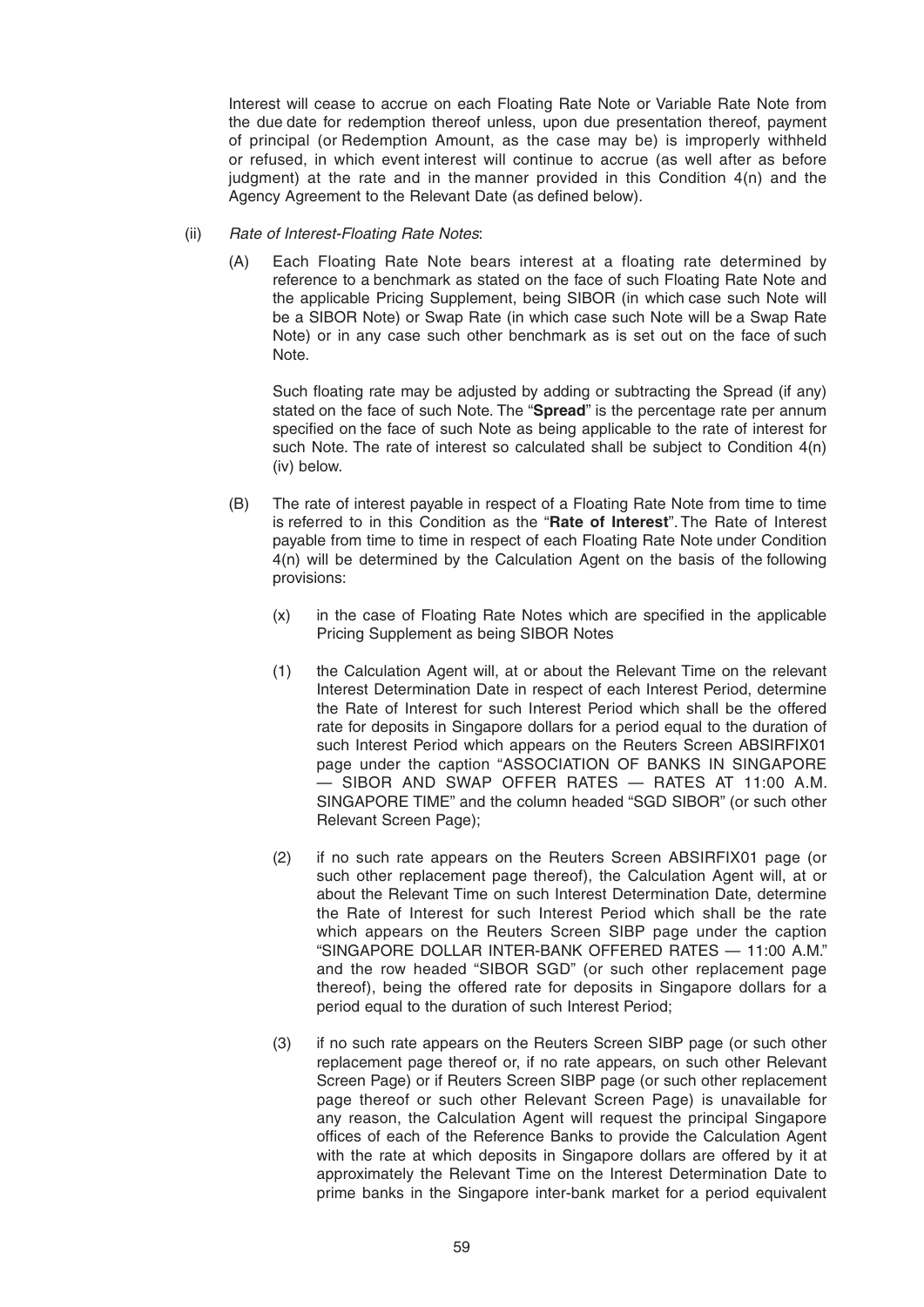to the duration of such Interest Period commencing on such Interest Payment Date in an amount comparable to the aggregate nominal amount of the relevant Floating Rate Notes. The Rate of Interest for such Interest Period shall be the arithmetic mean (rounded up, if necessary, to the nearest 1/16%) of such offered quotations, as determined by the Calculation Agent;

- (4) if on any Interest Determination Date two but not all the Reference Banks provide the Calculation Agent with such quotations, the Rate of Interest for the relevant Interest Period shall be determined in accordance with (3) above on the basis of the quotations of those Reference Banks providing such quotations; and
- (5) if on any Interest Determination Date one only or none of the Reference Banks provides the Calculation Agent with such quotations, the Rate of Interest for the relevant Interest Period shall be the rate per annum which the Calculation Agent determines to be the arithmetic mean (rounded up, if necessary, to the nearest  $1/16\%$ ) of the rates quoted by the Reference Banks or those of them (being at least two in number) to the Calculation Agent at or about the Relevant Time on such Interest Determination Date as being their cost (including the cost occasioned by or attributable to complying with reserves, liquidity, deposit or other requirements imposed on them by any relevant authority or authorities) of funding, for the relevant Interest Period, an amount equal to the aggregate nominal amount of the relevant Floating Rate Notes for such Interest Period by whatever means they determine to be most appropriate or if on such Interest Determination Date one only or none of the Reference Banks provides the Calculation Agent with such quotation, the rate per annum which the Calculation Agent determines to be arithmetic mean (rounded up, if necessary, to the nearest  $1/16\%$  of the prime lending rates for Singapore dollars quoted by the Reference Banks at or about the Relevant Time on such Interest Determination Date.
- $(y)$  in the case of Floating Rate Notes which are specified in the applicable Pricing Supplement as being Swap Rate Notes
- (1) the Calculation Agent will, at or about the Relevant Time on the relevant Interest Determination Date in respect of each Interest Period, determine the Rate of Interest for such Interest Period which shall be the Average Swap Rate for such Interest Period (determined by the Calculation Agent as being the rate which appears on the Reuters Screen ABSIRFIX01 page under the caption "ASSOCIATION OF BANKS IN SINGAPORE — SIBOR AND SWAP OFFER RATES — RATES AT 11:00 A.M. SINGAPORE TIME" under the column headed "SGD SWAP OFFER" (or such other page as may replace Reuters Screen ABSIRFIX01 page for the purpose of displaying the swap rates of leading reference banks) at or about the Relevant Time on such Interest Determination Date and for a period equal to the duration of such Interest Period);
- (2) if on any Interest Determination Date, no such rate is quoted on Reuters Screen ABSIRFIX01 page (or such other replacement page as aforesaid) or Reuters Screen ABSIRFIX01 page (or such other replacement page as aforesaid) is unavailable for any reason, the Calculation Agent will determine the Average Swap Rate (which shall be round up to the nearest 1/16%) for such Interest Period in accordance with the following formula: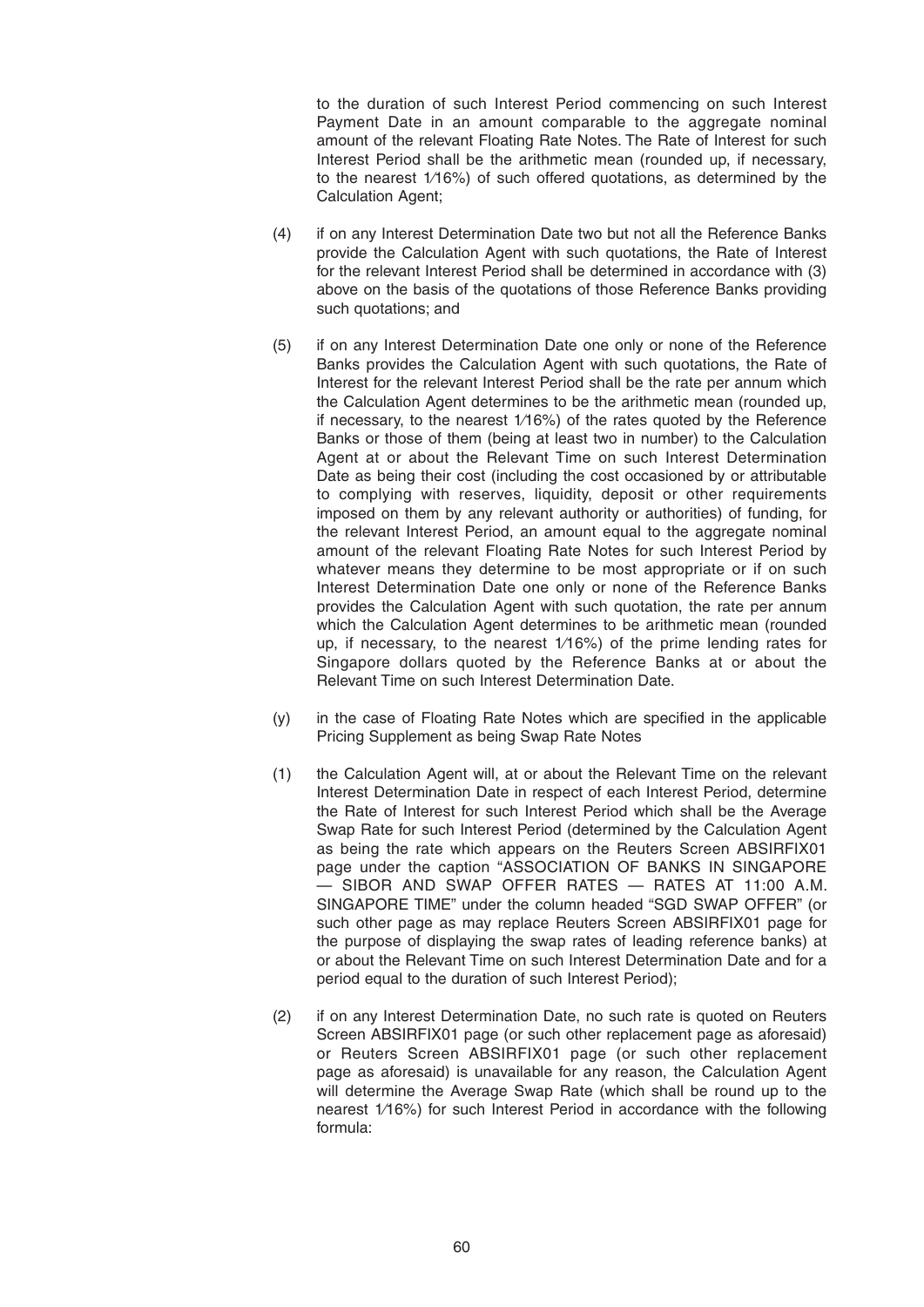In the case of Premium:

Average Swap Rate = 
$$
\frac{365}{360} \times \text{SIBOR} + \frac{(\text{Premium} \times 365)}{(\text{T} \times \text{Spot Rate})}
$$

$$
+ \frac{(\text{SIBOR} \times \text{Premium})}{(\text{Spot Rate})} \times \frac{365}{360}
$$

In the case of Discount:

Average Swap Rate = 
$$
\frac{365}{360} \times \text{SIBOR} - \frac{\text{(Discount x 365)}}{\text{(T x Spot Rate)}}
$$

$$
-\frac{\text{(SIBOR x Discount)}}{\text{(Spot Rate)}} \times \frac{365}{360}
$$

where:

- SIBOR = the rate which appears on the Reuters Screen SIBOR page under the caption "SINGAPORE INTERBANK OFFER RATES (DOLLAR DEPOSITS) 11 A.M." and the row headed "SIBOR USD" (or such other page as may replace Reuters Screen SIBOR page for the purpose of displaying Singapore inter-bank U.S. dollar offered rates of leading reference banks) at or about the Relevant Time on the relevant Interest Determination Dates for a period equal to the duration of the Interest Period concerned;
- Spot Rate  $=$  the rate (determined by the Calculation Agent) being the composite quotation or, in the absence of which, the arithmetic mean (rounded up, if necessary, to the nearest four decimal places) of the rates quoted by the Reference Banks and which appear under the caption "ASSOCIATION OF BANKS IN SINGAPORE — SGD SPOT AND SWAP OFFER RATES AT 11.00 A.M. SINGAPORE TIME" and the column headed "SPOT" on the Reuters Screen ABSIRFIX06 page (or such other page as may replace the Reuters Screen ABSIRFIX06 page for the purpose of displaying the spot rates and swap points of leading reference banks) at or about the Relevant Time on the relevant Interest Determination Date for a period equal to the duration of the Interest Period concerned;
- Premium or  $=$  the rate (determined by the Calculation Agent) to be the or Discount arithmetic mean (rounded up, if necessary, to the nearest four decimal places) of the rates quoted by the Reference Banks for a period equal to the duration of the Interest Period concerned which appear under the caption "ASSOCIATION OF BANKS IN SINGAPORE-SGD SPOT AND SWAP OFFER RATES AT 11.00 A.M. SINGAPORE TIME" on the Reuters Screen ABSIRFIX06 Page (or such other page as may replace the Reuters Screen ABSIRFIX06 Page for the purpose of displaying the spot rates and swap points of leading reference banks) at or about the Relevant Time on the relevant Interest Determination Date for a period equal to the duration of the Interest Period concerned; and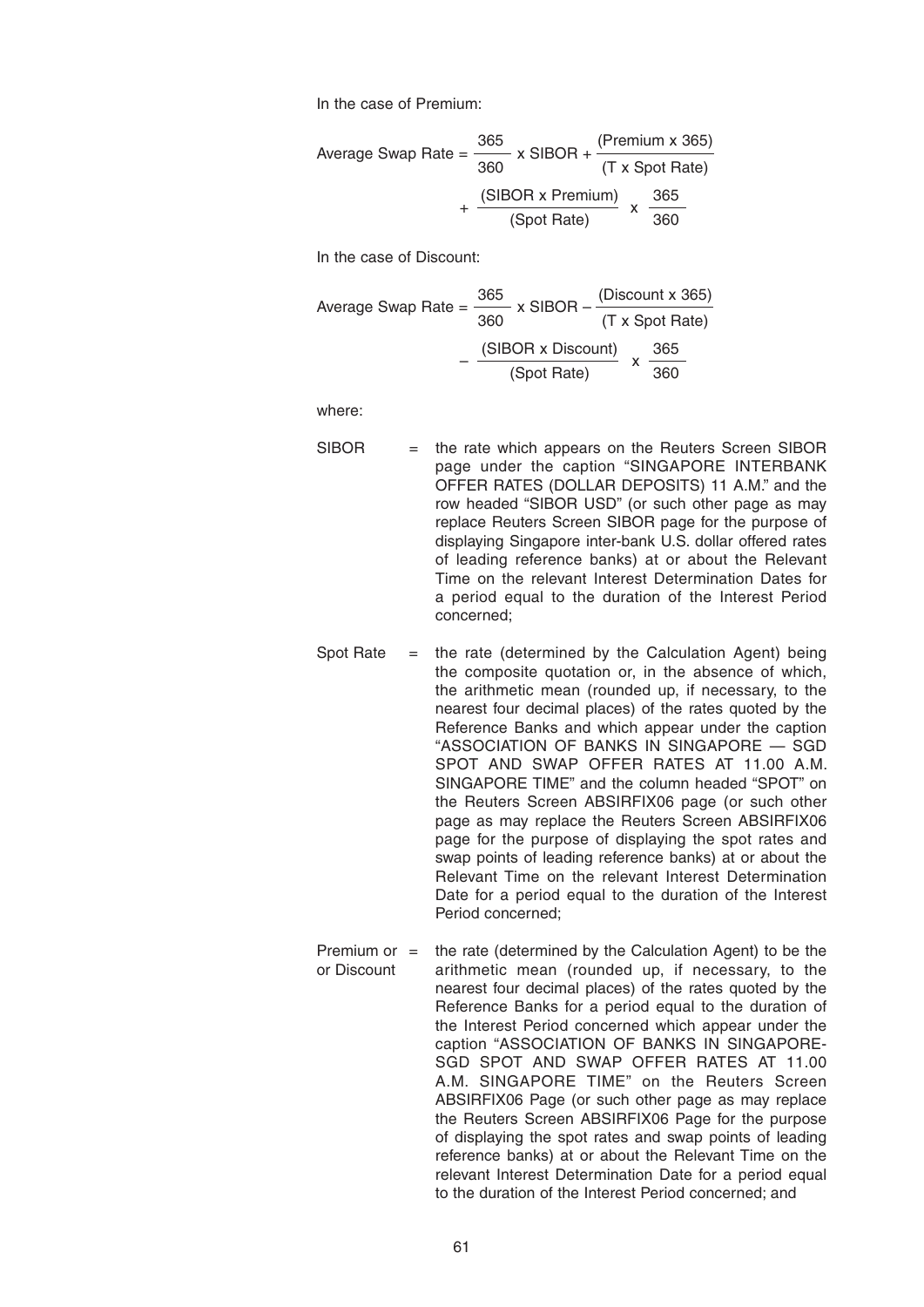$T =$  the number of days in the Interest Period concerned.

 The Rate of Interest for such Interest Period shall be the Average Swap Rate (as determined by the Calculation Agent);

 (3) if on any Interest Determination Date any one of the components for the purposes of calculating the Average Swap Rate under (bb) above is not quoted on the relevant Reuters Screen page (or such other replacement page as aforesaid) or the relevant Reuters Screen page (or such other replacement page as aforesaid) is unavailable for any reason, the Calculation Agent will request the principal Singapore offices of the Reference Banks to provide the Calculation Agent with quotations of their Swap Rates for the Interest Period concerned at or about the Relevant Time on that Interest Determination Date and the Rate of Interest for such Interest Period shall be the Average Swap Rate for such Interest Period (which shall be the rate per annum equal to the arithmetic mean (rounded up, if necessary, to the nearest 1/16 %) of the Swap Rates quoted by the Reference Banks to the Calculation Agent). The Swap Rate of a Reference Bank means the rate at which that Reference Bank can generate Singapore dollars for the Interest Period concerned in the Singapore inter-bank market at or about the Relevant Time on the relevant Interest Determination Date and shall be determined as follows:

In the case of Premium:

Swap Rate = 
$$
\frac{365}{360} \times \text{SIBOR} + \frac{(\text{Premium} \times 365)}{(\text{T} \times \text{Spot Rate})} + \frac{(\text{SIBOR} \times \text{Premium})}{(\text{Spot Rate})} \times \frac{365}{360}
$$

In the case of Discount:

Swap Rate = 
$$
\frac{365}{360} \times \text{SIBOR} - \frac{\text{(Discount x 365)}}{\text{(T x Spot Rate)}}
$$

\n
$$
-\frac{\text{(SIBOR x Discount)}}{\text{(Spot Rate)}}
$$

\n
$$
\times \frac{365}{360}
$$

where:

- $SIBOR$  = the rate per annum at which U.S. dollar deposits for a period equal to the duration of the Interest Period concerned are being offered by that Reference Bank to prime banks in the Singapore inter-bank market at or about the Relevant Time on the relevant Interest Determination Date;
- Spot Rate = the rate at which that Reference Bank sells U.S. dollars spot in exchange for Singapore dollars in the Singapore inter-bank market at or about the Relevant Time on the relevant Interest Determination Date;
- Premium  $=$  the premium that would have been paid by that Reference Bank in buying U.S. dollars forward in exchange for Singapore dollars on the last day of the Interest Period concerned in the Singapore inter-bank market;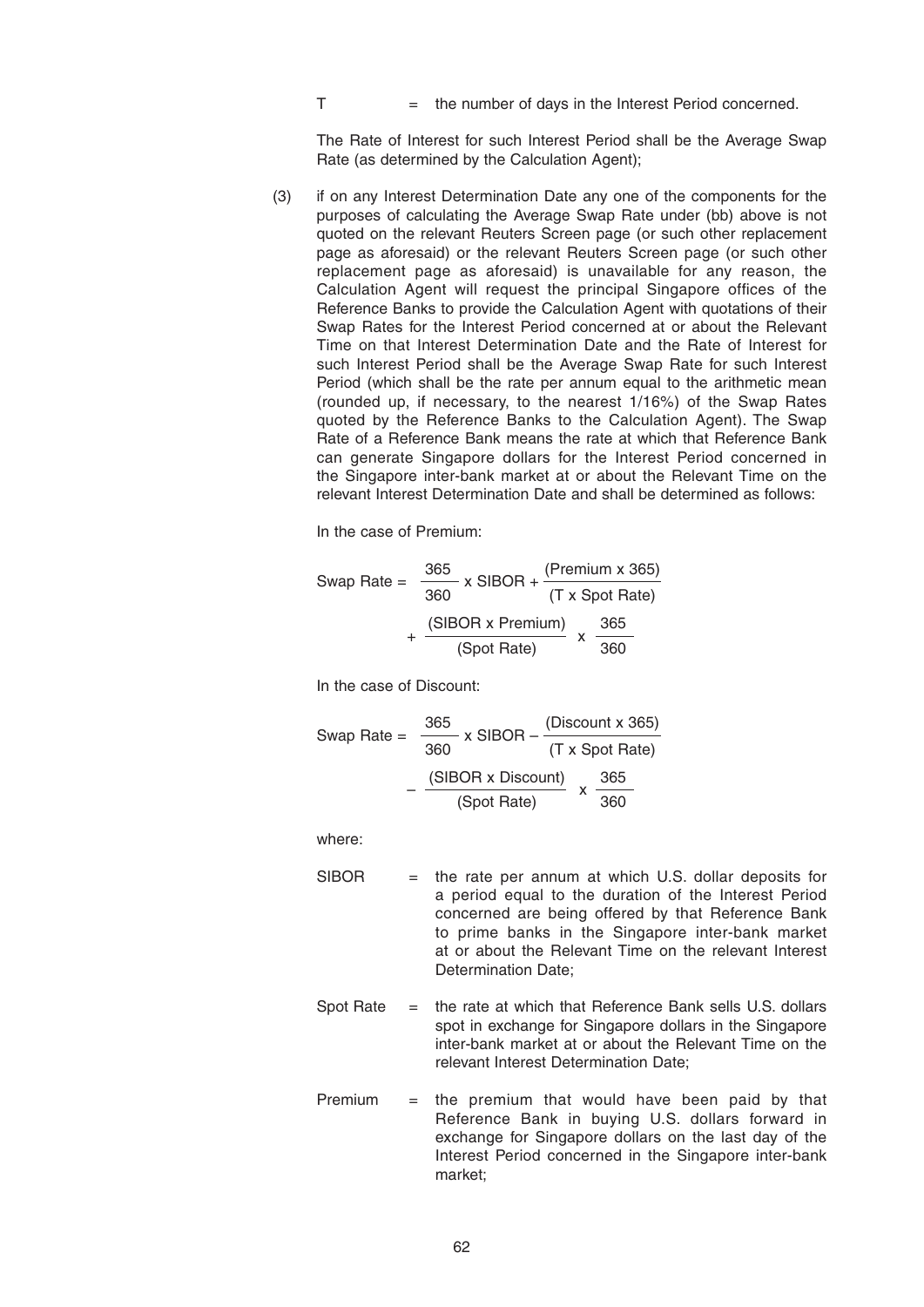- $Discount =$  the discount that would have been received by that Reference Bank in buying U.S. dollars forward in exchange for Singapore dollars on the last day of the Interest Period concerned in the Singapore inter-bank market; and
- $T =$  the number of days in the Interest Period concerned;
- (4) if on any Interest Determination Date two but not all of the Reference Banks provide the Calculation Agent with quotations of their Swap Rate(s), the Average Swap Rate shall be determined in accordance with (cc) above on the basis of the quotations of those Reference Banks providing such quotations; and
- (5) if on any Interest Determination Date one only or none of the Reference Banks provides the Calculation Agent with quotations of their Swap Rate(s), the Average Swap Rate shall be determined by the Calculation Agent to be the rate per annum equal to the arithmetic mean (rounded up, if necessary, to the nearest  $1/16\%$  of the rates quoted by the Reference Banks or those of them (being at least two in number) to the Calculation Agent at or about the Relevant Time on such Interest Determination Date as being their cost (including the cost occasioned by or attributable to complying with reserves, liquidity, deposit or other requirements imposed on them by any relevant authority or authorities) of funding, for the relevant Interest Period, in an amount equal to the aggregate nominal amount of the relevant Floating Rate Notes for such Interest Period by whatever means they determine to be most appropriate and the Rate of Interest for the relevant Interest Period shall be the Average Swap Rate (as so determined by the Calculation Agent), or if on such Interest Determination Date one only or none of the Reference Banks provides the Calculation Agent with such quotation, the Rate of Interest for the relevant Interest Period shall be the rate per annum equal to the arithmetic mean (rounded up, if necessary, to the nearest 1/16 %) of the prime lending rates for Singapore dollars quoted by the Reference Banks at or about the Relevant Time on such Interest Determination Date.
- (C) On the last day of each Interest Period, the Issuer will pay interest on each Floating Rate Note to which such Interest Period relates at the Rate of Interest for such Interest Period.
- (iii) *Agreed Yield Variable Rate Notes*
	- (A) Each Variable Rate Note bears interest at a variable rate determined in accordance with the provisions of this paragraph (iii). The interest payable in respect of a Variable Rate Note for each Interest Period relating to that Variable Rate Note, which shall be payable on the first day of such Interest Period, is referred to in this Conditions as the "**Agreed Yield**".
	- (B) The Agreed Yield payable from time to time in respect of each Variable Rate Note for each Interest Period relating to such Variable Rate Note shall be determined as follows:
		- (x) not earlier than 9.00 a.m. (Singapore time) on the ninth business day nor later than 3.00 p.m. (Singapore time) on the fifth business day prior to the commencement of each Interest Period, the Issuer and the Relevant Dealer (as defined below) shall endeavor to agree on an Agreed Yield in respect of such Variable Rate Note for such Interest Period; and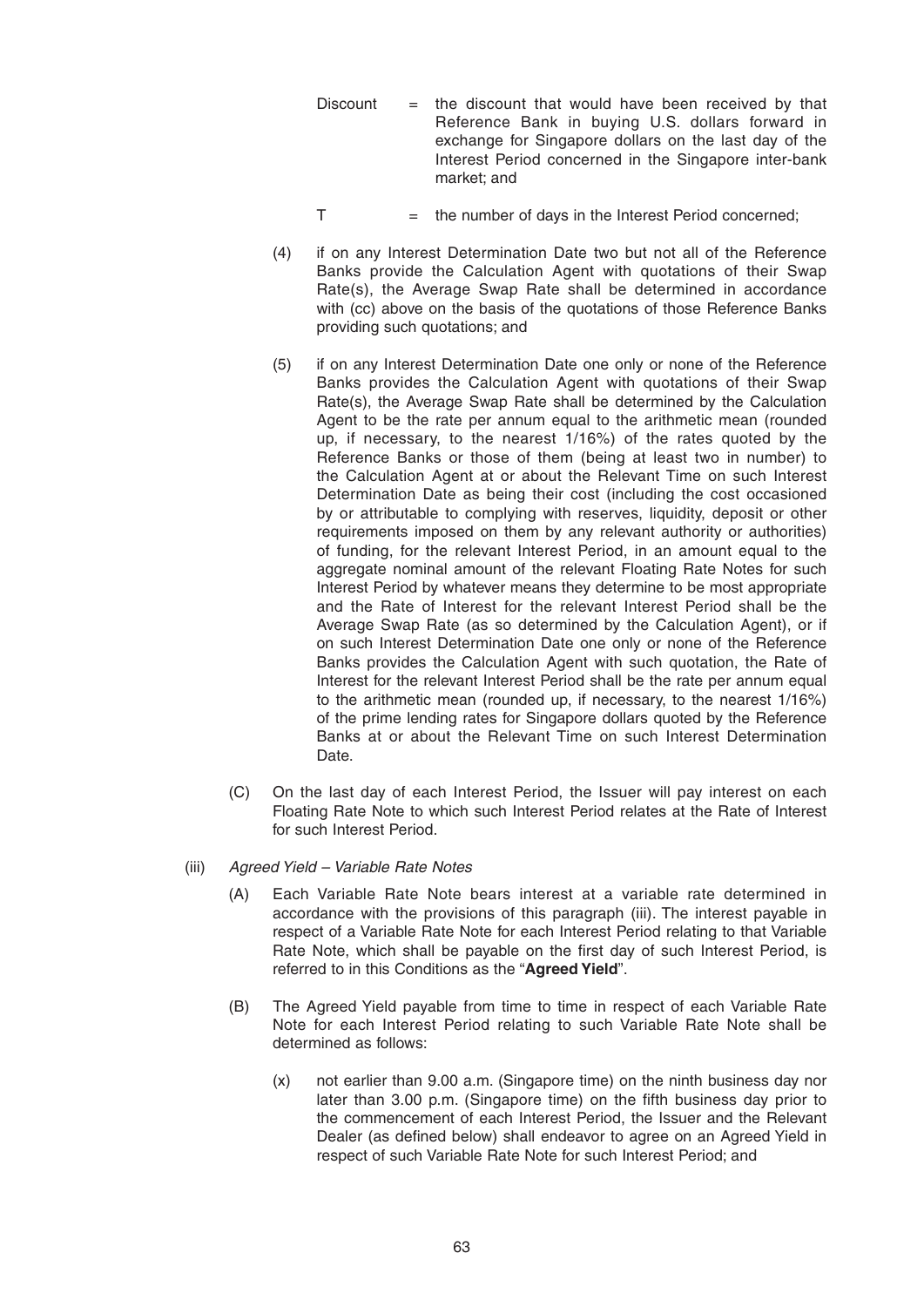- (y) if the Issuer and the Relevant Dealer shall not have agreed an Agreed Yield in respect of such Variable Rate Note for such Interest Period by 3.00 p.m. (Singapore time) on the fifth business day prior to the commencement of such Interest Period, or if there shall be no Relevant Dealer during the period for agreement referred to in (y) above, the Agreed Yield for such Variable Rate Note for such Interest Period shall be zero.
- (C) The Issuer has undertaken to the Issuing and Paying Agent and the Calculation Agent that it will as soon as possible after the Agreed Yield in respect of any Variable Rate Note is determined but not later than 10.30 a.m. (Singapore time) on the next following business day:
	- (x) notify the Issuing and Paying Agent and the Calculation Agent in writing of the Agreed Yield for such Variable Rate Note for such Interest Period; and
	- (y) cause such Agreed Yield for such Variable Rate Note to be notified by the Issuing and Paying Agent to the relevant Noteholder at its request.
- (D) The Issuer will pay the Agreed Yield applicable to each Variable Rate Note for each Interest Period relating to such Variable Rate Note on the first day of such Interest Period.

# (iv) *Determination of Rate of Interest and Calculation of Interest Amounts*

 The Calculation Agent will, at the Relevant Time on each Interest Determination Date, determine the Rate of Interest and calculate the amount of interest payable (the "**Interest Amounts**") in respect of each denomination of the relevant Floating Rate Notes for the relevant Interest Period. The Interest Amounts shall be calculated by applying the Rate of Interest to the Calculation Amount, multiplying such product by the actual number of days in the Interest Period concerned, divided by the FRN Day Basis shown on the face of such Note and rounding the resultant figure to the nearest cent. The determination of the Rate of Interest and the Interest Amounts by the Calculation Agent shall (in the absence of manifest error) be final and binding upon all parties.

# (v) *Duration of Rate of Interest and Interest Amounts*

 The Calculation Agent will cause the Rate of Interest and the Interest Amounts for each Interest Period and the relevant Interest Payment Date to be notified to the Issuing and Paying Agent, the Issuer and each of the Paying Agents and to be notified to Noteholders and, if the Notes are listed on a stock exchange and the rules of such exchange or other relevant authority so require, such exchange or other relevant authority as soon as possible after their determination but in no event later than (i) the commencement of the relevant Interest Period, if determined prior to such time, in the case of notification to such exchange or other relevant authority, or (ii) in all other cases the fourth Relevant Business Day thereafter. The Interest Amounts and the Interest Payment Date so published may subsequently be amended (or appropriate alternative arrangements made by way of adjustment) without notice in the event of an extension or shortening of the Interest Period.

# (vi) *Calculation Agent and Reference Banks*

 The Issuer will procure that, so long as any relevant Floating Rate Note remains outstanding, there shall at all times be three Reference Banks and a Calculation Agent. If any Reference Bank (acting through its relevant office) is unable or unwilling to continue to act as a Reference Bank or the Calculation Agent is unable or unwilling to act as such or if the Calculation Agent fails duly to establish the Rate of Interest for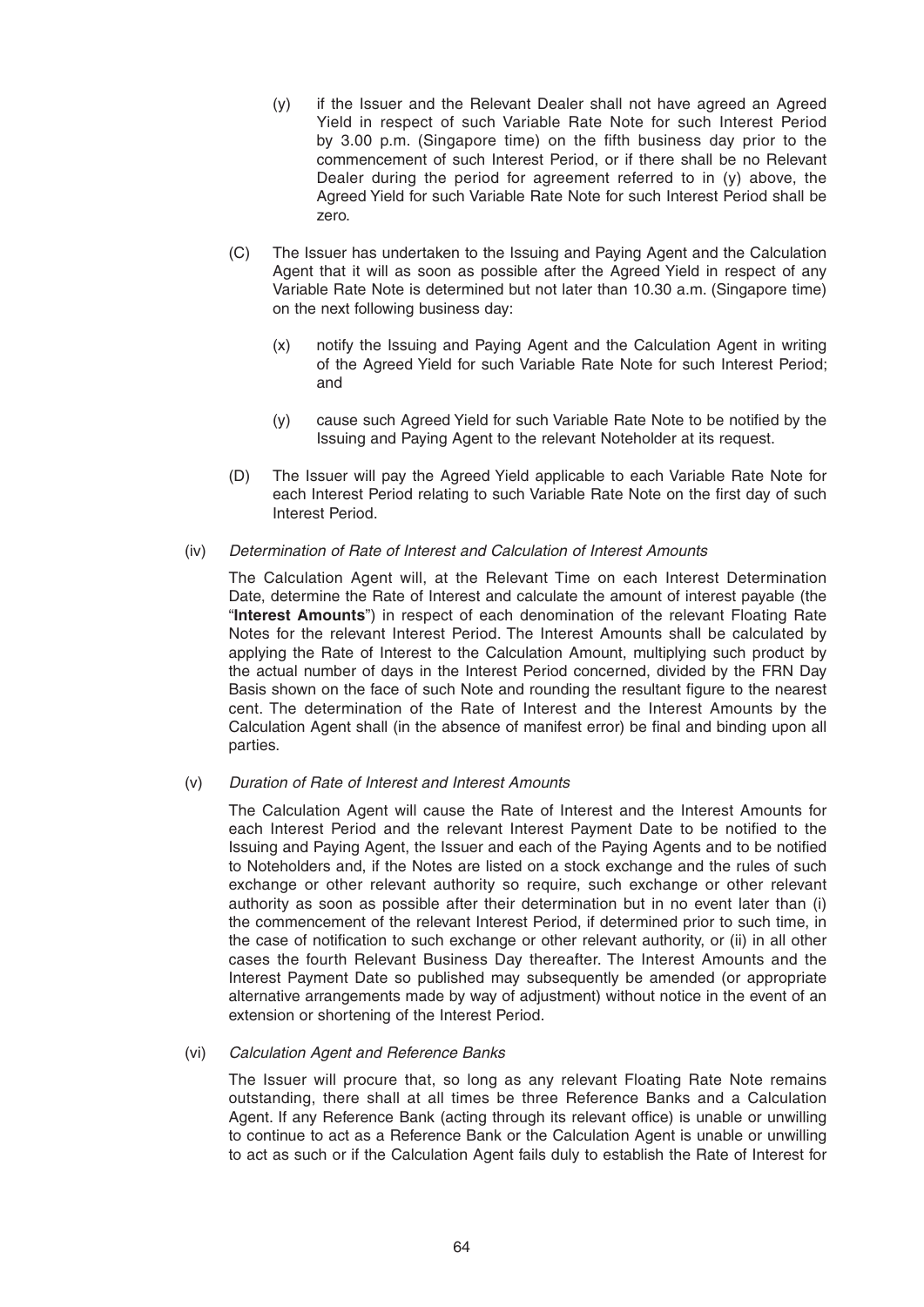any Interest Period or to calculate the Interest Amounts or the Redemption Amount, the Issuer will appoint the Singapore office of a leading bank or merchant bank engaged in the Singapore interbank market to act as such in its place and will notify such change(s) to the Noteholders. The Calculation Agent may not resign its duties without a successor having been appointed as aforesaid.

(vii) *Defi nitions*

As used in this Condition 4(n):

"**Calculation Agent**" means the calculation agent designated for the relevant Notes;

"Calculation Amount" means the amount specified as such on the face of any Note, or if no such amount is so specified, the Denomination Amount of such Note as shown on the face thereof;

"**Interest Commencement Date**" means, in the case of the first issue of a Note or Notes of a Series, the date of issue of such Note or Notes (the "**Issue Date**") or such other date as may be specified as the Interest Commencement on the face of such Note and, in the case of a further issue of a Note or Notes of such Series, means the most recent Reference Date or, as the case may be, Interest Payment Date in relation to such first issue next preceding the date on which such further Note or Notes are issued or if there is no such date, the Interest Commencement Date in respect of such first issue:

 "**Interest Determination Date**" means, in respect of any Interest Period, that number of business days prior thereto as is set out in the applicable Pricing Supplement or on the face of the relevant Note;

"Reference Banks" means the principal Singapore office of three major banks in the Singapore Inter-bank market, selected by the Calculation Agent or as specified in the applicable Pricing Supplement;

 "**Relevant Dealer**" means, in respect of any Variable Rate Note, the Dealer (if any) party to the Program Agreement referred to in the Agency Agreement with whom the Issuer has concluded an agreement for the issue of such Variable Rate Note pursuant to the Program Agreement;

"**Relevant Time**" means 11.00 a.m. (Singapore time); and

"**Screen Page**" means the relevant screen page appearing on the service specified under "Primary Source (Floating Rate Note/Variable Rate Note)" stated above.

#### **5 Redemption, Purchase and Options**

#### (a) **Redemption by Installments and Final Redemption**:

 (i) Unless previously redeemed, purchased and cancelled as provided in this Condition 5, each Note that provides for Installment Dates and Installment Amounts shall be partially redeemed on each Installment Date at the related Installment Amount specified in the applicable Pricing Supplement. The outstanding nominal amount of each such Note shall be reduced by the Installment Amount (or, if such Installment Amount is calculated by reference to a proportion of the nominal amount of such Note, such proportion) for all purposes with effect from the related Installment Date, unless payment of the Installment Amount is improperly withheld or refused, in which case, such amount shall remain outstanding until the Relevant Date relating to such Installment Amount.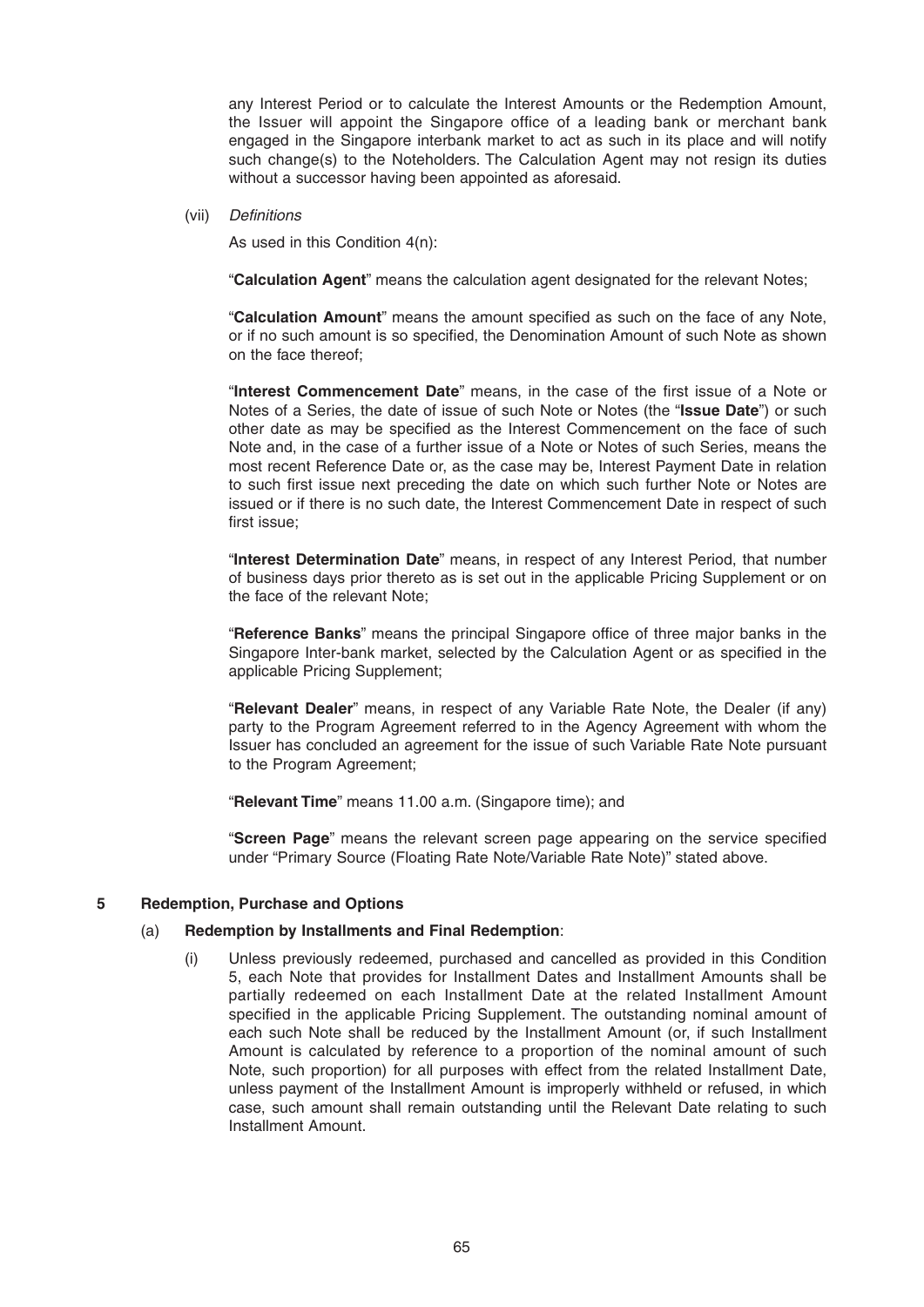(ii) Unless otherwise provided in the applicable Pricing Supplement and unless previously redeemed, purchased and cancelled as provided below, each Note shall be finally redeemed on the Maturity Date specified in the applicable Pricing Supplement at its Final Redemption Amount (which, unless otherwise provided in the applicable Pricing Supplement, is its nominal amount) or, in the case of a Note falling within paragraph (i) above, its final Installment Amount.

# (b) **Early Redemption**:

- (i) *Zero Coupon Notes*:
	- (A) The Early Redemption Amount payable in respect of any Zero Coupon Note, the Early Redemption Amount of which is not linked to an index and/or a formula, upon redemption of such Note pursuant to Condition 5(c) or upon it becoming due and payable as provided in Condition 9 shall be the Amortized Face Amount (calculated as provided below) of such Note unless otherwise specified in the applicable Pricing Supplement.
	- (B) Subject to the provisions of Condition 5(b)(i)(C) below, the Amortized Face Amount of any such Note shall be the scheduled Final Redemption Amount of such Note on the Maturity Date discounted at a rate per annum (expressed as a percentage) equal to the Amortization Yield (which, if none is shown in the applicable Pricing Supplement, shall be such rate as would produce an Amortized Face Amount equal to the issue price of the Notes if they were discounted back to their issue price on the Issue Date) compounded annually.
	- (C) If the Early Redemption Amount payable in respect of any such Note upon its redemption pursuant to Condition 5(c) or upon it becoming due and payable as provided in Condition 9 is not paid when due, the Early Redemption Amount due and payable in respect of such Note shall be the Amortized Face Amount of such Note as defined in sub-paragraph  $(B)$  above, except that such subparagraph shall have effect as though the date on which the Note becomes due and payable were the Relevant Date. The calculation of the Amortized Face Amount in accordance with this sub-paragraph shall continue to be made (both before and after judgment) until the Relevant Date, unless the Relevant Date falls on or after the Maturity Date, in which case the amount due and payable shall be the scheduled Final Redemption Amount of such Note on the Maturity Date together with any interest that may accrue in accordance with Condition 4(c).

 Where such calculation is to be made for a period of less than one year, it shall be made on the basis of the Day Count Fraction shown in the applicable Pricing Supplement.

(ii) *Other Notes*: The Early Redemption Amount payable in respect of any Note (other than Notes described in (i) above), upon redemption of such Note pursuant to Condition 5(c) or upon it becoming due and payable as provided in Condition 9, shall be the Final Redemption Amount unless otherwise specified in the applicable Pricing Supplement.

# (c) **Redemption for Taxation Reasons**:

(i) *Senior Notes*: The Senior Notes may be redeemed at the option of the Issuer in whole, but not in part, (the "**Senior Notes Optional Tax Redemption**") on any Interest Payment Date (if this Senior Note is either a Floating Rate Note or an Index Linked Note) or at any time (if this Senior Note is neither a Floating Rate Note nor an Index Linked Note), on giving not less than 30 nor more than 60 days' notice to the Noteholders (which notice shall be irrevocable) at their Early Redemption Amount (as described in Condition 5(b) above) together with interest accrued but unpaid (if any) to (but excluding) the date fixed for redemption or, if the Early Redemption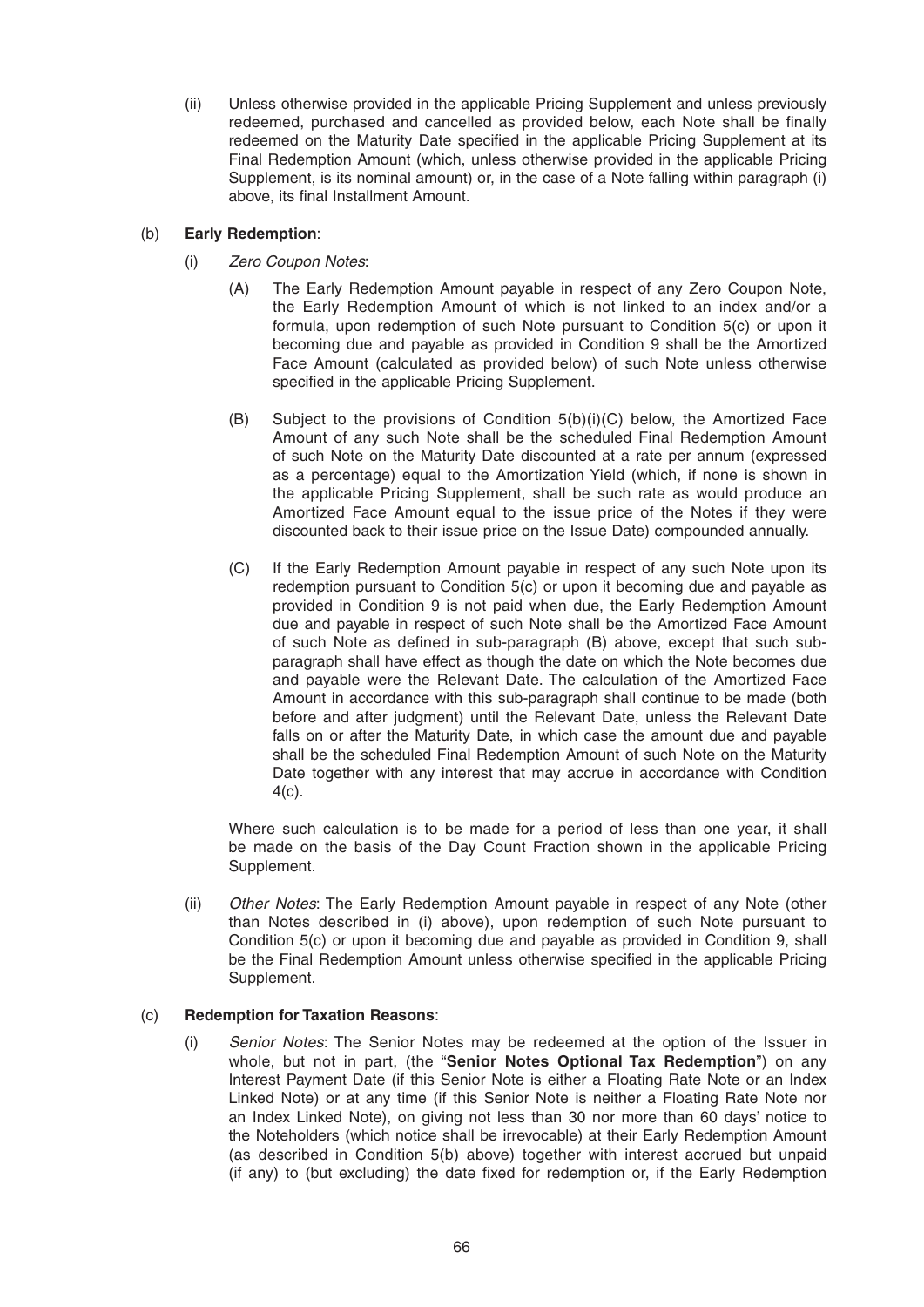Amount is not specified in the applicable Pricing Supplement, at their nominal amount together with interest accrued but unpaid (if any) to (but excluding) the date fixed for redemption, if (aa) the Issuer has or will become obliged to pay Additional Amounts (as described under Condition 7) as a result of any change in, or amendment to, the laws or regulations of a Relevant Taxing Jurisdiction (as described under Condition 7) or any political subdivision or any authority thereof or therein having power to tax, or any change in the official application or official interpretation of such laws or regulations, or the Notes do not qualify as "qualifying debt securities" for the purposes of the Income Tax Act, Chapter 134 of Singapore which change or amendment becomes effective on or after the date on which agreement is reached to issue the first Tranche of the Senior Notes, and (bb) such obligation cannot be avoided by the Issuer taking reasonable measures available to it, provided that, where the Issuer has or will become obliged to pay Additional Amounts, no such notice of redemption shall be given earlier than 90 days prior to the earliest date on which the Issuer would be obliged to pay such Additional Amounts were a payment in respect of the Senior Notes then due.

 Before the publication of any notice of redemption pursuant to this Condition 5(c) (i), the Issuer shall deliver to (i) if the subject of the Senior Notes Optional Tax Redemption is Senior Notes other than AMTNs, the Trustee or (ii) if the subject of the Senior Notes Optional Tax Redemption is AMTNs, the Australian Agent, a certificate signed by two authorized signatories of the Issuer or, where the Relevant Issuer is any other Specified Issuer, one authorized signatory of such Specified Issuer of the Issuer stating that the payment of Additional Amounts cannot be avoided by the Issuer taking reasonable measures available to it and the Trustee or the Australian Agent, as the case may be, shall be entitled to accept such certificate without any further inquiry as sufficient evidence of the satisfaction of Condition  $5(c)(i)$  (aa) and (bb) above without liability to any person in which event it shall be conclusive and binding on the relevant Noteholders, Receiptholders and Couponholders. The Australian Agent will make such certificate available to the holders of the relevant AMTNs for inspection. Upon expiry of such notice, the Issuer shall redeem such Senior Notes in accordance with this Condition 5(c)(i).

- (ii) *Subordinated Notes*: Subject to Condition 5(m), the Subordinated Notes may be redeemed at the option of the Issuer in whole, but not in part, (the "**Subordinated Notes Optional Tax Redemption**") on any Interest Payment Date (if this Subordinated Note is a Floating Rate Note) or at any time (if this Subordinated Note is not a Floating Rate Note), on giving not less than 30 but not more than 60 days' notice to the Noteholders (which notice shall be irrevocable) at their Early Redemption Amount (as described in Condition 5(b) above) together with interest accrued but unpaid (if any) to (but excluding) the date fixed for redemption or, if the Early Redemption Amount is not specified in the applicable Pricing Supplement, at their nominal amount, together with interest accrued but unpaid (if any) to (but excluding) the date fixed for redemption, if:
	- (aa) the Issuer has or will become obliged to pay Additional Amounts (as described under Condition 7); or
	- (bb) payments of interest on the Subordinated Notes will or would be treated as "**distributions**" or dividends within the meaning of the Income Tax Act, Chapter 134 of Singapore or any other act in respect of or relating to Singapore taxation or would otherwise be considered as payments of a type that are nondeductible for Singapore income tax purposes,

 in each case as a result of any change in, or amendment to, the laws or regulations of Singapore or any political subdivision or any authority thereof or therein having power to tax, or any change in the official application or official interpretation of such laws or regulations, which change or amendment becomes effective on or after the date on which agreement is reached to issue the Subordinated Notes, and the foregoing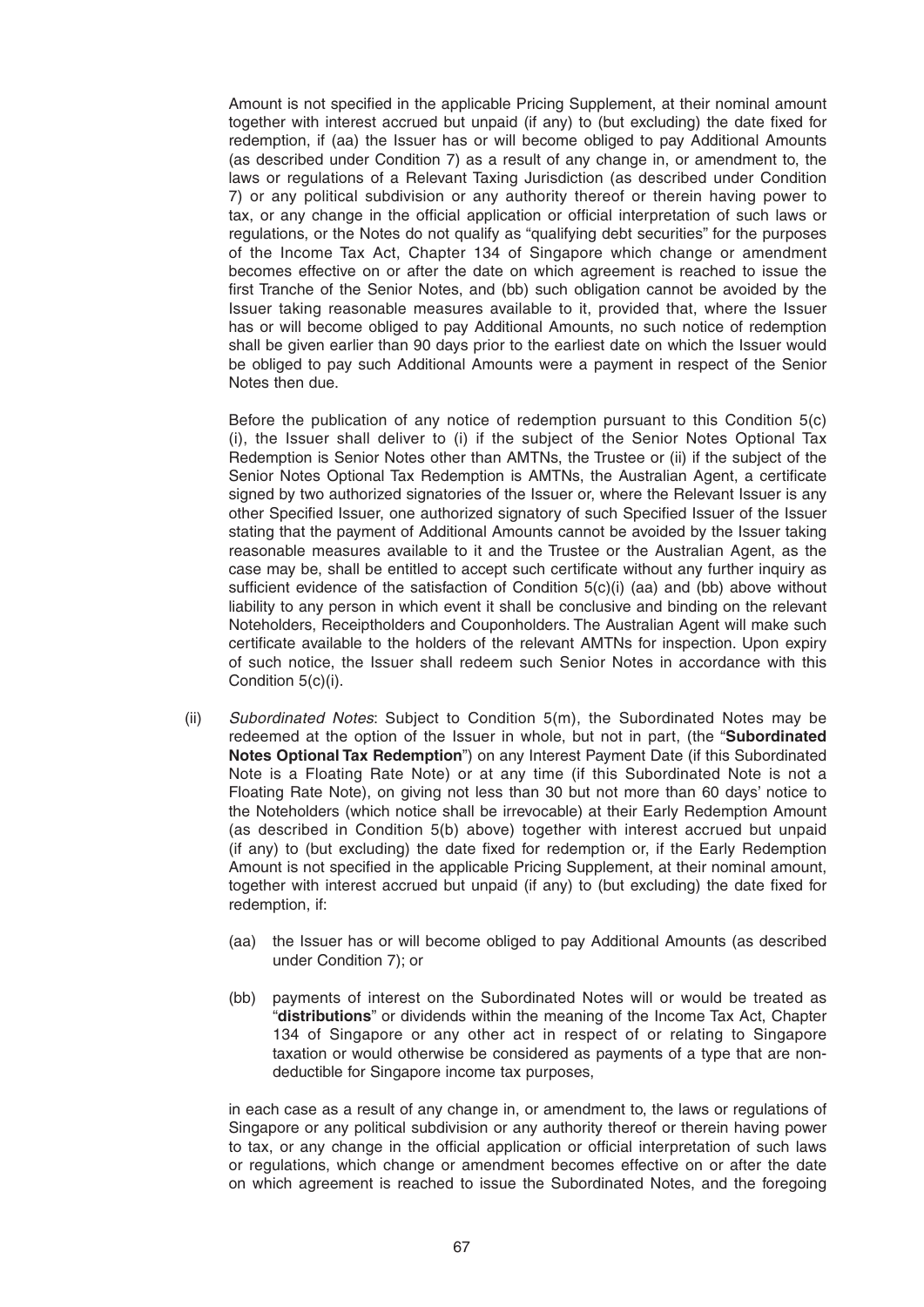cannot be avoided by the Issuer taking reasonable measures available to it, provided that, where the Issuer has or will become obliged to pay Additional Amounts, no such notice of redemption shall be given earlier than 90 days prior to the earliest date on which the Issuer would be obliged to pay such Additional Amounts were a payment in respect of the Subordinated Notes then due.

Before the publication of any notice of redemption pursuant to this Condition  $5(c)(ii)$ , the Issuer shall deliver to the Trustee a certificate signed by two authorized signatories of OCBC (and in the case of any other Issuer, one authorized signatory of such Issuer) of the Issuer stating that the payment of Additional Amounts, or that the nondeductibility of the payments of interest for Singapore income tax purposes, as the case may be, cannot be avoided by the Issuer taking reasonable measures available to it and the Trustee shall be entitled to accept such certificate without any further inquiry as sufficient evidence of the satisfaction of Condition  $5(c)(ii)$  above without liability to any person in which event it shall be conclusive and binding on Noteholders, Receiptholders and Couponholders. Upon expiry of such notice, the Issuer shall redeem the Subordinated Notes in accordance with this Condition 5(c)(ii).

### (d) **Redemption at the option of the Issuer**:

(i) *Senior Notes*: If Call Option is specified in the applicable Pricing Supplement as applicable, the Issuer may, on giving not less than 15 but not more than 30 days' irrevocable notice to the Noteholders (or such other notice period as may be specified in the applicable Pricing Supplement) redeem all or, if so provided, some of the Senior Notes on the date(s) specified in the applicable Pricing Supplement (the "**Senior Notes Optional Redemption Date**"). Any such redemption of Senior Notes shall be at the Optional Redemption Amount specified in the applicable Pricing Supplement together with interest accrued but unpaid (if any) to (but excluding) the date fixed for redemption or, if no Optional Redemption Amount is specified in the applicable Pricing Supplement, at their nominal amount together with interest accrued but unpaid (if any) to (but excluding) the date fixed for redemption, in accordance with these Conditions. Any such redemption or exercise must relate to Senior Notes of a nominal amount at least equal to the Minimum Redemption Amount to be redeemed specified in the applicable Pricing Supplement and no greater than the Maximum Redemption Amount to be redeemed specified in the applicable Pricing Supplement.

 All Senior Notes in respect of which any such notice is given shall be redeemed on the date specified in such notice in accordance with this Condition.

 In the case of a partial redemption of Senior Notes other than AMTNs, the notice to Noteholders shall also contain the certificate numbers of the Bearer Notes, or in the case of Registered Notes shall specify the nominal amount of Registered Notes drawn and the holder(s) of such Registered Notes, to be redeemed, which shall have been drawn in such place as the Trustee may approve and in such manner as it deems appropriate, subject to compliance with any applicable laws and stock exchange or other relevant authority requirements.

 In the case of a partial redemption of AMTNs, the AMTNs to be redeemed must be specified in the notice and selected (i) in a fair and reasonable manner; and (ii) in compliance with any applicable law, directive or requirement of any stock exchange or other relevant authority on which the AMTNs are listed.

(ii) *Subordinated Notes*: Subject to Condition 5(m), and unless otherwise specified in the Pricing Supplement, if Call Option is specified in the applicable Pricing Supplement as applicable, the Issuer may, on giving not less than 15 days' irrevocable notice to the Noteholders, elect to redeem all, but not some only, of the Subordinated Notes on (i) the relevant First Call Date specified in the applicable Pricing Supplement (which shall not be less than 5 years from the Issue Date); and (ii) any Interest Payment Date following such First Call Date (the "**Subordinated Notes Optional Redemption**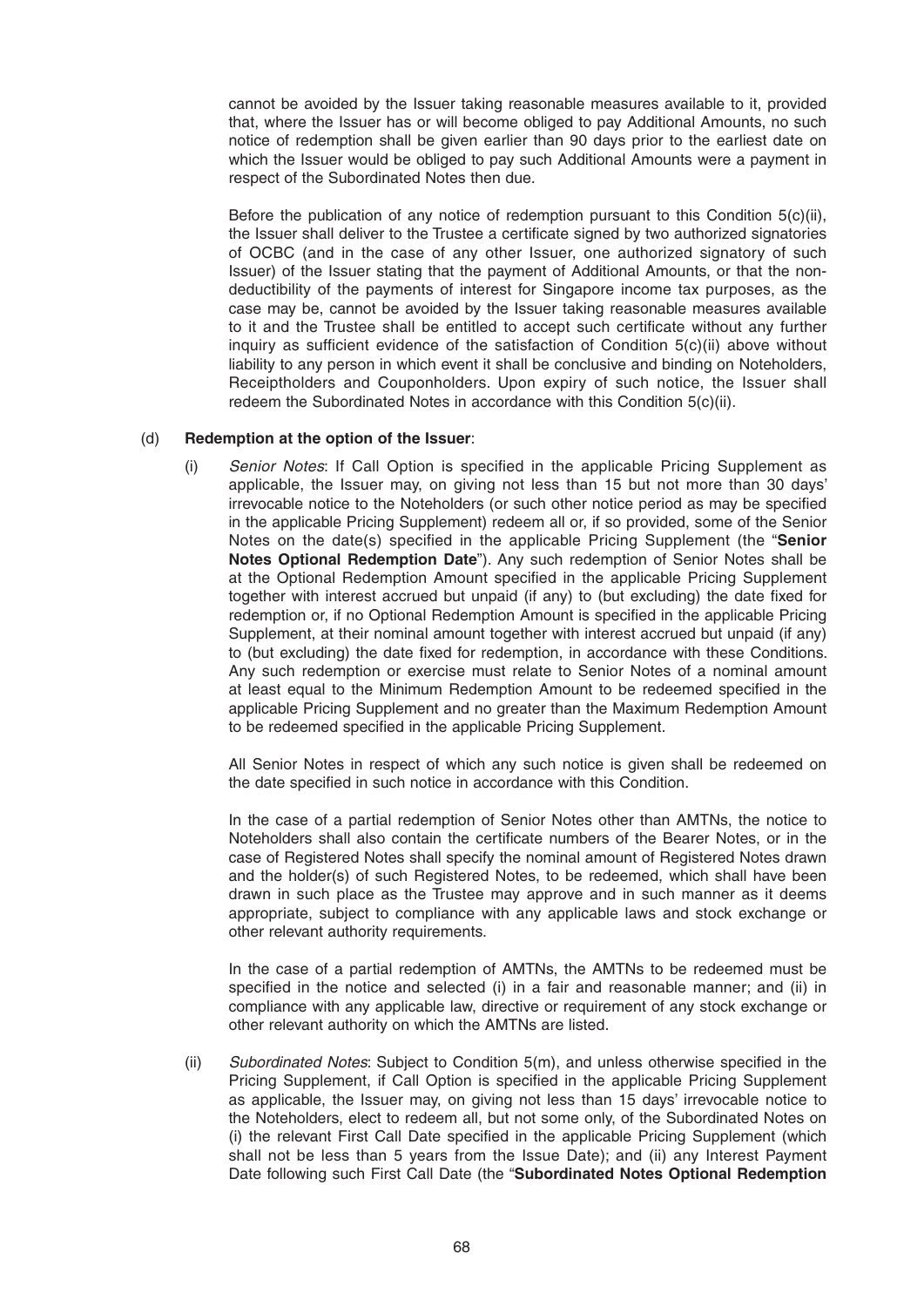**Dates**" and together with the Senior Notes Optional Redemption Date, the "**Optional Redemption Dates**") at their Optional Redemption Amount specified in the applicable Pricing Supplement or, if no Optional Redemption Amount is specified in the applicable Pricing Supplement, at their nominal amount together with interest accrued but unpaid (if any) to (but excluding) the date fixed for redemption in accordance with these Conditions.

 All Subordinated Notes in respect of which any such notice is given shall be redeemed on the date specified in such notice in accordance with this Condition.

*The Maturity Date of the Subordinated Notes will not be less than five years from the Issue Date*.

(e) **Redemption at the option of holders of Senior Notes**: If Put Option is specified in the applicable Pricing Supplement, the Issuer shall, at the option of the holder of any such Senior Note, upon the holder of such Senior Note giving not less than 15 but not more than 30 days' notice to the Issuer (or such other notice period as may be specified in the applicable Pricing Supplement) redeem such Senior Note on the Optional Redemption Date(s) at the Optional Redemption Amount stated in the applicable Pricing Supplement together with interest accrued but unpaid (if any) to (but excluding) the date fixed for redemption.

 To exercise such option the holder must deposit (in the case of Bearer Notes) such Senior Note (together with all unmatured Receipts and Coupons and unexchanged Talons) with any Paying Agent or (in the case of Registered Notes other than AMTNs) the Certificate representing such Senior Note(s) with the Registrar or any Transfer Agent at its specified office, together with a duly completed option exercise notice ("**Exercise Notice**") in the form obtainable from any Paying Agent, the Registrar or any Transfer Agent (as applicable) within the notice period. No such Senior Note so deposited and option exercised may be withdrawn (except as provided in the Agency Agreement) without the prior consent of the Issuer.

 *Unless otherwise provided in the applicable Pricing Supplement, the Subordinated Notes are not redeemable prior to the Maturity Date at the option of the Noteholders*.

(f) **Purchase at the option of Noteholders of Senior Notes**: If VRN Purchase Option is specified in the applicable Pricing Supplement, each Noteholder shall have the option to have all or any of its Variable Rate Notes purchased by the Issuer at their nominal amount on any Interest Payment Date (as defined in Condition  $4(n)$ ) and the Issuer will purchase such Variable Rate Notes accordingly. To exercise such option, a Noteholder shall deposit any Variable Rate Notes to be purchased, together with all Coupons relating to such Variable Rate Notes which mature after the date fixed for purchase, together with a duly completed option exercise notice in the form obtainable from the Paying Agent, not later than 5.00 p.m. (Singapore time) on the last day of the VRN Purchase Option Period shown on the face hereof. Any Variable Rate Notes so deposited may not be withdrawn. Such Variable Rate Notes may be held, resold or surrendered to the Paying Agent for cancellation. The Variable Rate Notes so purchased, while held by or on behalf of the Issuer, shall not entitle the holder to vote at any meetings of the Noteholders and shall not be deemed to be outstanding for the purposes of calculating quorums at meetings of the Noteholders or for the purposes of Condition 10.

If Purchase Option is specified in the applicable Pricing Supplement, each Noteholder shall have the option to have all or any of its Notes purchased by the Issuer at their nominal amount on any date on which interest is due to be paid on such Notes and the Issuer will purchase such Notes accordingly. To exercise such option, a Noteholder shall deposit any such Notes to be purchased, together with all Coupons relating to such Notes which mature after the date fixed for purchase, together with a duly completed option exercise notice in the form obtainable from the Paying Agent, not later than 5.00 p.m. (Singapore time) on the last day of the Purchase Option shown on the face hereof. Any such Notes so deposited may not be withdrawn. Such Notes may be held, resold or surrendered to the Paying Agent for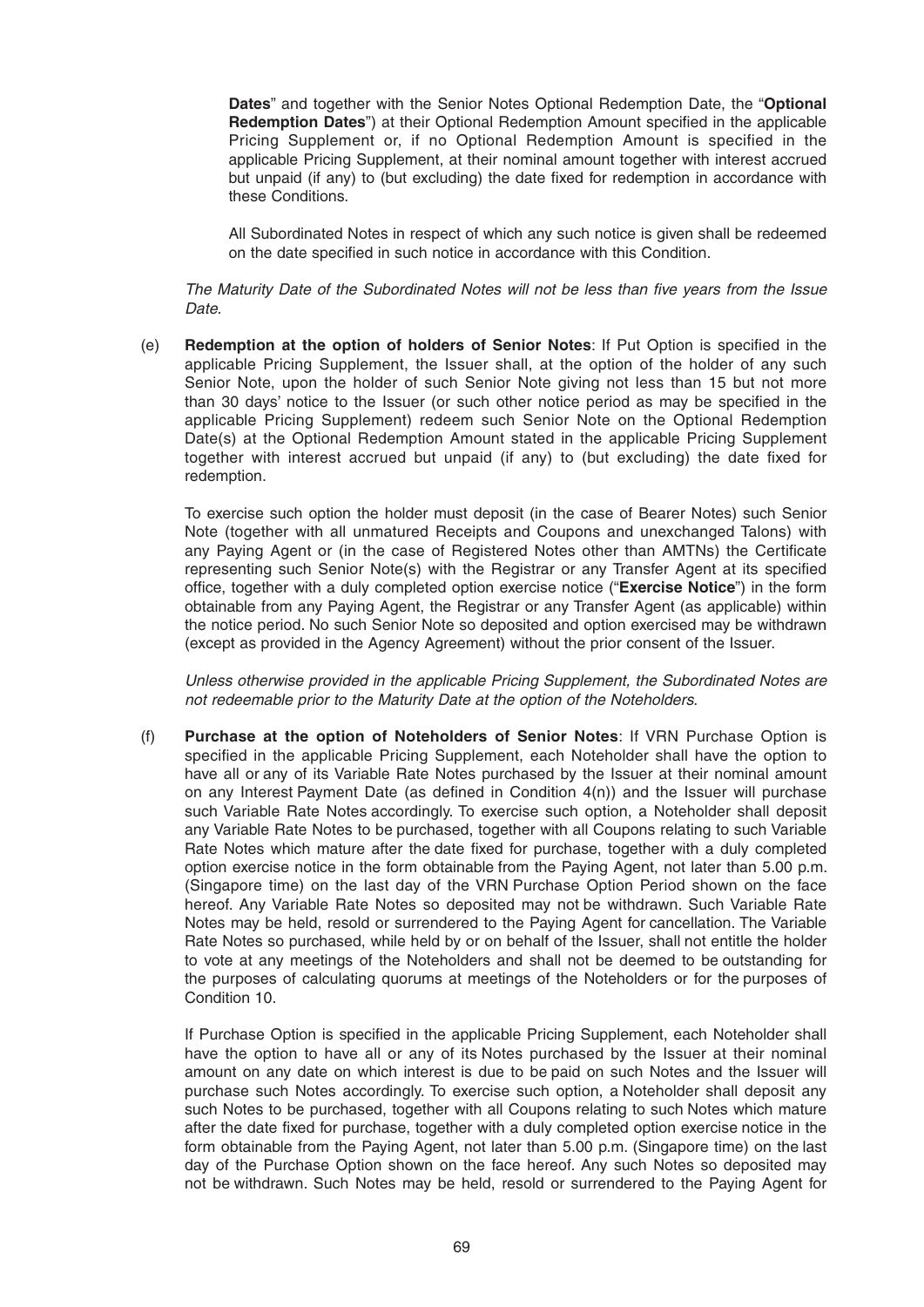cancellation. The Notes so purchased, while held by or on behalf of the Issuer, shall not entitle the holder to vote at any meetings of the Noteholders and shall not be deemed to be outstanding for the purposes of calculating quorums at meetings of the Noteholders or for the purposes of Condition 10.

- (g) **Option to redeem Senior Notes by physical delivery**: If so specified in the applicable Pricing Supplement, the Senior Notes may be redeemed at maturity, or on such date or dates or during such time period as provided, at the option of the Noteholder, by the Issuer making delivery of a number of shares calculated by reference to the nominal amount of Senior Notes in respect of which such option is being exercised (the "**Redemption Number of Share**s"). The obligation on the Issuer to procure delivery of the required number of shares is subject to the exercising Noteholder depositing a duly completed exercise notice in the form obtainable from the Paying Agent, at least five Business Days before the Maturity Date or such date or dates provided, as the case may be. No Senior Notes so deposited and option exercised may be withdrawn without the prior consent of the Issuer.
- (h) Redemption for Change of Qualification Event in respect of Subordinated Notes: Subject to Condition 5(m), if immediately prior to the giving of the notice referred to below, as a result of a change to the relevant requirements issued by MAS in relation to the qualification of the Subordinated Notes as Tier II Capital Securities of the Issuer or to the recognition of the Subordinated Notes as capital for calculating the total capital adequacy ratio of the Issuer (either on a consolidated or unconsolidated basis) ("**Eligible Capital**"), or any change in the application of official or generally published interpretation of such relevant requirements issued by MAS or any relevant authority, including a ruling or notice issued by MAS or any relevant authority, or any interpretation or pronouncement by MAS or any relevant authority that provides for a position with respect to such relevant requirements issued by MAS that differs from the previously generally accepted position in relation to similar transactions or which differs from any specific written statements made by any authority regarding the qualification of the Subordinated Notes as Tier II Capital Securities of the Issuer or to the recognition of the Subordinated Notes as Eligible Capital, which change or amendment (i) (subject to (ii)) becomes effective on or after the Issue Date, or (ii) in the case of a change to the relevant requirements issued by MAS, if such change is issued by MAS, on or after the Issue Date, the relevant Subordinated Notes, in whole or in part, would not qualify as Tier II Capital Securities or as Eligible Capital of the Issuer (excluding, for the avoidance of doubt, non-qualification solely by virtue of the Issuer already having, or coming to have, an issue of securities with an aggregate nominal amount up to or in excess of the limit of Tier II Capital Securities or Eligible Capital permitted pursuant to the relevant legislation and statutory guidelines in force as at the Issue Date) (a "**Change of Qualification Event**"), then the Issuer may, having given not less than 30 but not more than 60 days' prior written notice to the Noteholders (which notice shall be irrevocable), redeem in accordance with these Conditions on any Interest Payment Date all, but not some only, of the relevant Subordinated Notes, at their Early Redemption Amount or, if no Early Redemption Amount is specified in the applicable Pricing Supplement, at their nominal amount together with interest accrued but unpaid (if any) to (but excluding) the date of redemption in accordance with these Conditions.

 Prior to the publication of any notice of redemption pursuant to this Condition 5(h), the Issuer shall deliver to the Trustee a certificate signed by two authorized signatories of OCBC (and in the case of any other Issuer, one authorized signatory of such Issuer) stating that a Change of Qualification Event has occurred and the Trustee shall be entitled to accept such certificate without any further inquiry as sufficient evidence of the satisfaction of the conditions set out above without liability to any person in which event it shall be conclusive and binding on the Noteholders, Receiptholders and Couponholders. Upon expiry of such notice, the Issuer shall redeem the Subordinated Notes in accordance with this Condition 5(h).

(i) **Partly Paid Notes:** If the Notes are specified in the applicable Pricing Supplement as being Partly Paid Notes, such Notes will be redeemed, whether at maturity, early redemption or otherwise, in accordance with the provisions of this Condition and the provisions specified in the applicable Pricing Supplement.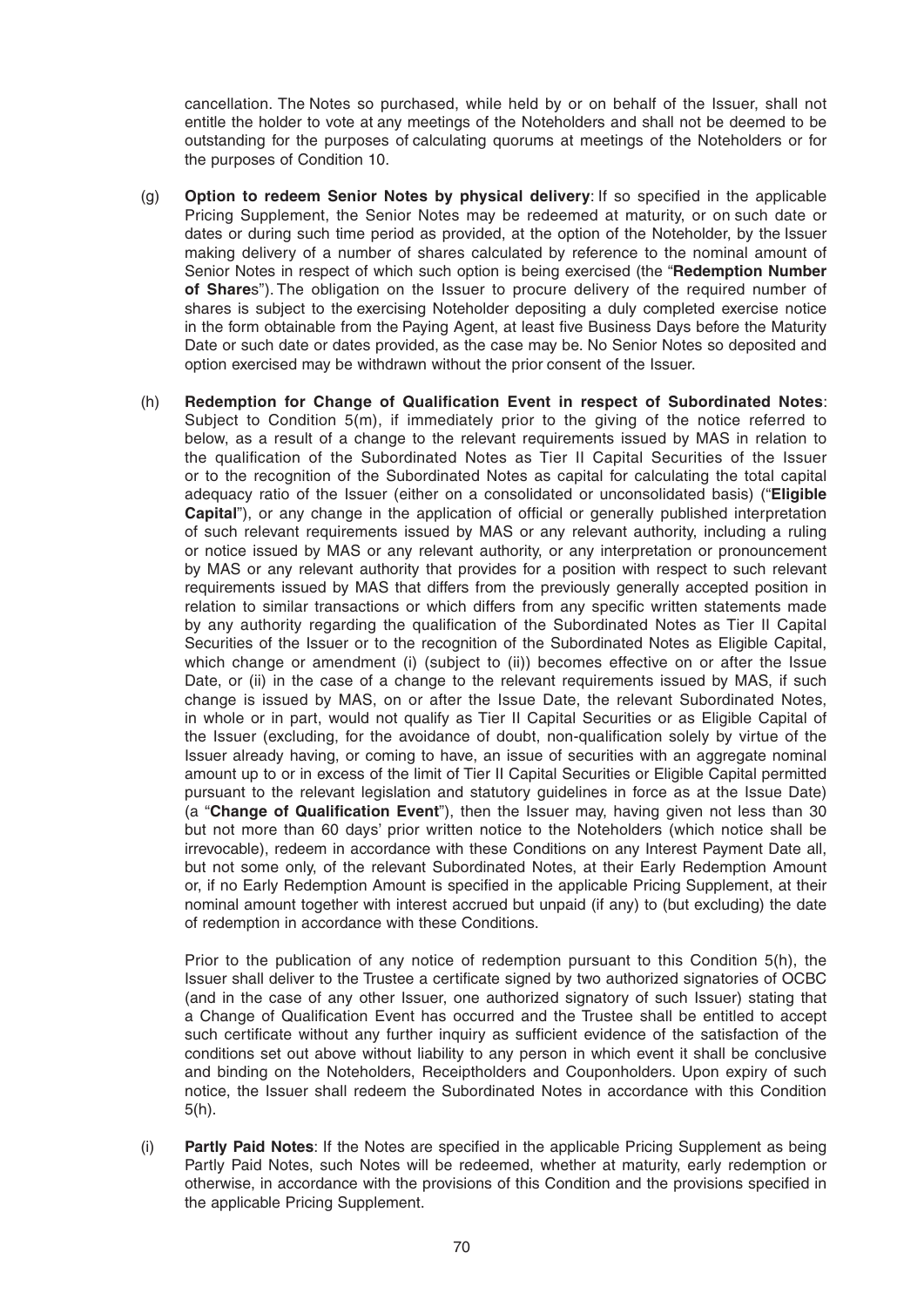- (j) **Purchases**: The Issuer and any of its subsidiaries (with the prior approval of MAS in the case of Subordinated Notes) may at any time purchase Notes (provided that all unmatured Receipts and Coupons and unexchanged Talons relating thereto are attached thereto or surrendered therewith) in the open market or otherwise at any price in accordance with all relevant laws and regulations and, for so long as the Notes are listed, the requirements of the relevant stock exchange. The Issuer or any such subsidiary may, at its option, retain such purchased Notes for its own account and/or resell or cancel or otherwise deal with them at its discretion.
- (k) **Cancellation**: All Notes purchased by or on behalf of the Issuer or any of its subsidiaries may be surrendered for cancellation, in the case of Bearer Notes, by surrendering each such Note together with all unmatured Receipts and Coupons and all unexchanged Talons to the Issuing and Paying Agent and, in the case of Registered Notes (other than AMTNs), by surrendering the Certificate representing such Notes to the Registrar and, in each case, if so surrendered, shall, together with all Notes redeemed by the Issuer, be cancelled forthwith (together with all unmatured Receipts and Coupons and unexchanged Talons attached thereto or surrendered therewith). Any Notes so surrendered for cancellation may not be reissued or resold and the obligations of the Issuer in respect of any such Notes shall be discharged.

If any AMTN represented by an AMTN Certificate is redeemed or purchased and cancelled in accordance with this Condition 5 then (i) the applicable AMTN Certificate will be deemed to be surrendered and cancelled without any further formality, and (ii) where some, but not all, of the AMTNs represented by that AMTN Certificate are so redeemed, the Issuer will, promptly and without charge, issue and deliver, and procure the authentication by the Australian Agent of, a new AMTN Certificate in respect of those AMTNs that had been represented by the original AMTN Certificate and which remain outstanding following such redemption.

- (l) **No Obligation to Monitor**: In the case of Notes other than AMTNs, the Trustee shall not be under any duty to monitor whether any event or circumstance has happened or exists within this Condition 5 and will not be responsible to the Noteholders, Receiptholders or Couponholders for any loss arising from any failure by it to do so. Unless and until the Trustee has notice in writing of the occurrence of any event or circumstance within this Condition 5, it shall be entitled to assume that no such event or circumstance exists.
- (m) **Redemption Conditions of Subordinated Notes**: Without prejudice to any provisions in this Condition 5, any redemption of Subordinated Notes by the Issuer is subject to the Issuer obtaining the prior approval of MAS.

*These Conditions may be amended, modified or varied in relation to any Series of Notes by the terms of the applicable Pricing Supplement in relation to such Series*.

# **6 Payments and Talons**

- (a) **Bearer Notes not held in the CMU**: Payments of principal and interest in respect of Bearer Notes not held in the CMU shall, subject as mentioned below, be made against presentation and surrender of the relevant Receipts (in the case of payments of Installment Amounts other than on the due date for redemption and provided that the Receipt is presented for payment together with its relative Note), Notes (in the case of all other payments of principal and, in the case of interest, as specified in Condition  $6(h)(vi)$  or Coupons (in the case of interest, save as specified in Condition  $6(h)(ii)$ , as the case may be:
	- (i) in the case of a currency other than Renminbi, at the specified office of any Paying Agent outside the United States by a cheque payable in the relevant currency drawn on, or, at the option of the holder, by transfer to an account denominated in such currency with, a Bank; and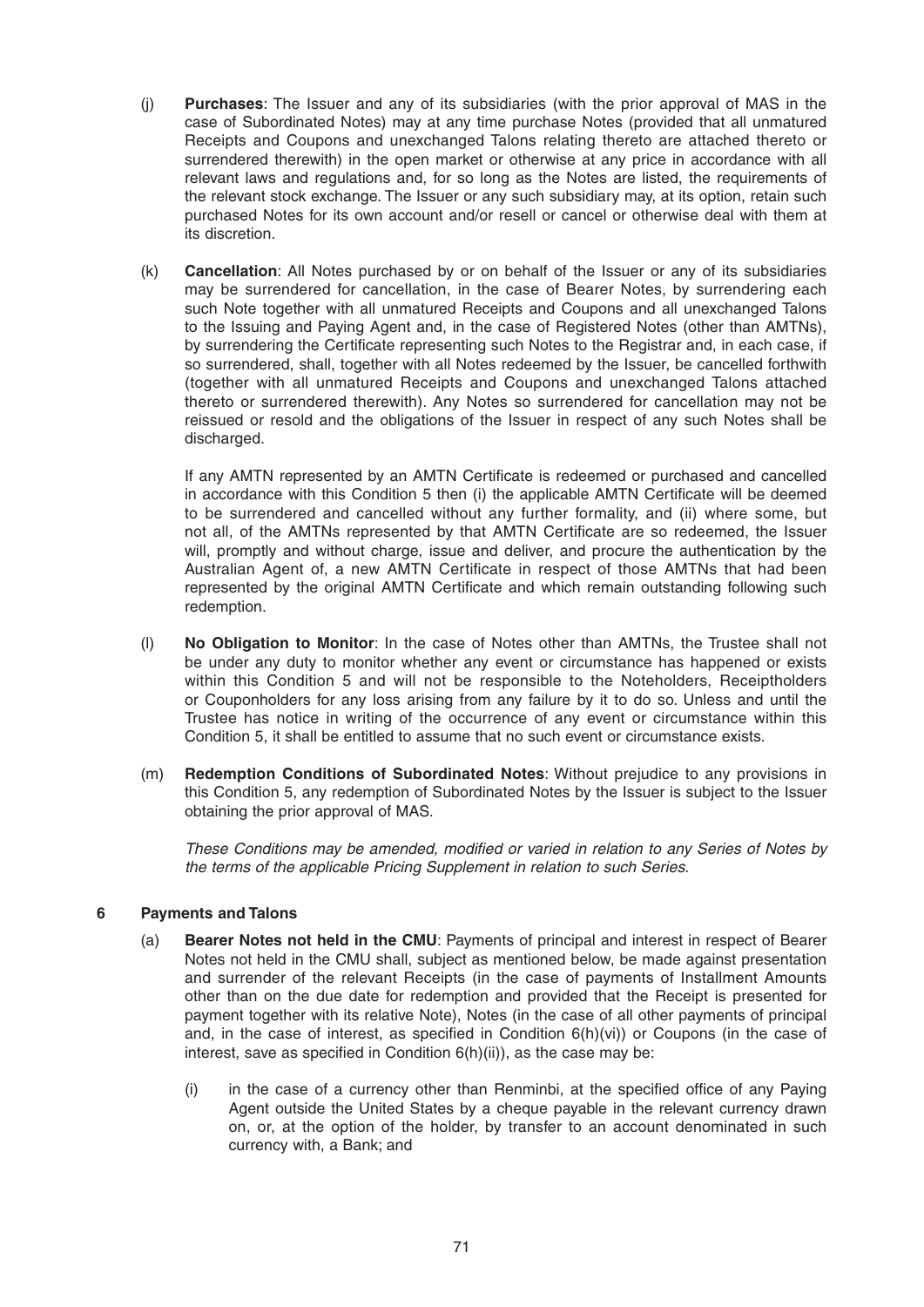(ii) in the case of Renminbi, by transfer to a Renminbi account maintained by or on behalf of a Noteholder with a bank in Hong Kong.

In this Condition 6(a), "**Bank**" means a bank in the principal financial center for such currency or, in the case of euro, in a city in which banks have access to the TARGET System.

- (b) **Bearer Notes held in the CMU**: Payments of principal and interest in respect of Bearer Notes held in the CMU will be made to the person(s) for whose account(s) interests in the relevant Bearer Note are credited as being held with the CMU in accordance with the CMU Rules (as defined in the Agency Agreement) at the relevant time as notified to the CMU Lodging and Paying Agent by the CMU in a relevant CMU Instrument Position Report (as defined in Agency Agreement) or any other relevant notification by the CMU, which notification shall be conclusive evidence of the records of the CMU (save in the case of manifest error) and payment made in accordance thereof shall discharge the obligations of the Issuer in respect of that payment.
- (c) **Registered Notes (other than AMTNs) not held in the CMU**: This Condition 6(c) does not apply to AMTNs.
	- (i) Payments of principal (which for the purposes of this Condition 6(c) shall include final Installment Amounts but not other Installment Amounts) in respect of Registered Notes shall be made against presentation and surrender of the relevant Certificates at the specified office of any of the Transfer Agents or of the Registrar and in the manner provided in paragraph (ii) below.
	- (ii) Interest (which for the purpose of this Condition  $6(c)$  shall include all Installment Amounts other than final Installment Amounts) on Registered Notes shall be paid to the person shown on the Register at the close of business (i) on the fifteenth day before the due date for payment thereof or (ii) in the case of Renminbi, on the fifth day before the due date for payment thereof (the "**Record Date**"). Payments of interest on each Registered Note shall be made:
		- (x) in the case of a currency other than Renminbi, in the relevant currency by cheque drawn on a Bank and mailed to the holder (or to the first named of joint holders) of such Note at its address appearing in the Register. Upon application by the holder to the specified office of the Registrar or any Transfer Agent before the Record Date, such payment of interest may be made by transfer to an account in the relevant currency maintained by the payee with a Bank.
		- (y) in the case of Renminbi, by transfer to the registered account of the Noteholder.

 In this Condition 6(c)(ii), "**registered account**" means the Renminbi account maintained by or on behalf of the Noteholder with a bank in Hong Kong, details of which appear on the Register at the close of business on the fifth business day before the due date for payment.

 (iii) Noteholders will not be entitled to any interest or other payment for any delay after the due date in receiving the amount due on a Note if the due date is not a relevant business day, if the Noteholder is late in surrendering or cannot surrender its Certificate (if required to do so) or if a cheque mailed in accordance with Condition  $6(c)$ (ii) arrives after the due date for payment.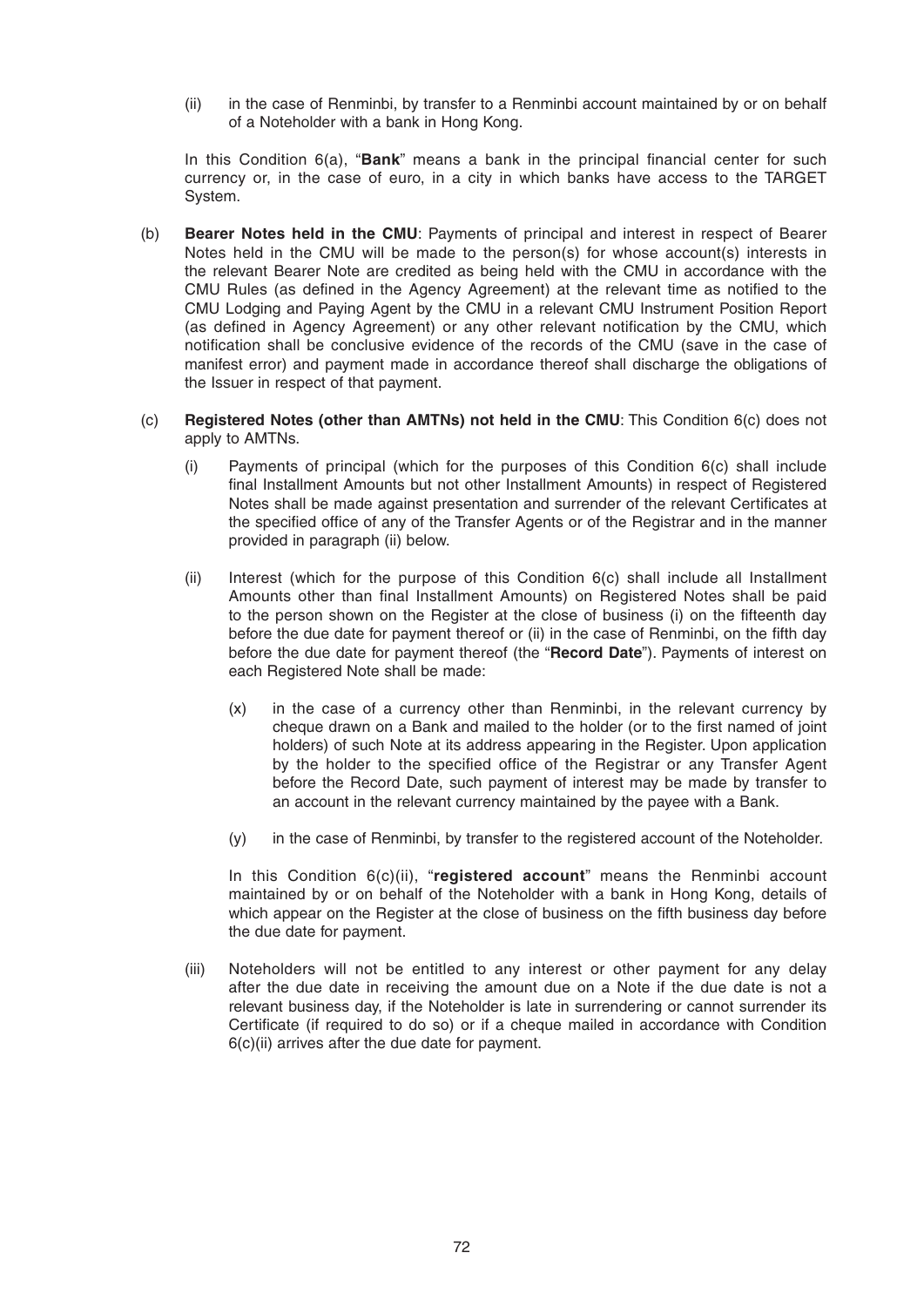(d) **Registered Notes (other than AMTNs) held in the CMU**: This Condition 6(d) does not apply to AMTNs.

 Payments of principal and interest in respect of Registered Notes held in the CMU will be made to the person(s) for whose account(s) interests in the relevant Registered Note are credited as being held with the CMU in accordance with the CMU Rules at the relevant time as notified to the CMU Lodging and Paying Agent by the CMU in a relevant CMU Instrument Position Report or any other relevant notification by the CMU, which notification shall be conclusive evidence of the records of the CMU (save in the case of manifest error) and payment made in accordance thereof shall discharge the obligations of the Issuer in respect of that payment.

- (e) **Payments in the United States**: Notwithstanding the foregoing, if any Bearer Notes are denominated in U.S. dollars, payments in respect thereof may be made at the specified office of any Paying Agent in New York City in the same manner as aforesaid if (i) the Issuer shall have appointed Paying Agents with specified offices outside the United States with the reasonable expectation that such Paying Agents would be able to make payment of the amounts on the Notes in the manner provided above when due, (ii) payment in full of such amounts at all such offices is illegal or effectively precluded by exchange controls or other similar restrictions on payment or receipt of such amounts and (iii) such payment is then permitted by United States law, without involving, in the opinion of the Issuer, any adverse tax consequence to the Issuer.
- (f) Payments subject to fiscal laws: All payments are subject in all cases to any applicable fiscal or other laws, regulations and directives in the place of payment or other laws to which the Issuer agrees to be subject and the Issuer will not be liable for any taxes or duties of whatever nature imposed or levied by such laws, regulations, directories or agreements, but without prejudice to the provisions of Condition 7. No commission or expenses shall be charged to the Noteholders, Receiptholders or Couponholders in respect of such payments.
- (g) **Appointment of Agents**: The Issuing and Paying Agent, the CMU Lodging and Paying Agent, the CDP Paying Agent, the Paying Agents, the Registrar, the Australian Agent, the Transfer Agents and the Calculation Agent initially appointed by the Issuer and their respective specified offices are listed below. The Issuing and Paying Agent, the CMU Lodging and Paying Agent, the CDP Paying Agent, the Paying Agents, the Registrar, the Australian Agent, the Transfer Agents and the Calculation Agent act solely as agents of the Issuer and do not assume any obligation or relationship of agency or trust for or with any Noteholder, Receiptholders or Couponholder. The Issuer reserves the right at any time with the approval of the Trustee to vary or terminate the appointment of the Issuing and Paying Agent, the CMU Lodging and Paying Agent, the CDP Paying Agent, any other Paying Agent, the Registrar, the Australian Agent, any Transfer Agent or the Calculation Agent(s) and to appoint additional or other Paying Agents or Transfer Agents, provided that the Issuer shall at all times maintain (i) an Issuing and Paying Agent, (ii) a Registrar or Australian Agent (as applicable) in relation to Registered Notes, (iii) a Transfer Agent in relation to Registered Notes, (iv) a CMU Lodging and Paying Agent in relation to Notes cleared through the CMU, (v) a CDP Paying Agent in relation to Notes cleared through CDP, (vi) one or more Calculation Agent(s) where the Conditions so require, (vii) such other agents as may be required by any other stock exchange on which the Notes may be listed in each case, as approved by the Trustee and (viii) a Paying Agent with a specified office in a European Union member state that will not be obliged to withhold or deduct tax pursuant to any law implementing European Council Directive 2003/48/EC or any other Directive implementing the conclusions of the ECOFIN Council meeting of 26-27 November 2000.

 In addition, the Issuer shall forthwith appoint a Paying Agent in New York City in respect of any Bearer Notes denominated in U.S. dollars in the circumstances described in paragraph (c) above.

Notice of any such change or any change of any specified office shall promptly be given to the Noteholders.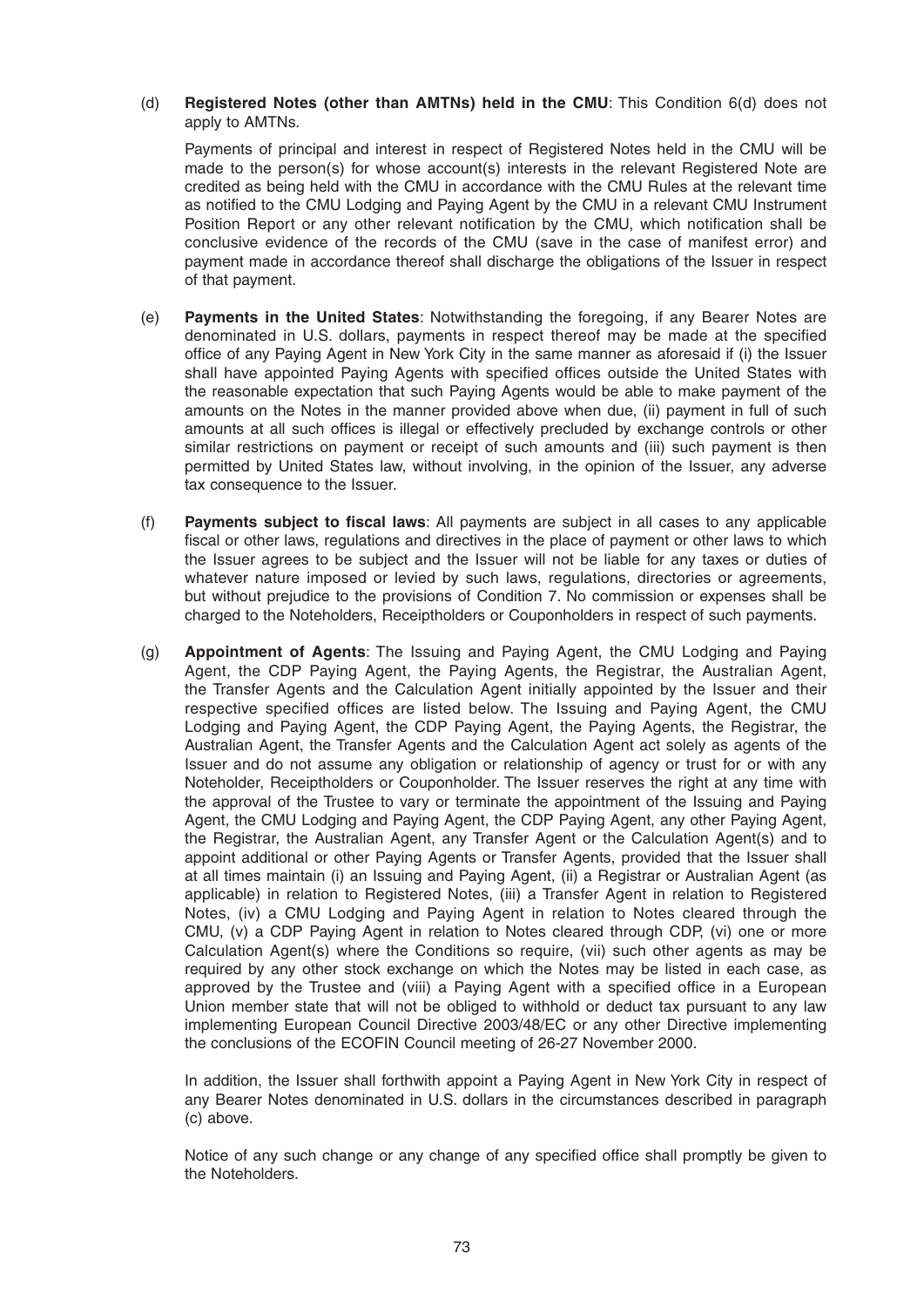# (h) **Unmatured Coupons and Receipts and unexchanged Talons**:

- (i) Upon the due date for redemption of Bearer Notes which comprise Fixed Rate Notes such Notes should be surrendered for payment together with all unmatured Coupons (if any) relating thereto, failing which an amount equal to the face value of each missing unmatured Coupon (or, in the case of payment not being made in full, that proportion of the amount of such missing unmatured Coupon that the sum of principal so paid bears to the total principal due) shall be deducted from the Final Redemption Amount, Early Redemption Amount or Optional Redemption Amount, as the case may be, due for payment. Any amount so deducted shall be paid in the manner mentioned above against surrender of such missing Coupon within a period of 10 years from the Relevant Date for the payment of such principal (whether or not such Coupon has become void pursuant to Condition 8).
- (ii) Upon the due date for redemption of any Bearer Note which does not comprise a Fixed Rate Note, unmatured Coupons relating to such Note (whether or not attached) shall become void and no payment shall be made in respect of them.
- (iii) Upon the due date for redemption of any Bearer Note, any unexchanged Talon relating to such Note (whether or not attached) shall become void and no Coupon shall be delivered in respect of such Talon.
- (iv) Upon the due date for redemption of any Bearer Note that is redeemable in installments, all Receipts relating to such Note having an Installment Date falling on or after such due date (whether or not attached) shall become void and no payment shall be made in respect of them.
- (v) Where any Bearer Note that provides that the relative unmatured Coupons are to become void upon the due date for redemption of those Notes is presented for redemption without all unmatured Coupons, and where any Bearer Note is presented for redemption without any unexchanged Talon relating to it, redemption shall be made only against the provision of such indemnity as the Issuer may require.
- (vi) If the due date for redemption of any Note is not a due date for payment of interest, interest accrued from the preceding due date for payment of interest or the Interest Commencement Date, as the case may be, shall only be payable against presentation (and surrender if appropriate) of the relevant Bearer Note or Certificate representing it, as the case may be. Interest accrued on a Note that only bears interest after its Maturity Date shall be payable on redemption of such Note against presentation of the relevant Note or Certificate representing it, as the case may be.
- (i) **Talons**: On or after the Interest Payment Date for the final Coupon forming part of a Coupon sheet issued in respect of any Bearer Note, the Talon forming part of such Coupon sheet may be surrendered at the specified office of the Issuing and Paying Agent in exchange for a further Coupon sheet (and if necessary another Talon for a further Coupon sheet) (but excluding any Coupons that may have become void pursuant to Condition 8).
- (j) **Non-Business Days**: If any date for payment in respect of any Note, Receipt or Coupon is not a business day, the holder shall not be entitled to payment until the next following business day nor to any interest or other sum in respect of such postponed payment. In this paragraph, "**business day**" means a day (other than a Saturday or a Sunday) on which banks and foreign exchange markets are open for business in the relevant place of presentation, in such other jurisdictions as shall be specified as "Financial Centers" in the applicable Pricing Supplement and:
	- (i) (in the case of a payment in a currency other than euro and Renminbi) where payment is to be made by transfer to an account maintained with a bank in the relevant currency, on which foreign exchange transactions may be carried on in the relevant currency in the principal financial center of the country of such currency or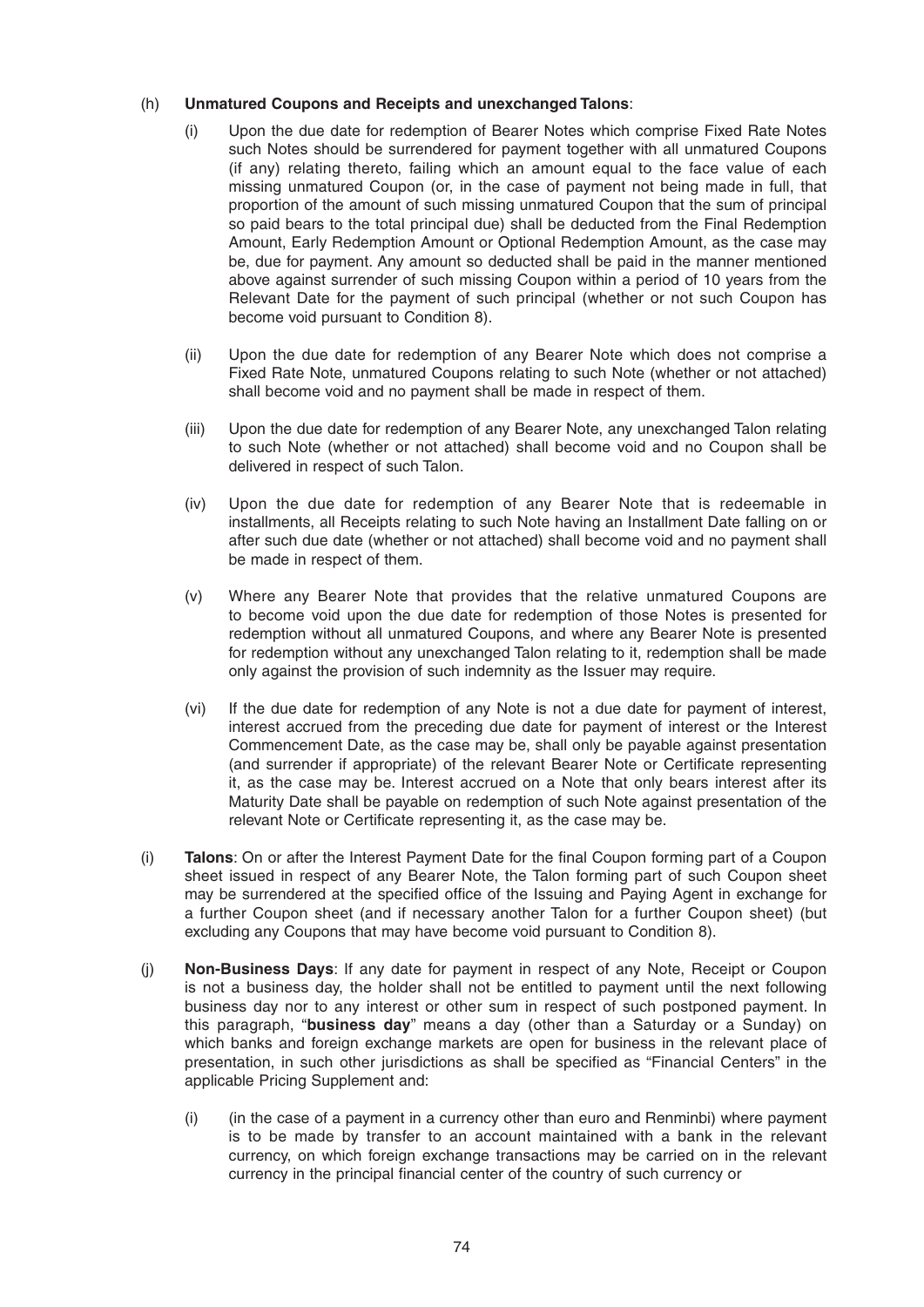- (ii) (in the case of a payment in euro) which is a TARGET Business Day or
- (iii) (in the case of Renminbi) on which banks and foreign exchange markets are open for business and settlement of Renminbi payments in Hong Kong.
- (k) **Payment of U.S. Dollar Equivalent**: Notwithstanding the foregoing, if by reason of Inconvertibility, Non-transferability or Illiquidity, the Issuer is not able to satisfy payments of principal or interest in respect of the Notes when due in Renminbi in Hong Kong, the Issuer shall, on giving not less than five nor more than 30 days' irrevocable notice to the Noteholders prior to the due date for payment, settle any such payment in U.S. dollars on the due date at the U.S. Dollar Equivalent of any such Renminbi denominated amount. The due date for payment shall be the originally scheduled due date or such postponed due date as shall be specified in the notice referred to above, which postponed due date may not fall more than 20 days after the originally scheduled due date. Interest on the Notes will continue to accrue up to but excluding any such date for payment of principal.

 In such event, payments of the U.S. Dollar equivalent of the relevant principal or interest in respect of the Notes shall be made by transfer to a U.S. dollar denominated account maintained by the payee with, or by a U.S. dollar denominated cheque drawn on, or, at the option of the holder, by transfer to a U.S. dollar account maintained by the holder with, a bank in New York City; and the definition of "business day" for the purpose of Condition 6(j) shall mean any day on which banks and foreign exchange markets are open for general business in the relevant place of presentation, and New York City.

 For the purposes of this Condition 6, "**U.S. Dollar Equivalent**" means the Renminbi amount converted into U.S. dollars using the Spot Rate for the relevant Determination Date as promptly notified to the Issuer and the Paying Agents.

 "**Determination Business Day**" means a day (other than a Saturday or Sunday) on which commercial banks are open for general business (including dealings in foreign exchange) in Hong Kong and New York City.

 "**Determination Date**" means the day which is two Determination Business Days before the due date for payment of the relevant amount under these Conditions.

 "**Governmental Authority**" means any *de facto* or *de jure* government (or any agency or instrumentality thereof), court, tribunal, administrative or other governmental authority or any other entity (private or public) charged with the regulation of the financial markets (including the central bank) of Hong Kong.

 "**Illiquidity**" means the general Renminbi exchange market in Hong Kong becomes illiquid as a result of which the Issuer cannot obtain sufficient Renminbi in order to satisfy its obligation to pay interest or principal in respect of the Notes as determined by the Issuer in good faith and in a commercially reasonable manner following consultation with two Renminbi Dealers.

 "**Inconvertibility**" means the occurrence of any event that makes it impossible (where it had been previously possible) for the Issuer to convert any amount due in respect of the Notes in the general Renminbi exchange market in Hong Kong, other than where such impossibility is due solely to the failure of the Issuer to comply with any law, rule or regulation enacted by any Governmental Authority (unless such law, rule or regulation is enacted after August 31, 2012 and it is impossible for the Issuer, due to an event beyond its control, to comply with such law, rule or regulation).

 "**Non-transferability**" means the occurrence of any event that makes it impossible for the Issuer to transfer Renminbi between accounts inside Hong Kong or from an account inside Hong Kong to an account outside Hong Kong, other than where such impossibility is due solely to the failure of the Issuer to comply with any law, rule or regulation enacted by any Governmental Authority (unless such law, rule or regulation is enacted after August 31, 2012 and it is impossible for the Issuer, due to an event beyond its control, to comply with such law, rule or regulation).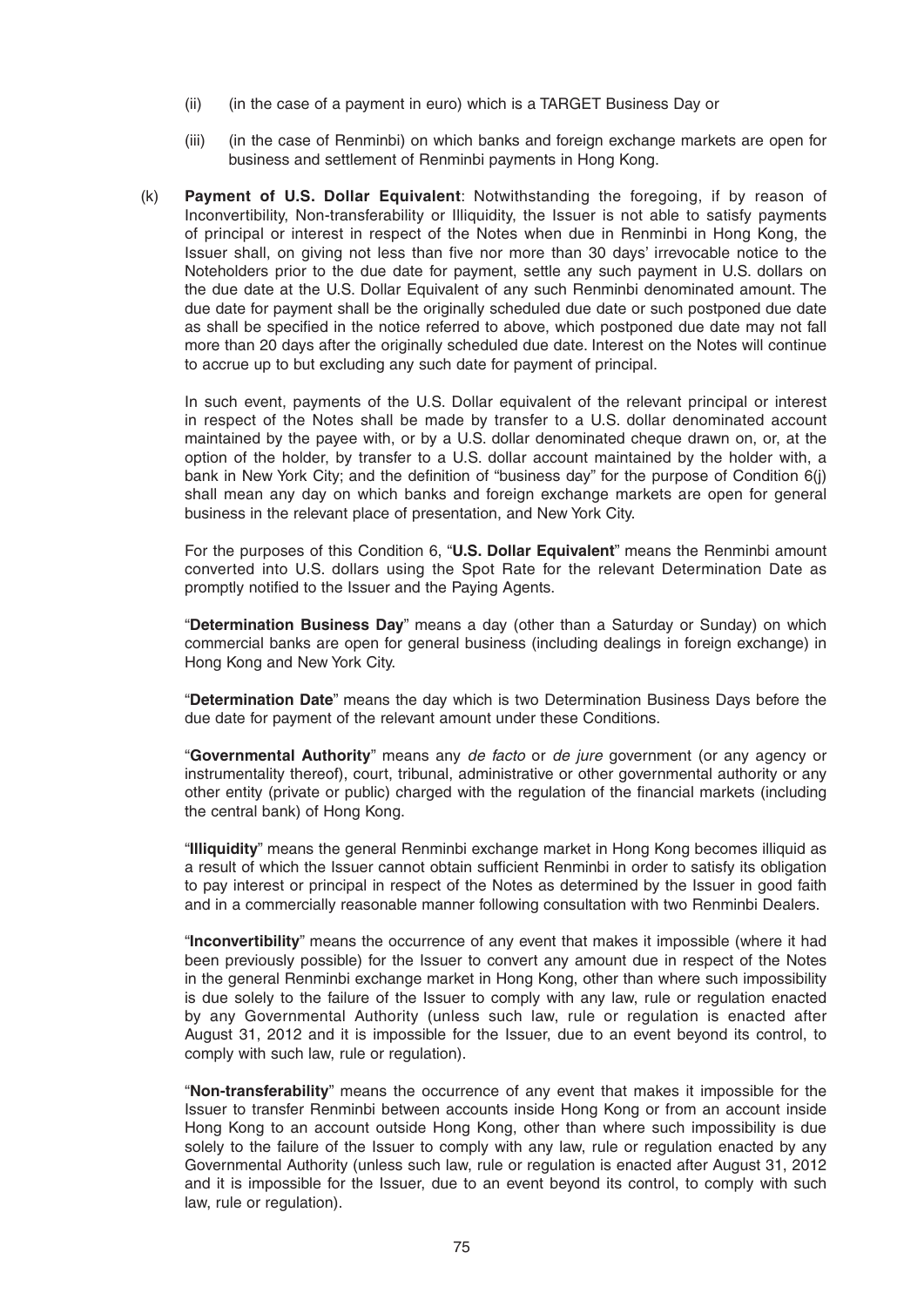"**PRC**" means the People's Republic of China (excluding the Hong Kong Special Administrative Region, the Macau Special Administrative Region and Taiwan).

 "**Renminbi Dealer**" means an independent foreign exchange dealer of international repute active in the Renminbi exchange market in Hong Kong.

 "**Spot Rate**" means the spot CNY/U.S. dollar exchange rate for the purchase of U.S. dollars with Renminbi in the over-the-counter Renminbi exchange market in Hong Kong for settlement in two Determination Business Days, as determined by the Calculation Agent at or around 11.00 a.m. (Hong Kong time) on the Determination Date, on a deliverable basis by reference to Reuters Screen Page TRADCNY3, or if no such rate is available, on a nondeliverable basis by reference to Reuters Screen Page TRADNDF.

 If such rate is not available, the Calculation Agent will determine the Spot Rate at or around 11.00 a.m. (Hong Kong time) on the Determination Date as the most recently available CNY/ U.S. dollar official fixing rate for settlement in two Determination Business Days reported by The State Administration of Foreign Exchange of the PRC, which is reported on the Reuters Screen Page CNY=SAEC. Reference to a page on the Reuters Screen means the display page so designated on the Reuter Monitor Money Rates Service (or any successor service) or such other page as may replace that page for the purpose of displaying a comparable currency exchange rate.

All notifications, opinions, determinations, certificates, calculations, quotations and decisions given, expressed, made or obtained for the purposes of the provisions of this Condition 6(k) by the Calculation Agent, will (in the absence of willful default, bad faith or manifest error) be binding on the Issuer, the Agents and all Noteholders.

#### (l) **AMTNs**:

- (i) The Australian Agent will act (through its office in Sydney) as paying agent for AMTNs pursuant to the Australian Agency Agreement and:
	- (A) if the AMTN is in the Austraclear System, by crediting on the relevant Interest Payment Date or Maturity Date (as the case may be) the amount then due to the account (held with a bank in Australia) of Austraclear in accordance with the Austraclear System Regulations;
	- (B) if the AMTN is not in the Austraclear System, by crediting on the Interest Payment Date or Maturity Date (as the case may be), the amount then due to an account (held with a bank in Australia) previously notified in writing by the holder of the AMTN to the Issuer and the Australian Agent.

 If a payment in respect of the AMTN is prohibited by law from being made in Australia, such payment will be made in an international financial center for the account of the relevant payee, and on the basis that the relevant amounts are paid in immediately available funds, freely transferrable at the order of the payee.

 For the purposes of this Condition 6(l), in relation to AMTNs, "**Business Day**" has the meaning given in the Australian Agency Agreement.

 (ii) Payments of principal and interest will be made in Sydney in Australian dollars to the persons registered at the close of business in Sydney on the relevant Record Date (as defined below) as the holders of such AMTNs, subject in all cases to normal banking practice and all applicable laws and regulations. Payment will be made by cheques drawn on the Sydney branch of an Australian bank dispatched by post on the relevant payment date at the risk of the Noteholder or, at the option of the Noteholder, by the Australian Agent giving in Sydney irrevocable instructions for the effecting of a transfer of the relevant funds to an Australian dollar account in Australia specified by the Noteholder to the Australian Agent (or in any other manner in Sydney which the Australian Agent and the Noteholder agree).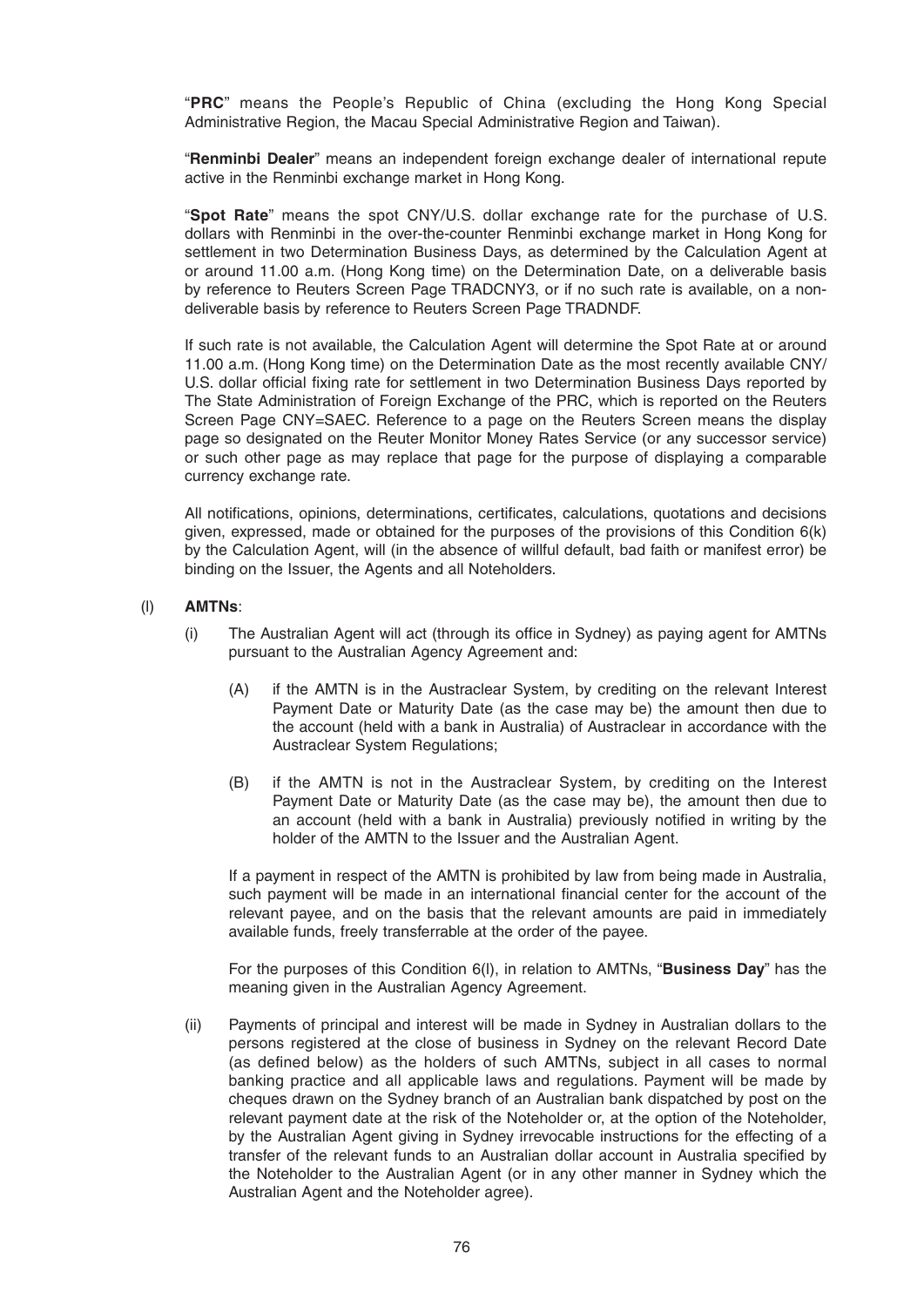- (iii) In the case of payments made by electronic transfer, payments will for all purposes be taken to be made when the Australian Agent gives irrevocable instructions in Sydney for the making of the relevant payment by electronic transfer, being instructions which would be reasonably expected to result, in the ordinary course of banking business, in the funds transferred reaching the account of the Noteholder on the same day as the day on which the instructions are given.
- (iv) If a cheque posted or an electronic transfer for which irrevocable instructions have been given by the Australian Agent is shown, to the satisfaction of the Australian Agent, not to have reached the Noteholder and the Australian Agent is able to recover the relevant funds, the Australian Agent may make such other arrangements as it thinks fit for the effecting of the payment in Sydney.
- $(v)$  Interest will be calculated in the manner specified in Condition 4 and will be payable to the persons who are registered as Noteholders at the close of business in Sydney on the relevant Record Date and cheques will be made payable to the Noteholder (or, in the case of joint Noteholders, to the first-named) and sent to their registered address, unless instructions to the contrary are given by the Noteholder (or, in the case of joint Noteholders, by all the Noteholders) in such form as may be prescribed by the Australian Agent. Payments of principal will be made to, or to the order of, the persons who are registered as Noteholders at the close of business in Sydney on the relevant Record Date, subject, if so directed by the Australian Agent, to receipt from them of such instructions as the Australian Agent may require.
- (vi) If payment in respect of any AMTN is not a Business Day, such payment shall not be made until the next following day which is a Business Day, and no further interest shall be paid in respect of the delay in such payment.
- (vii) Payments will be subject in all cases to any fiscal or other laws and regulations applicable thereto. Neither the Issuer nor the Australian Agent shall be liable to any Noteholder or other person for any commissions, costs, losses or expenses in relation to or resulting from such payments.

 In this Condition 6(l) in relation to AMTNs, "**Record Date**" means, in the case of payments of principal or interest, the close of business in Sydney on the date which is the fifteenth calendar day before the due date of the relevant payment of principal or interest.

# **7 Taxation**

 All payments of principal and interest by or on behalf of the Issuer in respect of the Notes, the Receipts and the Coupons shall be made free and clear of, and without withholding or deduction for, any taxes, duties, assessments or governmental charges of whatever nature imposed, levied, collected, withheld or assessed by a Relevant Taxing Jurisdiction or any authority therein or thereof having power to tax, unless such withholding or deduction is required by law. In that event, the Issuer shall pay such additional amounts (the "**Additional Amounts**") as shall result in receipt by the Noteholders, Receiptholders and Couponholders of such amounts as would have been received by them had no such withholding or deduction been required, except that no such Additional Amounts shall be payable with respect to any Note, Receipt or Coupon:

 (a) **Other connection**: to, or to a third party on behalf of, a holder who is (i) treated as a resident of the Relevant Taxing Jurisdiction or as having a permanent establishment in the Relevant Taxing Jurisdiction for tax purposes or (ii) liable to such taxes, duties, assessments or governmental charges in respect of such Note, Receipt or Coupon by reason of his having some connection with the Relevant Taxing Jurisdiction other than the mere holding of the Note, Receipt or Coupon; or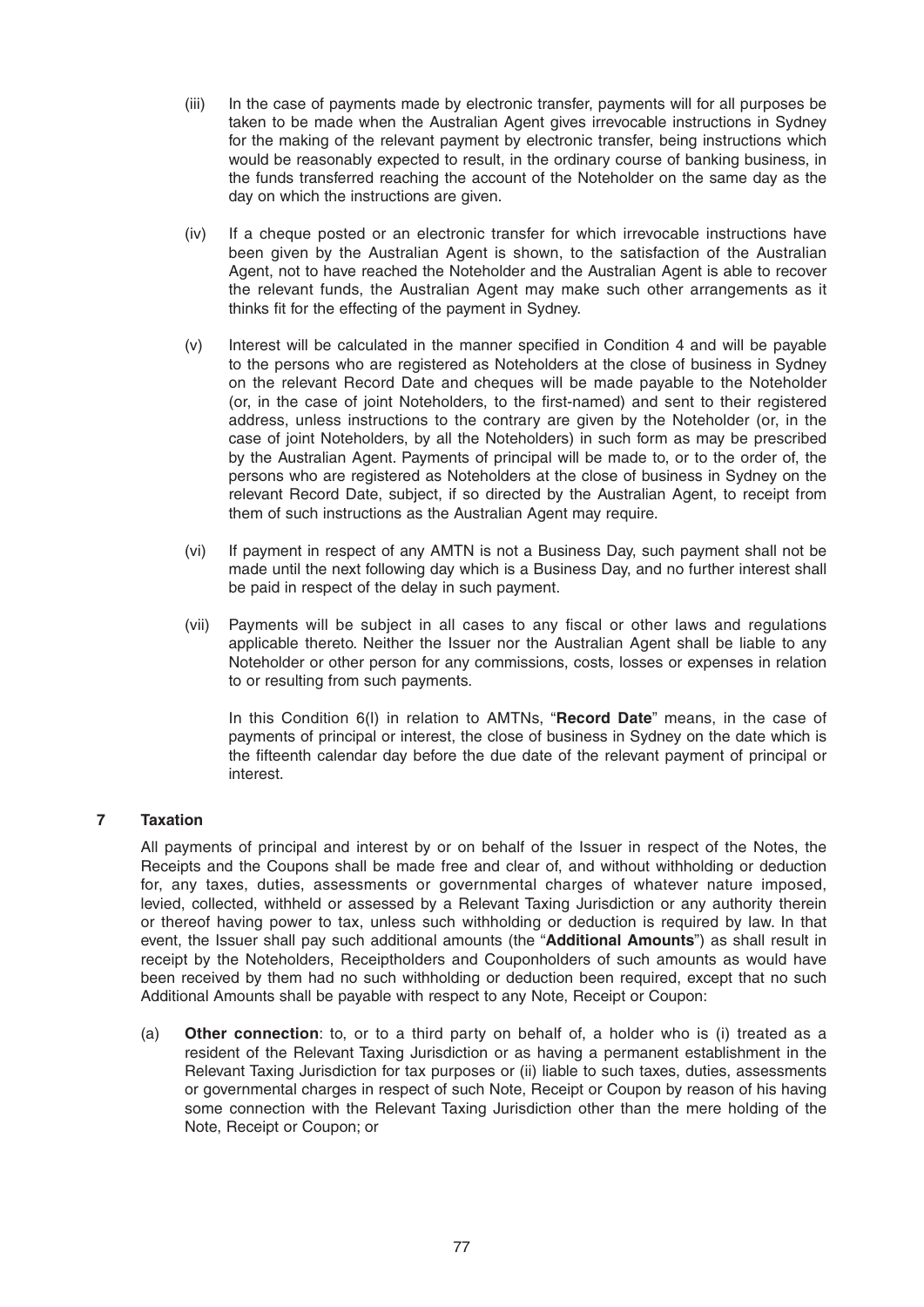- (b) **Lawful avoidance of withholding**: to, or to a third party on behalf of, a holder who could lawfully avoid (but has not so avoided) such deduction or withholding by complying or procuring that any third party complies with any statutory requirements or by making or procuring that any third party makes a declaration of non-residence or other similar claim for exemption to any tax authority in the place where the relevant Note (or the Certificate representing it), Receipt or Coupon is presented for payment; or
- (c) **Presentation more than 30 days after the Relevant Date**: presented (or in respect of which the Certificate representing it is presented) for payment more than 30 days after the Relevant Date except to the extent that the holder of it would have been entitled to such Additional Amounts on presenting it for payment on the thirtieth such day; or
- (d) **Payment to individuals**: where such withholding or deduction is imposed on a payment to an individual and is required to be made pursuant to any law implementing European Council Directive 2003/48/EC or any other Directive implementing the conclusions of the ECOFIN Council meeting of 26-27 November 2000 on the taxation of savings income or any law implementing or complying with or introduced in order to conform to, such Directive; or
- (e) **Payment by another Paying Agent**: (except in the case of Registered Notes) presented for payment by or on behalf of a holder who would have been able to avoid such withholding or deduction by presenting the relevant Note, Receipt or Coupon to another Paying Agent in a Member State of the European Union; or
- (f) **Payment to an Associate**: to a holder of a Note issued by the Issuer through its Australian branch or by a Specified Issuer that is a resident of Australia (and who is not acting through a branch outside of Australia) who is an "associate" (as that term is defined in section 128F(9) of the Income Tax Assessment Act 1936 of Australia) of the Issuer or Specified Issuer, as relevant and such holder is not acting in the capacity of a clearing house, paying agent, custodian, funds manager or responsible entity of a managed investment scheme within the meaning of the Australian Corporations Act.

As used in these Conditions,

- (i) "**Relevant Date**" in respect of any Note, Receipt or Coupon means the date on which payment in respect of it first becomes due or (if any amount of the money payable is improperly withheld or refused) the date on which payment in full of the amount outstanding is made or (if earlier) the date seven days after that on which notice is duly given to the Noteholders that, upon further presentation of the Note (or relative Certificate), Receipt or Coupon being made in accordance with the Conditions, such payment will be made, provided that payment is in fact made upon such presentation. References in these Conditions to (i) "principal" shall be deemed to include any premium payable in respect of the Notes, all Installment Amounts, Final Redemption Amounts, Early Redemption Amounts, Optional Redemption Amounts, Amortized Face Amounts and all other amounts in the nature of principal payable pursuant to Condition 5 or any amendment or supplement to it, (ii) "interest" shall be deemed to include all Interest Amounts and all other amounts payable pursuant to Condition 4 or any amendment or supplement to it and (iii) "principal" and/or "interest" shall be deemed to include any additional amounts that may be payable under this Condition or any undertaking given in addition to or in substitution for it under the Trust Deed.
- (ii) "**Relevant Taxing Jurisdiction**" means, in respect of Senior Notes, Singapore or any country in which the branch of the Issuer through which the Issuer is issuing the Senior Notes is located or the country of the Specified Issuer and (ii) in respect of Subordinated Notes, Singapore.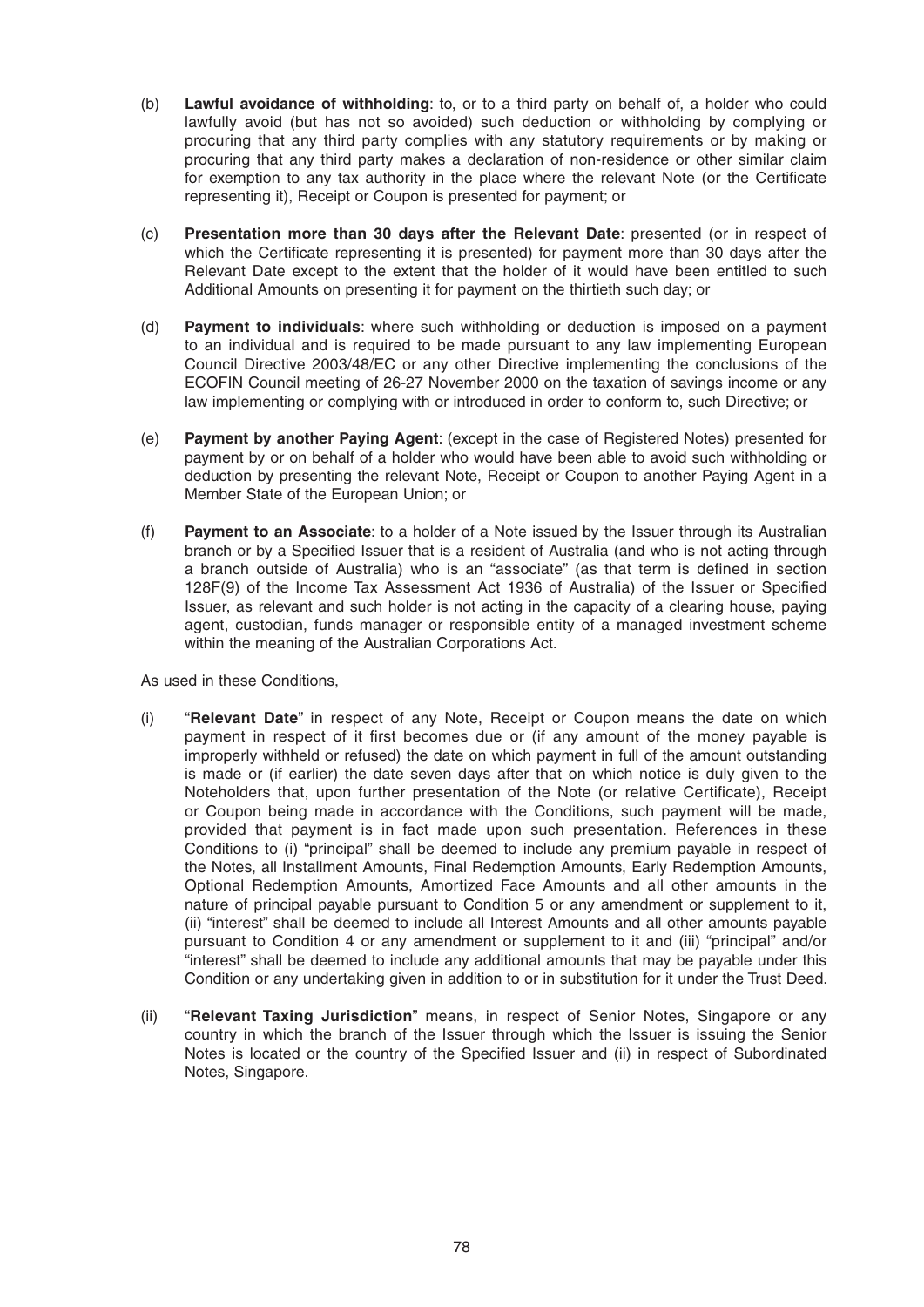*Where interest, discount income, prepayment fee, redemption premium or break cost is derived from any of the Notes or Coupons (if applicable) by any person who is not resident in Singapore and who carries on any operations in Singapore through a permanent establishment in Singapore, the tax exemption available for qualifying debt securities (subject to certain conditions) under the Income Tax Act, Chapter 134 of Singapore (the "Income Tax Act"), shall not apply if such person acquires such Notes or Coupons (if applicable) using the funds and profits of such person's operations through a permanent establishment in Singapore. Any person whose interest, discount income, prepayment fee, redemption premium or break cost derived from the Notes is not exempt from tax (including for the reasons described above) shall include such income in a return of income made under the Income Tax Act.*

# **8 Prescription**

 Claims against the Issuer for payment in respect of the Notes, Receipts and Coupons (which, for this purpose, shall not include Talons) shall be prescribed and become void unless made within 10 years (in the case of principal) or five years (in the case of interest) from the appropriate Relevant Date in respect of them.

### **9 Events of Default**

### (a) **Senior Notes**:

 If any of the following events ("**Events of Default**") occurs and is continuing, (i) in the case of Senior Notes (other than AMTNs), the Trustee at its absolute discretion may, and if so requested by holders of at least one-quarter in nominal amount of the Senior Notes then outstanding or if so directed by an Extraordinary Resolution shall (subject in each case to its being indemnified and/or secured to its satisfaction) give notice to the Issuer that the Senior Notes are, and they shall immediately become, due and payable at their Early Redemption Amount together (if applicable) with accrued interest or (ii) in the case of AMTNs, the holder of an AMTN may, give written notice to the Australian Agent and the Issuer that such AMTN is immediately repayable, whereupon the Early Redemption Amount of such AMTN together (if applicable) with accrued interest to the date of payment shall become immediately due and payable, unless such event of default shall have been remedied prior to the receipt of such notice by the Australian Agent or the Issuer:

- (i) *Non-Payment*: default is made for more than 14 days in the payment on the due date of interest or principal in respect of any of the Senior Notes; or
- (ii) *Breach of Other Obligations*: the Issuer does not perform or comply with any one or more of its other obligations under the Senior Notes, the Trust Deed or the Note (AMTN) Deed Poll, which default has not been remedied within 60 days after notice of such default shall have been given to the Issuer by the Trustee or a holder of the relevant AMTNs; or
- (iii) *Insolvency*: the Issuer is (or is deemed by law or a court of competent jurisdiction to be) insolvent or bankrupt or unable to pay its debts as they fall due, stops, suspends or threatens to stop or suspend payment of all or a material part of its debts, or makes a general assignment or an arrangement or composition with or for the benefit of all its creditors in respect of any such debts or a moratorium is agreed or declared in respect of all or a material part of the debts of the Issuer; or
- (iv) *Winding-up*: an order is made or an effective resolution passed for the winding-up or dissolution or administration of the Issuer, or the Issuer shall apply or petition for a winding-up or administration order in respect of itself or ceases or through an official action of its board of directors threatens to cease to carry on all or a substantial part of its business or operations, in each case except for the purpose of and followed by a reconstruction, amalgamation, reorganization, merger or consolidation.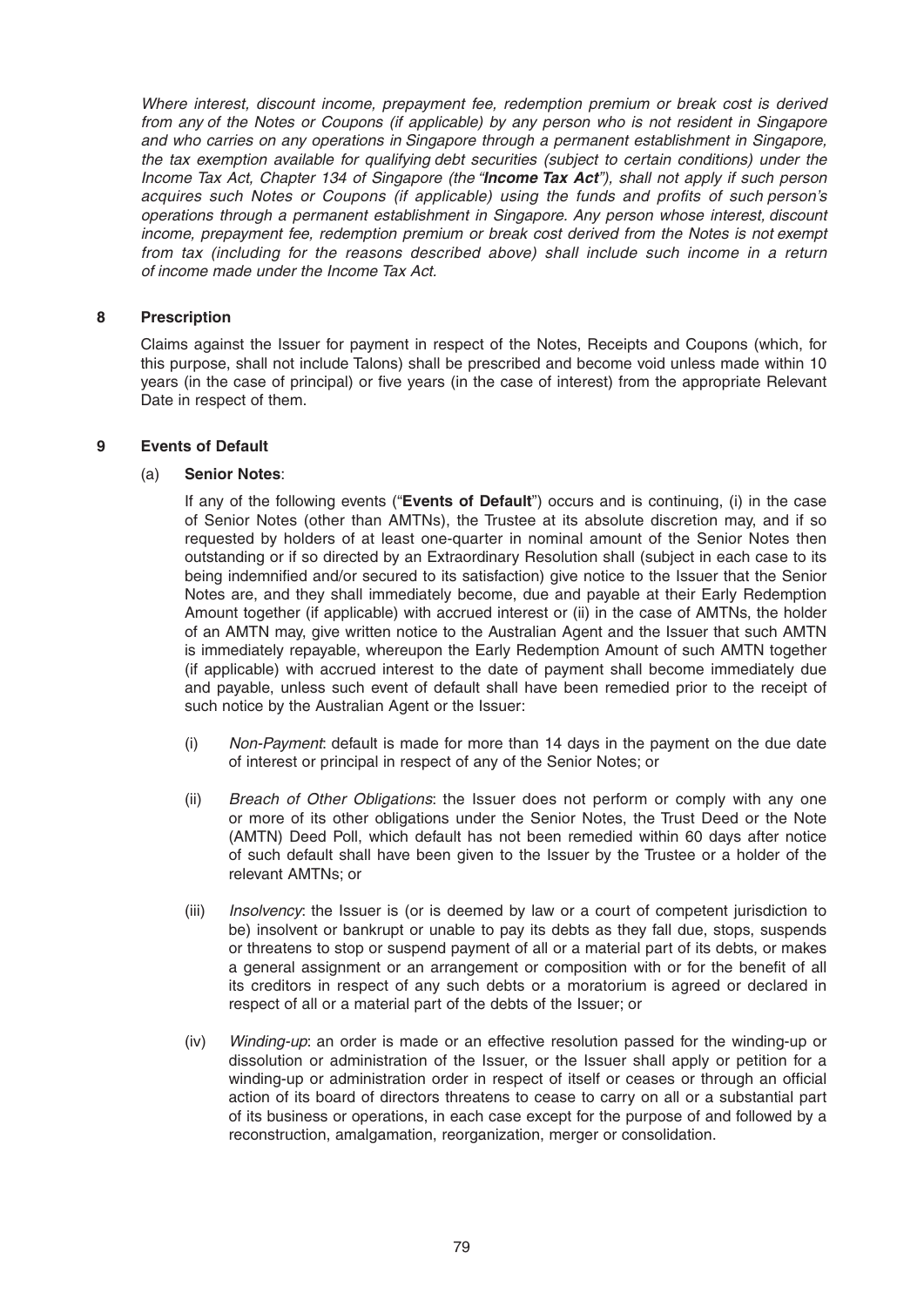### (b) **Subordinated Notes: In the case of the Subordinated Notes**:

- (i) **Default**: "**Default**", wherever used in Condition 9(b), means (except as expressly provided below, whatever the reason for such Default and whether or not it shall be voluntary or involuntary or be effected by the operation of law or pursuant to any judgment, decree or order of any court or any order, rule or regulation of any administrative or governmental body) failure to pay principal of or interest on any Subordinated Note or Coupon (which default in the case of principal continues for seven Business Days and in the case of interest continues for 14 Business Days) after the due date for such payment.
- (ii) **Enforcement**: If a Default occurs and is continuing, the Trustee may in its absolute discretion institute proceedings in Singapore (but not elsewhere) for the winding-up of the Issuer. The Trustee shall have no right to enforce payment under or accelerate payment of any Subordinated Note, Receipt or Coupon in the case of such Default in payment on such Subordinated Note, Receipt or Coupon or a default in the performance of any other covenant of the Issuer in such Subordinated Note, Receipt, Coupon or in the Trust Deed except as provided for in this Condition 9 and Clause 7of the Trust Deed.

Subject to the subordination provisions as set out in Condition 3, in Clause 5 and Clause 7of the Trust Deed, if a court order is made or an effective resolution is passed for the winding-up of the Issuer, there shall be payable on the Subordinated Notes, Receipts and Coupons, after the payment in full of all claims of all Senior Creditors, but in priority to holders of share capital of the Issuer and Tier I Capital Securities and/or as otherwise specified in the applicable Pricing Supplement or in a supplement to the Offering Memorandum, such amount remaining after the payment in full of all claims of all Senior Creditors up to, but not exceeding, the nominal amount of the Subordinated Notes together with interest accrued to the date of repayment.

 (iii) **Rights and Remedies upon Default**: If a Default in respect of the payment of principal of or interest on the Subordinated Notes or Coupons occurs and is continuing, the sole remedy available to the Trustee shall be the right to institute proceedings in Singapore (but not elsewhere) for the winding-up of the Issuer. If the Issuer shall default in the performance of any obligation contained in the Trust Deed, the Subordinated Notes or the Coupons other than a Default specified in Condition 9(b)(i) above, the Trustee, the Noteholders, Receiptholders and Couponholders shall be entitled to every right and remedy given hereunder or thereunder or now or hereafter existing at law or in equity or otherwise, provided, however, that the Trustee shall have no right to enforce payment under or accelerate payment of any Subordinated Note or Coupon except as provided in this Condition 9 and Clause 7 of the Trust Deed.

 If any court awards money damages or other restitution for any default with respect to the performance by the Issuer of its obligations contained in the Trust Deed, the Subordinated Notes or the Coupons, the payment of such money damages or other restitution shall be subject to the subordination provisions set out herein and in Clause 5and Clause 7of the Trust Deed.

 (iv) **Entitlement of the Trustee**: The Trustee shall not be bound to take any of the actions referred to in Condition  $9(b)(i)$  or Condition  $9(b)(ii)$  above or Clause 7.2 of the Trust Deed or any other action under the Trust Deed unless (i) it shall have been so requested by an Extraordinary Resolution (as defined in the Trust Deed) of the Noteholders or in writing by the holders of at least one-quarter in nominal amount of the Subordinated Notes then outstanding and (ii) it shall have been indemnified and/or secured to its satisfaction.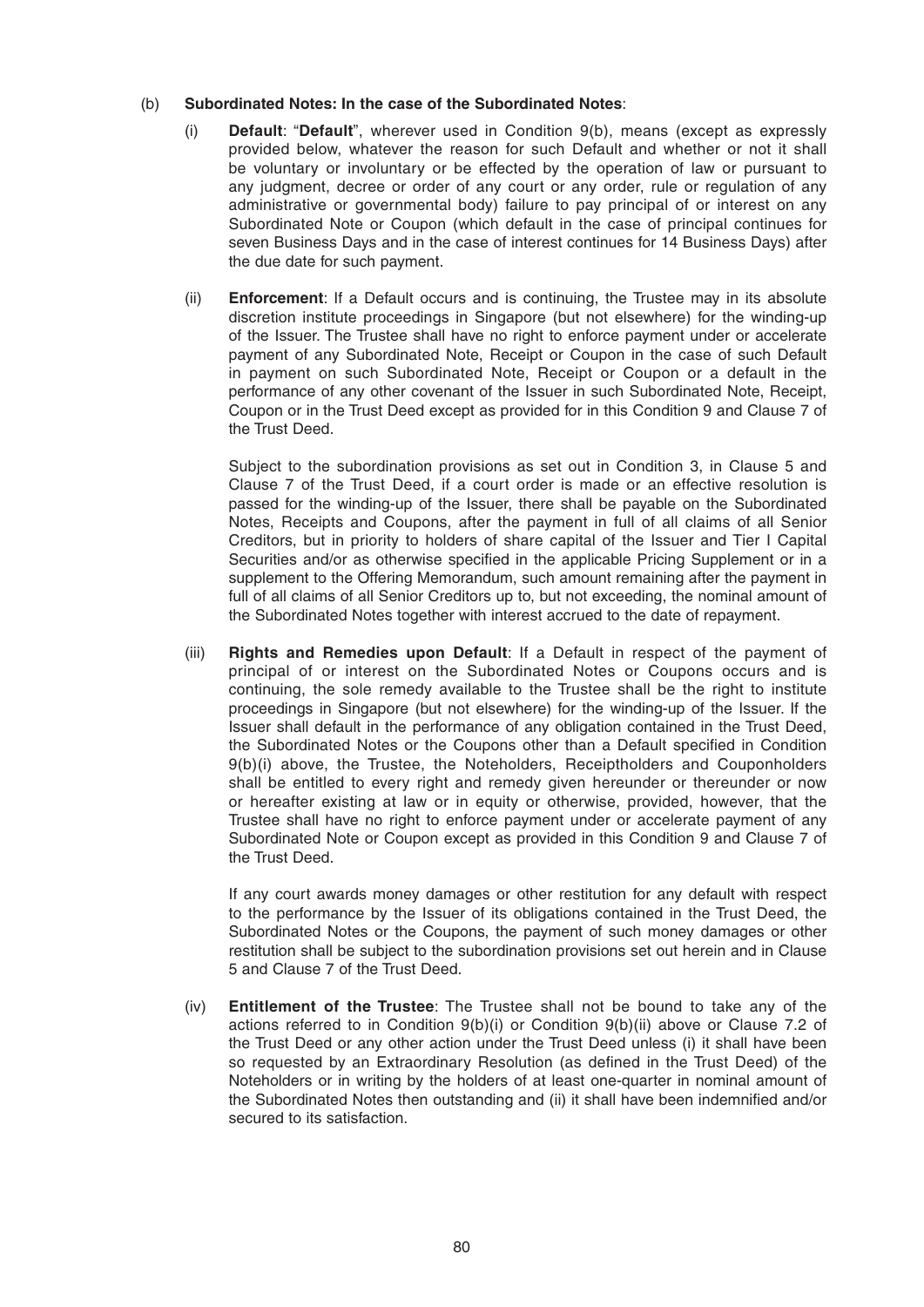(v) **Rights of Holders**: No Noteholder, Receiptholder or Couponholder shall be entitled to proceed directly against the Issuer or to institute proceedings for the winding-up of the Issuer in Singapore or to prove in any winding-up of the Issuer unless the Trustee, having become so bound to proceed (in accordance with the terms of the Trust Deed) or being able to prove in such winding-up, fails to do so within a reasonable period and such failure shall be continuing, in which case the Noteholder, Receiptholder or Couponholder shall have only such rights against the Issuer as those which the Trustee is entitled to exercise.

 No remedy against the Issuer, other than as referred to in this Condition 9 and Clause 7of the Trust Deed, shall be available to the Trustee or any Noteholder, Receiptholder or Couponholder whether for the recovery of amounts owing in relation to or arising from the Subordinated Notes or the Coupons and Receipts relating to them and/or the Trust Deed or in respect of any breach by the Issuer of any of its other obligations relating to or arising from the Subordinated Notes and the Coupons, Receipts relating to them and/or the Trust Deed.

### 10 Meetings of Noteholders, Modification and Waiver

Conditions 10(a), 10(b) and 10(c) do not apply to AMTNs.

 (a) **Meetings of Noteholders**: The Trust Deed contains provisions for convening meetings of Noteholders to consider any matter affecting their interests, including the sanctioning by Extraordinary Resolution (as defined in the Trust Deed) of a modification of any of these Conditions or any provisions of the Trust Deed. Such a meeting may be convened by Noteholders holding not less than 10% in nominal amount of the Notes for the time being outstanding. The quorum for any meeting convened to consider an Extraordinary Resolution shall be two or more persons holding or representing a clear majority in nominal amount of the Notes for the time being outstanding, or at any adjourned meeting two or more persons being or representing Noteholders whatever the nominal amount of the Notes held or represented, unless the business of such meeting includes consideration of proposals, *inter alia*, (i) to amend the dates of maturity or redemption of the Notes, any Installment Date or any date for payment of interest or Interest Amounts on the Notes, (ii) to reduce or cancel the nominal amount of, or any Installment Amount of, or any premium payable on redemption of, the Notes, (iii) to reduce the rate or rates of interest in respect of the Notes or to vary the method or basis of calculating the rate or rates or amount of interest or the basis for calculating any Interest Amount in respect of the Notes, (iv) if a Minimum and/or a Maximum Rate of Interest, Installment Amount or Redemption Amount is shown in the applicable Pricing Supplement, to reduce any such Minimum and/or Maximum, (v) to vary any method of, or basis for, calculating the Final Redemption Amount, the Early Redemption Amount or the Optional Redemption Amount, including the method of calculating the Amortized Face Amount, (vi) to vary the currency or currencies of payment or denomination of the Notes, (vii) to take any steps that as specified in the applicable Pricing Supplement may only be taken following approval by an Extraordinary Resolution to which the special quorum provisions apply, (viii) to modify the provisions concerning the quorum required at any meeting of Noteholders or the majority required to pass the Extraordinary Resolution or (ix) to modify Condition 3 in respect of the Subordinated Notes, in which case the necessary quorum shall be two or more persons holding or representing not less than 75%, or at any adjourned meeting not less than 25%, in nominal amount of the Notes for the time being outstanding. Any Extraordinary Resolution duly passed shall be binding on Noteholders (whether or not they were present at the meeting at which such resolution was passed) and on all Couponholders and Receiptholders.

 The Trust Deed provides that a resolution in writing signed by or on behalf of the holders of not less than 90% in nominal amount of the Notes outstanding shall for all purposes be as valid and effective as an Extraordinary Resolution passed at a meeting of Noteholders duly convened and held. Such a resolution in writing may be contained in one document or several documents in the same form, each signed by or on behalf of one or more Noteholders.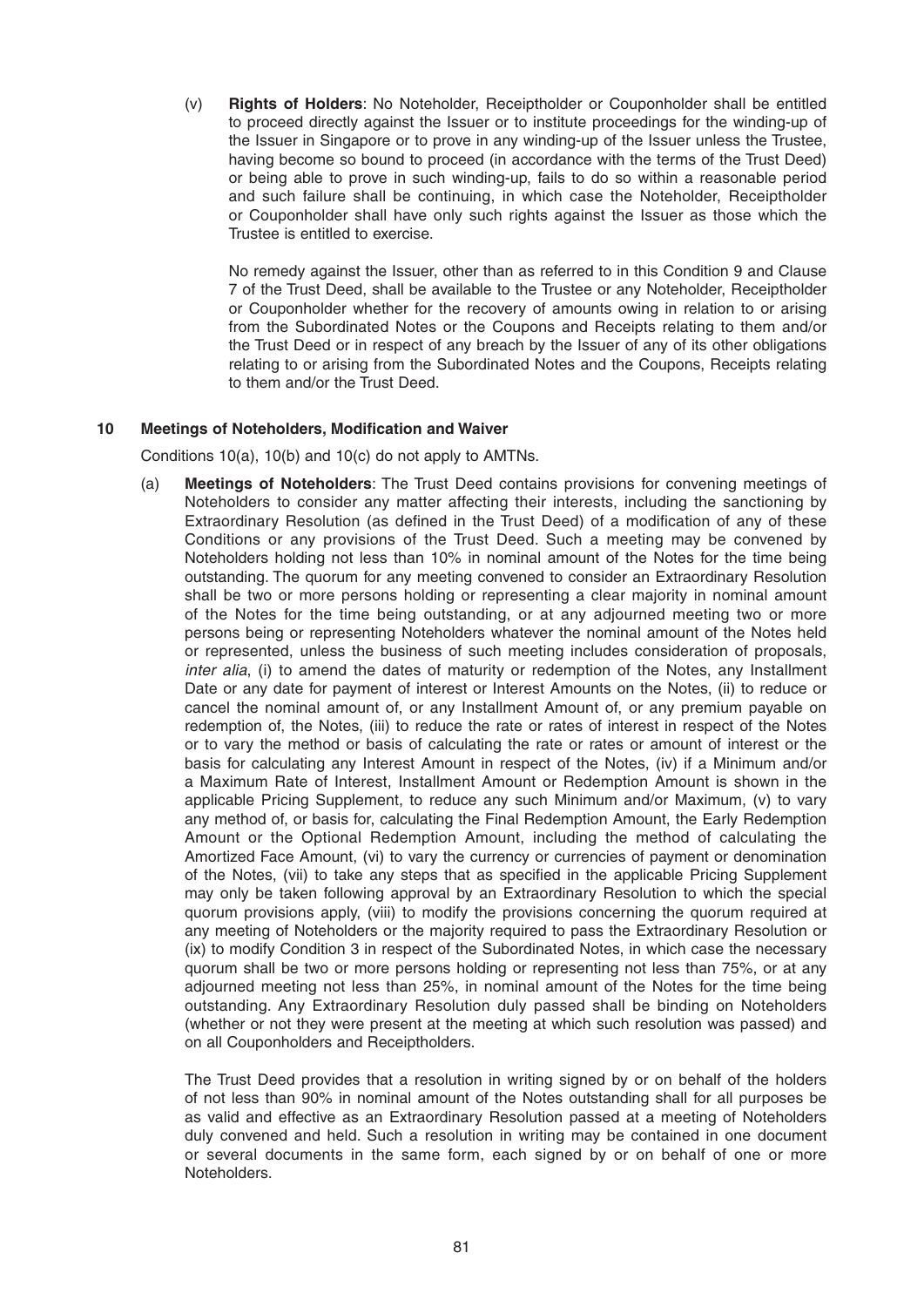*These Conditions may be amended, modified or varied in relation to any Series of Notes by the terms of the applicable Pricing Supplement in relation to such Series*.

- (b) **Modification of the Trust Deed and waiver**: The Trustee may agree, without the consent of the Noteholders, Receiptholders or Couponholders, to (i) any modification of any of the provisions of the Trust Deed which is, in its opinion, of a formal, minor or technical nature or is made to correct a manifest error or to comply with any mandatory provision of law, and (ii) any other modification (except as mentioned in the Trust Deed), and waive or authorize, on such terms as seem expedient to it, any breach or proposed breach, of any of the provisions of the Trust Deed that is in the opinion of the Trustee not materially prejudicial to the interests of the Noteholders. Notwithstanding any other provision of these Conditions or the Trust Deed, for Notes specified in the applicable pricing Supplement as being Subordinated Notes, no modification to any Condition or any provision of the Trust Deed may be made without the prior approval of MAS. Any such modification, authorization or waiver shall be binding on the Noteholders, Receiptholders and the Couponholders and, if the Trustee so requires, such waiver or authorization shall be notified by the Issuer to the Noteholders as soon as practicable.
- (c) **Entitlement of the Trustee**: In connection with the exercise of its functions (including but not limited to those referred to in this Condition) the Trustee shall have regard to the interests of the Noteholders as a class and shall not have regard to the consequences of such exercise for individual Noteholders, Receiptholders or Couponholders and the Trustee shall not be entitled to require, nor shall any Noteholder, Receiptholders or Couponholder be entitled to claim, from the Issuer any indemnification or payment in respect of any tax consequence of any such exercise upon individual Noteholders, Receiptholders or Couponholders.
- (d) **Meetings of AMTN holders**: The Note (AMTN) Deed Poll contains provisions for convening meetings of holders of AMTNs to consider any matter affecting their interests.

#### **11 Enforcement in respect of Senior Notes**

 In the case of Senior Notes (that are not AMTNs), at any time after the Senior Notes become due and payable, the Trustee may, in its absolute discretion and without further notice, institute such proceedings against the Issuer as it may think fit to enforce the terms of the Trust Deed, the Senior Notes, the Receipts and the Coupons, but it need not take any such proceedings unless (a) it shall have been so directed by an Extraordinary Resolution or so requested in writing by Noteholders holding at least one-quarter in nominal amount of the Senior Notes outstanding, and (b) it shall have been indemnified and/or secured to its satisfaction. No Noteholder, Receiptholder or Couponholder in respect of Senior Notes (that are not AMTNs) may proceed directly against the Issuer unless the Trustee, having become bound so to proceed, fails to do so within a reasonable time and such failure is continuing, in which case such Noteholder, Receiptholder or Couponholder shall have only such rights against the Issuer as those which the Trustee is entitled to exercise. In the case of any AMTN, at any time after such AMTN becomes due and payable, the holder of such AMTN may at its discretion and without further notice, institute such proceeding against the Issuer as it may think fit to enforce the terms of the Note (AMTN) Deed Poll and such AMTN.

#### **12** Indemnification of the Trustee

The Trust Deed contains provisions for the indemnification of the Trustee and for its relief from responsibility. The Trustee is entitled to enter into business transactions with the Issuer and any entity related to the Issuer without accounting for any profit.

 The Trustee may accept and rely without liability to Noteholders, Receiptholders or Couponholders on a report, confirmation or certificate or any advice of any accountants, financial advisors, financial institution or any other expert, whether or not addressed to it and whether their liability in relation thereto is limited (by its terms or by any engagement letter relating thereto entered into by the Trustee or in any other manner) by reference to a monetary cap, methodology or otherwise. Such report, confirmation or certificate or advice shall be binding on the Issuer, the Trustee, the Noteholders, Receiptholders and the Couponholders.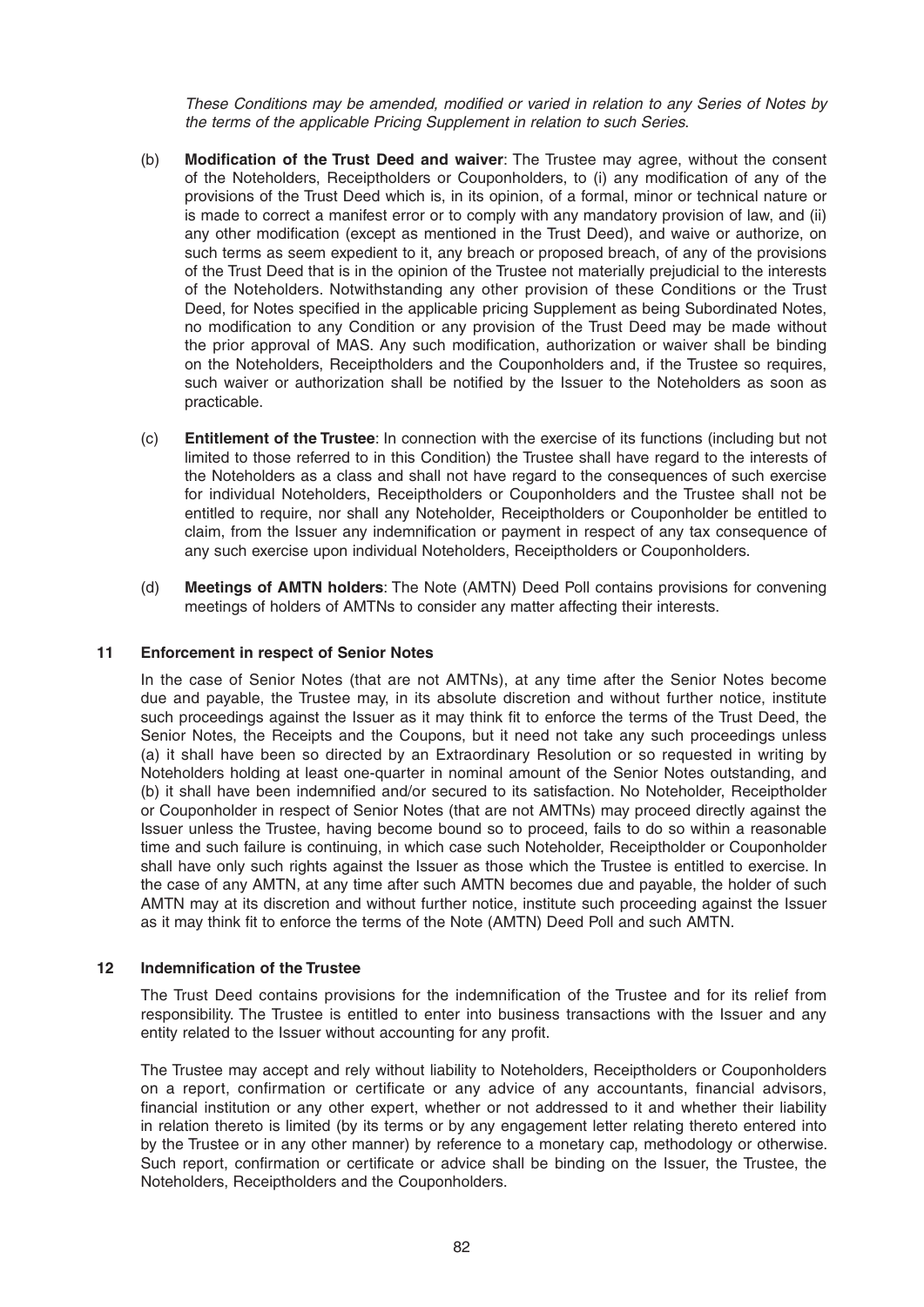### 13 Replacement of Notes, Certificates, AMTN Certificates, Receipts, Coupons and Talons

If a Note, Certificate, Receipt, Coupon or Talon is lost, stolen, mutilated, defaced or destroyed, it may be replaced, subject to applicable laws, regulations and stock exchange or other relevant authority regulations, at the specified office of the Issuing and Paying Agent (in the case of Bearer Notes, Receipts, Coupons or Talons) and of the Registrar (in the case of Certificates) or such other Paying Agent or Transfer Agent, as the case may be, as may from time to time be designated by the Issuer for the purpose and notice of whose designation is given to Noteholders, in each case on payment by the claimant of the fees and costs incurred in connection therewith and on such terms as to evidence, security and indemnity (which may provide, inter alia, that if the allegedly lost, stolen or destroyed Note, Certificate, Receipt, Coupon or Talon is subsequently presented for payment or, as the case may be, for exchange for further Coupons, there shall be paid to the Issuer on demand the amount payable by the Issuer in respect of such Notes, Certificates, Receipts, Coupons or further Coupons) and otherwise as the Issuer or such agent may require. Mutilated or defaced Notes, Certificates, Receipts, Coupons or Talons must be surrendered before replacements will be issued.

Should any AMTN Certificate be lost, stolen, mutilated, defaced or destroyed, upon written notice of such having been received by the Issuer and the Australian Agent:

- (a) that AMTN Certificate will be deemed to be cancelled without any further formality; and
- (b) the Issuer will, promptly and without charge, issue and deliver, and procure the authentication by the Australian Agent of, a new AMTN Certificate to represent the holding of the AMTNs that had been represented by the original AMTN Certificate.

### **14 Further Issues**

 The Issuer may from time to time without the consent of the Noteholders, Receiptholders or Couponholders create and issue further securities either having the same terms and conditions as the Notes in all respects (or in all respects except for the first payment of interest on them) and so that such further issue shall be consolidated and form a single Series with the outstanding securities of any Series (including the Notes) or upon such terms as the Issuer may determine at the time of their issue. References in these Conditions to the Notes include (unless the context requires otherwise) any other securities issued pursuant to this Condition and forming a single Series with the Notes. Any further securities forming a single series with the outstanding securities of any Series (including the Notes) constituted by the Trust Deed or any deed supplemental to it shall, and any other securities may (with the consent of the Trustee), be constituted by the Trust Deed. The Trust Deed contains provisions for convening a single meeting of the Noteholders and the holders of securities of other Series where the Trustee so decides.

#### **15 Notices**

 Notices to the holders of Registered Notes shall be mailed to them at their respective addresses in the Register and deemed to have been given on the fourth (or seventh if being given internationally) weekday (being a day other than a Saturday or a Sunday) after the date of mailing. Notices to the holders of Bearer Notes shall be valid if published in a daily newspaper of general circulation in Singapore (which is expected to be *The Business Times* but may be another leading daily English language newspaper with general circulation in Singapore) and so long as the Notes are listed on the Singapore Exchange Securities Trading Limited ("**SGX**") and the rules of the SGX so require, published on the website of the SGX (www.sgx.com). Any such notice shall be deemed to have been given on the date of such publication or, if published more than once or on different dates, on the first date on which publication is made, as provided above. Notices regarding AMTNs may also be published in a leading daily newspaper of general circulation in Australia. If so given, it is expected that such notices will be published in *The Australian Financial Review*. Any such notice will be deemed to have been given on the date of such publication.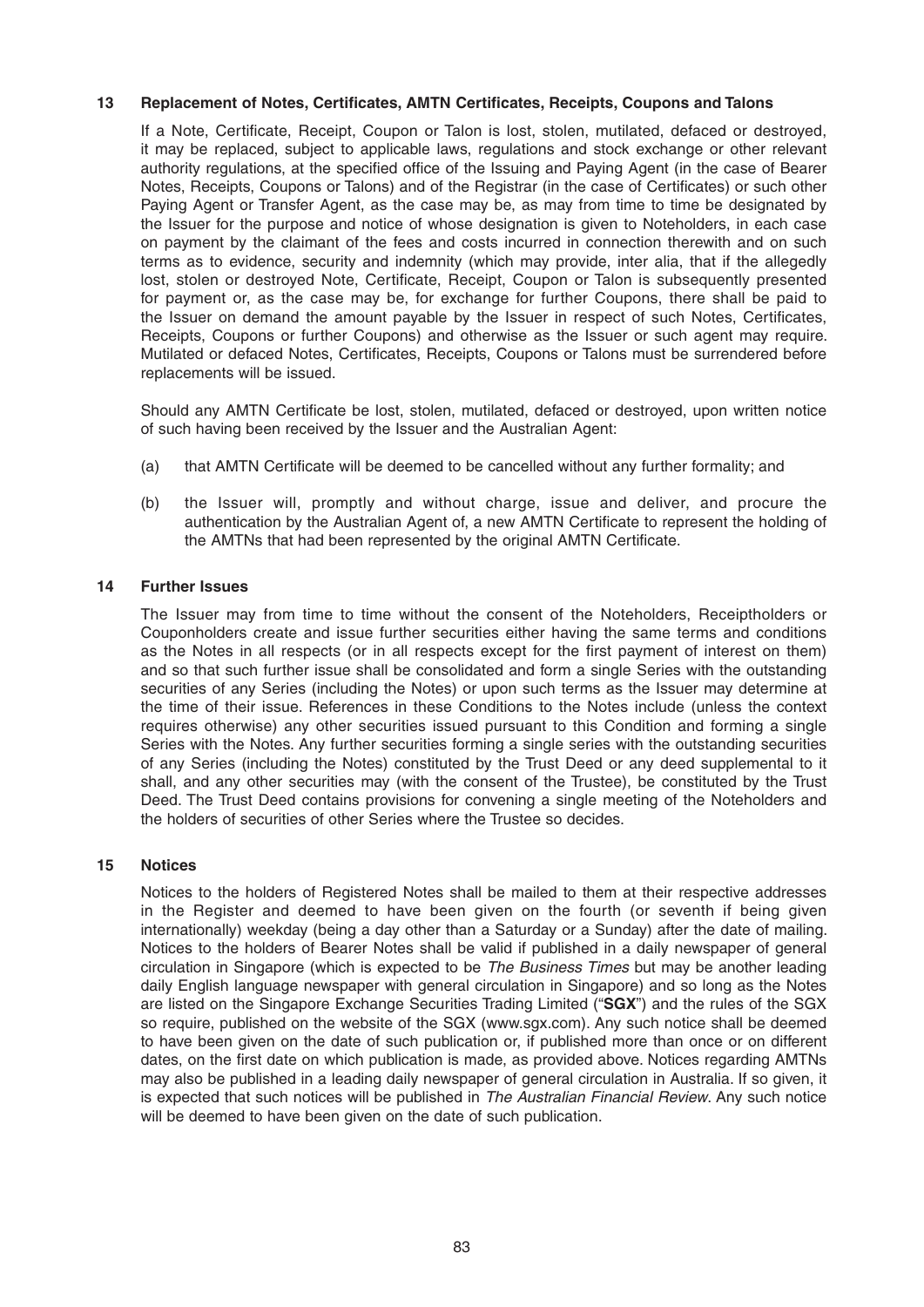Couponholders and Receiptholders shall be deemed for all purposes to have notice of the contents of any notice given to the holders of Bearer Notes in accordance with this Condition.

So long as the Notes are represented by the Global Certificate and the Global Certificate is held on behalf of DTC, Euroclear or Clearstream or the Alternative Clearing System (as defined in the form of the Global Certificate), notices to Noteholders shall be given by delivery of the relevant *notice to DTC, Euroclear or Clearstream or the Alternative Clearing System, for communication by it to entitled accountholders in substitution for notification as required by the Conditions except that if the Notes are listed on the SGX-ST, and the rules of the SGX-ST so require, notice will in any event be published as provided above.*

# **16 Contracts (Rights of Third Parties) Act 1999**

 No person shall have any right to enforce any term or condition of the Notes under (i) if the Notes are specified in the applicable Pricing Supplement as being governed by English law, the Contracts (Rights of Third Parties) Act 1999 or (ii) if the Notes are specified in the applicable Pricing Supplement as being governed by Singapore law, Contracts (Rights of Third Parties) Act, Chapter 53B of Singapore.

### **17 Governing Law and Jurisdiction**

Conditions 17(a), (b) and (c) do not apply to AMTNs.

- (a) **Governing Law**: The Trust Deed and, if the Notes are specified in the applicable Pricing Supplement as being governed by Singapore law, as supplemented by the Singapore Supplemental Trust Deed , the Notes, the Receipts, the Coupons and the Talons and any non-contractual obligations arising out of or in connection with them are governed by, and shall be construed in accordance with, English or Singapore law, as specified in the applicable Pricing Supplement, save that the provisions of the subordination Conditions in Conditions 3, 9(b)(ii) and 9(b)(iii) for Notes specified in the applicable Pricing Supplement as Subordinated Notes are in all cases governed by, and shall be construed in accordance with, Singapore law.
- (b) **Jurisdiction**: If the Notes are specified in the applicable Pricing Supplement as being governed by English law, the Courts of England, or if the Notes are specified in the applicable Pricing Supplement as being governed by Singapore law, the Courts of Singapore, are to have jurisdiction to settle any disputes that may arise out of or in connection with any Notes, Receipts, Coupons or Talons and accordingly any legal action or proceedings arising out of or in connection with any Notes, Receipts, Coupons or Talons (**"Proceedings**") may be brought in such courts. For Notes for which English law is specified as the governing law in the applicable Pricing Supplement, the Issuer has in the Trust Deed irrevocably submitted to the jurisdiction of such courts and waives any objection to Proceedings in such courts on the ground of venue or on the ground that the Proceedings have been brought in an inconvenient forum. These submissions are made for the benefit of each of the holders of the Notes, Receipts, Coupons and Talons and shall not affect the right of any of them to take Proceedings in any other court of competent jurisdiction nor shall the taking of Proceedings in one or more jurisdictions preclude the taking of Proceedings in any other jurisdiction (whether concurrently or not).
- (c) **Service of Process**: For Notes for which English law is specified as the governing law in the applicable Pricing Supplement, the Issuer has in the Trust Deed agreed that its branch in England shall accept service of process on its behalf in respect of any Proceedings in England. If such branch ceases to be able to accept service of process in England, the Issuer shall immediately appoint a new agent to accept such service of process in England.